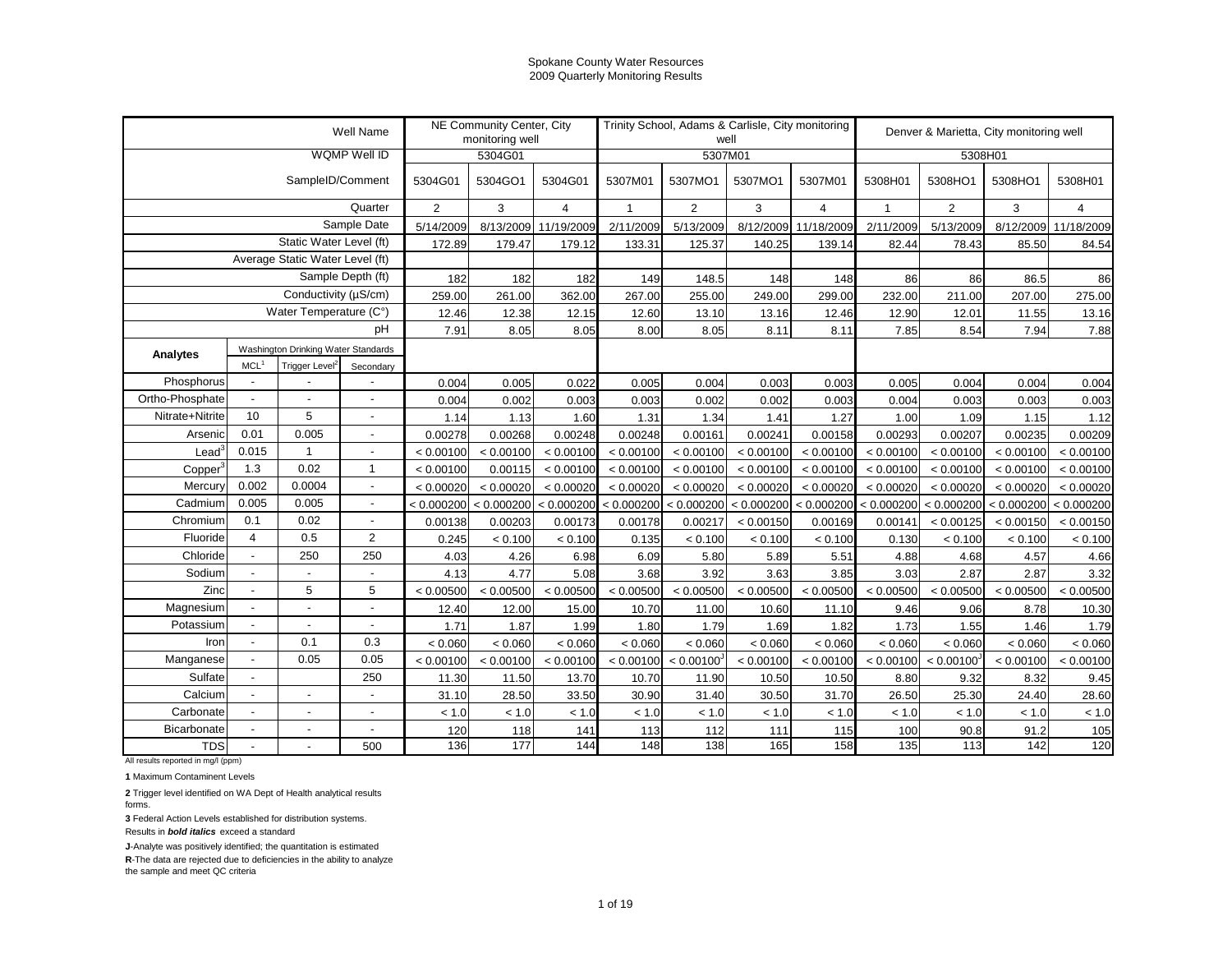|                                                  |                                                                                                                       |                                 | Well Name                |                |                                                                                                                                                                                                                                  |                | monitoring well at SCC |                      |           |                |            |                | Hale's Ale Nested Site, east |            |                |
|--------------------------------------------------|-----------------------------------------------------------------------------------------------------------------------|---------------------------------|--------------------------|----------------|----------------------------------------------------------------------------------------------------------------------------------------------------------------------------------------------------------------------------------|----------------|------------------------|----------------------|-----------|----------------|------------|----------------|------------------------------|------------|----------------|
|                                                  |                                                                                                                       |                                 | WQMP Well ID             |                |                                                                                                                                                                                                                                  |                | 5310Q01                |                      |           |                |            |                | 5311J05                      |            |                |
|                                                  |                                                                                                                       | SampleID/Comment                |                          | 5310Q01        | 5310QO1A                                                                                                                                                                                                                         | 5310QO1        | 5310QO1A               | 5310QO1              | 5310QO1A  | 5310QO         | 5310Q01A   | 5311J05        | 5311JO5                      | 5311JO5    | 5311J05        |
|                                                  |                                                                                                                       |                                 | Quarter                  | $\overline{1}$ | $\mathbf{1}$                                                                                                                                                                                                                     | $\overline{2}$ | 2                      | 3                    | 3         | $\overline{4}$ | 4          | $\overline{1}$ | $\overline{2}$               | 3          | $\overline{4}$ |
|                                                  |                                                                                                                       |                                 | Sample Date              | 2/11/2009      | 2/11/2009                                                                                                                                                                                                                        | 5/13/2009      | 5/13/2009              | 8/12/2009            | 8/12/2009 | 11/18/2009     | 11/18/2009 | 2/10/2009      | 5/13/2009                    | 8/11/2009  | 11/18/2009     |
|                                                  |                                                                                                                       | Static Water Level (ft)         |                          |                | 37.07                                                                                                                                                                                                                            |                | 30.46                  |                      | 40.05     |                | 38.93      | 64.65          | 58.14                        | 67.94      | 66.74          |
|                                                  |                                                                                                                       | Average Static Water Level (ft) |                          |                |                                                                                                                                                                                                                                  |                |                        |                      |           |                |            |                |                              |            |                |
|                                                  |                                                                                                                       |                                 | Sample Depth (ft)        |                | 41                                                                                                                                                                                                                               |                | 41                     |                      | 41        |                | 41         | 65.5           | 63                           | 69         | 68             |
|                                                  |                                                                                                                       | Conductivity (µS/cm)            |                          |                | 231.00                                                                                                                                                                                                                           |                | 233.00                 |                      | 216       |                | 243        | 288.00         | 328.00                       | 276.00     | 385.00         |
|                                                  |                                                                                                                       | Water Temperature (C°)          |                          |                | 12.66                                                                                                                                                                                                                            |                | 12.13                  |                      | 12.77     |                | 13         | 8.80           | 12.52                        | 12.01      | 10.84          |
|                                                  |                                                                                                                       |                                 | pH                       |                | 7.87                                                                                                                                                                                                                             |                | 8.20                   |                      | 8.22      |                | 7.63       | 7.69           | 7.70                         | 7.99       | 7.87           |
| Analytes                                         | Washington Drinking Water Standards<br>MCL <sup>1</sup><br>Trigger Level <sup>*</sup><br>Phosphorus<br>$\blacksquare$ |                                 |                          |                |                                                                                                                                                                                                                                  |                |                        |                      |           |                |            |                |                              |            |                |
|                                                  |                                                                                                                       |                                 | Secondary                |                |                                                                                                                                                                                                                                  |                |                        |                      |           |                |            |                |                              |            |                |
|                                                  |                                                                                                                       |                                 |                          | 0.005          | 0.005                                                                                                                                                                                                                            | 0.003          | 0.003                  | 0.003                | 0.003     | 0.004          | 0.003      | 0.005          | 0.004                        | 0.004      | 0.005          |
| Ortho-Phosphate                                  |                                                                                                                       |                                 |                          | 0.003          | 0.003                                                                                                                                                                                                                            | 0.002          | 0.002                  | 0.003                | 0.002     | 0.003          | 0.003      | 0.004          | 0.003                        | 0.003      | 0.004          |
| Nitrate+Nitrite                                  |                                                                                                                       |                                 | $\overline{a}$           | 1.01           | 1.01                                                                                                                                                                                                                             | 1.22           | 1.27                   | 1.05                 | 1.07      | 0.941          | 0.946      | 1.54           | 1.72                         | 1.81       | 1.60           |
| Arsenic                                          | 0.01                                                                                                                  |                                 | $\blacksquare$           | 0.00314        | 0.00290                                                                                                                                                                                                                          | 0.00226        | 0.002                  | 0.00286              | 0.00288   | 0.00249        | 0.00235    | 0.00282        | 0.00202                      | 0.00278    | 0.00233        |
| $\textsf{lead}^3$                                |                                                                                                                       | -1                              | $\blacksquare$           | < 0.00100      | < 0.00100                                                                                                                                                                                                                        | < 0.00100      | < 0.00100              | < 0.00100            | < 0.00100 | < 0.00100      | < 0.00100  | < 0.00100      | < 0.00100                    | < 0.00100  | < 0.00100      |
| Copper                                           |                                                                                                                       |                                 | $\mathbf{1}$             | < 0.00100      | < 0.00100                                                                                                                                                                                                                        | < 0.00100      | < 0.00100              | < 0.00100            | < 0.00100 | < 0.00100      | < 0.00100  | < 0.00100      | < 0.00100                    | < 0.00100  | < 0.00100      |
| Mercury                                          | 5<br>10<br>0.005<br>0.015<br>0.02<br>1.3<br>0.002<br>0.0004                                                           |                                 | $\overline{\phantom{a}}$ | < 0.00020      | < 0.00020                                                                                                                                                                                                                        | < 0.00020      | < 0.00020              | < 0.00020            | < 0.00020 | < 0.00020      | < 0.00020  | < 0.000200J    | < 0.00020                    | < 0.00020  | < 0.00020      |
| Cadmium                                          | 0.005                                                                                                                 | 0.005                           | $\overline{a}$           | < 0.000200     | $\vert$ < 0.000200 < 0.000200 < 0.000200 < 0.000200 < 0.000200 < 0.000200 < 0.000200 < 0.000200 < 0.000200 < 0.000200 < 0.000200 < 0.000200 < 0.000200 < 0.000200 < 0.000200 < 0.000 < 0.000 < 0.000 < 0.000 < 0.000 < 0.000 < 0 |                |                        |                      |           | < 0.000200     | < 0.000200 | < 0.000200     | < 0.000200                   | < 0.000200 | < 0.000200     |
| Chromium                                         | 0.1                                                                                                                   | 0.02                            | $\overline{a}$           | < 0.00125      | < 0.00125                                                                                                                                                                                                                        | < 0.00125      | < 0.00125              | < 0.00150            | < 0.00150 | 0.00276        | < 0.00150  | 0.00163        | < 0.00125                    | < 0.00150  | < 0.00150      |
| Fluoride                                         | $\overline{4}$                                                                                                        | 0.5                             | $\overline{2}$           | 0.136          | 0.140                                                                                                                                                                                                                            | < 0.100        | < 0.100                | < 0.100              | < 0.100   | < 0.100        | < 0.100    | < 0.100        | < 0.100                      | < 0.100    | < 0.100        |
| Chloride                                         | $\overline{a}$                                                                                                        | 250                             | 250                      | 4.89           | 4.96                                                                                                                                                                                                                             | 4.20           | 4.26                   | 3.65                 | 3.69      | 3.33           | 3.39       | 6.26           | 6.86                         | 7.40       | 6.10           |
| Sodium                                           | $\overline{a}$                                                                                                        | $\overline{a}$                  | $\blacksquare$           | 2.72           | 2.68                                                                                                                                                                                                                             | 2.84           | 2.91                   | 2.72                 | 2.80      | 2.86           | 2.78       | 3.99           | 4.19                         | 4.23       | 4.36           |
| Zinc                                             |                                                                                                                       | 5                               | 5                        | < 0.00500      | < 0.00500                                                                                                                                                                                                                        | < 0.00500      | < 0.00500              | < 0.00500            | < 0.00500 | < 0.00500      | < 0.00500  | < 0.00500      | < 0.00500                    | < 0.00500  | < 0.00500      |
| Magnesium                                        | $\blacksquare$                                                                                                        | $\overline{\phantom{a}}$        |                          | 9.19           | 9.05                                                                                                                                                                                                                             | 10.00          | 10.10                  | 8.85                 | 9.23      | 9.19           | 9.03       | 15.80          | 16.90                        | 16.70      | 17.10          |
| Potassium                                        | $\blacksquare$                                                                                                        | $\overline{\phantom{a}}$        | $\blacksquare$           | 1.67           | 1.64                                                                                                                                                                                                                             | 1.64           | 1.65                   | 1.48                 | 1.54      | 1.70           | 1.67       | 2.12           | 2.08                         | 2.11       | 2.15           |
| Iron                                             | $\sim$                                                                                                                | 0.1                             | 0.3                      | 0.389          | 0.254                                                                                                                                                                                                                            | 0.116          | < 0.060 <sup>3</sup>   | < 0.060 <sup>3</sup> | 0.295     | 0.146          | 0.164      | < 0.060        | < 0.060                      | < 0.060    | < 0.060        |
| Manganese                                        | $\overline{a}$                                                                                                        | 0.05                            | 0.05                     | 0.01900        | 0.01470                                                                                                                                                                                                                          | 0.00531        | 0.00418                | 0.00916              | 0.0195    | 0.00919        | 0.01250    | < 0.00100      | < 0.00100                    | < 0.00100  | < 0.00100      |
| Sulfate                                          | $\overline{\phantom{a}}$                                                                                              |                                 | 250                      | 8.14           | 8.24                                                                                                                                                                                                                             | 10.40          | 10.50                  | 7.76                 | 8.24      | 7.47           | 7.55       | 15.00          | 15.60                        | 14.90      | 14.50          |
| Calcium                                          | $\blacksquare$                                                                                                        | $\overline{a}$                  |                          | 26.70          | 26.10                                                                                                                                                                                                                            | 29.40          | 29.40                  | 25.30                | 26.10     | 26.20          | 25.90      | 35.60          | 38.50                        | 37.00      | 37.10          |
| Carbonate                                        | $\blacksquare$                                                                                                        | $\overline{\phantom{a}}$        |                          | < 1.0          | < 1.0                                                                                                                                                                                                                            | < 1.0          | < 1.0                  | $< 1.0$              | < 1.0     | < 1.0          | < 1.0      | < 1.0          | < 1.0                        | < 1.0      | < 1.0          |
| Bicarbonate                                      | $\blacksquare$                                                                                                        | $\blacksquare$                  | $\blacksquare$           | 98.7           | 99.4                                                                                                                                                                                                                             | 103            | 103                    | 98.3                 | 96.8      | 95.7           | 97.4       | 169            | 148                          | 149        | 151            |
| <b>TDS</b><br>All results reported in mg/l (ppm) |                                                                                                                       |                                 | 500                      | 128            | 132                                                                                                                                                                                                                              | 123            | 126                    | 132                  | 149       | 144            | 111        | 177            | 188                          | 203        | 187            |

**1** Maximum Contaminent Levels

**2** Trigger level identified on WA Dept of Health analytical results

forms.

**3** Federal Action Levels established for distribution systems.

Results in *bold italics* exceed a standard

**J**-Analyte was positively identified; the quantitation is estimated

**R**-The data are rejected due to deficiencies in the ability to analyze the sample and meet QC criteria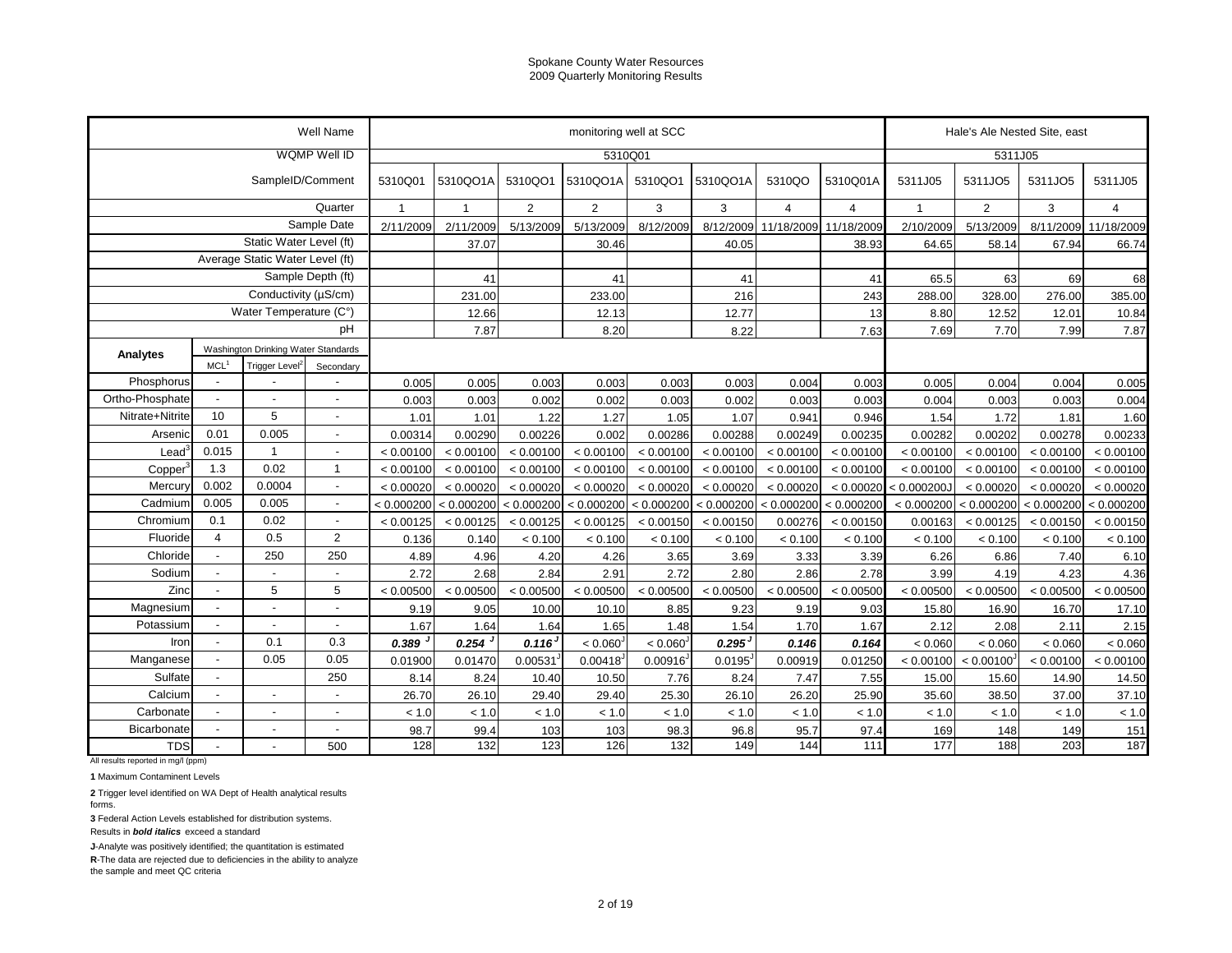|                                                  |                          |                                     | Well Name                |                           | Hale's Ale Nested Site, mid |            |                |                       |                | Felts Field City monitoring well |                       |                | Olive & Fiske monitoring well |            |                |
|--------------------------------------------------|--------------------------|-------------------------------------|--------------------------|---------------------------|-----------------------------|------------|----------------|-----------------------|----------------|----------------------------------|-----------------------|----------------|-------------------------------|------------|----------------|
|                                                  |                          |                                     | WQMP Well ID             |                           | 5311J07                     |            |                |                       | 5312C01        |                                  |                       |                | 5315L01                       |            |                |
|                                                  |                          | SampleID/Comment                    |                          | 5311J07                   | 5311JO7                     | 5311JO7    | 5311J07        | 5312C01               | 5312CO1        | 5312CO1                          | 5312C01               | 5315L01        | 5315LO1                       | 5315LO1    | 5315L01        |
|                                                  |                          |                                     | Quarter                  | $\overline{1}$            | $\overline{2}$              | 3          | $\overline{4}$ | 1                     | $\overline{2}$ | 3                                | $\overline{4}$        | $\overline{1}$ | $\overline{2}$                | 3          | $\overline{4}$ |
|                                                  |                          |                                     | Sample Date              | 2/10/2009                 | 5/13/2009                   | 8/11/2009  | 11/18/2009     | 2/10/2009             | 5/12/2009      | 8/11/2009                        | 11/17/2009            | 2/11/2009      | 5/13/2009                     | 8/12/2009  | 11/18/2009     |
|                                                  |                          | Static Water Level (ft)             |                          | 64.71                     | 58.25                       | 67.99      | 66.80          | 60.61                 | 55.03          | 63.07                            | 62.71                 | 66.63          | 61.12                         | 69.62      | 68.62          |
|                                                  |                          | Average Static Water Level (ft)     |                          |                           |                             |            |                |                       |                |                                  |                       |                |                               |            |                |
|                                                  |                          |                                     | Sample Depth (ft)        | 105                       | 106                         | 105        | 105.1          | 68                    | 68             | 68                               | 68                    | 68             | 68                            | 70.5       | 70             |
|                                                  |                          | Conductivity (µS/cm)                |                          | 291.00                    | 324.00                      | 332.00     | 383.00         | 178.00                | 195.00         | 182.00                           | 252.00                | 273.00         | 255.00                        | 233.00     | 274.00         |
|                                                  |                          | Water Temperature (C°)              |                          | 9.40                      | 10.90                       | 11.10      | 10.41          | 11.00                 | 13.40          | 14.27                            | 11.09                 | 12.38          | 13.06                         | 12.74      | 11.51          |
|                                                  |                          |                                     | рH                       | 7.75                      | 7.72                        | 7.96       | 7.85           | 7.96                  | 7.93           | 8.37                             | 8.54                  | 7.11           | 7.39                          | 8.22       | 8.05           |
| Analytes                                         |                          | Washington Drinking Water Standards |                          |                           |                             |            |                |                       |                |                                  |                       |                |                               |            |                |
|                                                  | MCL <sup>1</sup>         | Trigger Level                       | Secondary                |                           |                             |            |                |                       |                |                                  |                       |                |                               |            |                |
| Phosphorus                                       | $\blacksquare$           |                                     |                          | 0.004                     | 0.003                       | 0.005      | 0.004          | 0.017                 | 0.031          | 0.021                            | 0.016                 | 0.005          | 0.006                         | 0.004      | 0.005          |
| Ortho-Phosphate                                  |                          |                                     |                          | 0.004                     | 0.003                       | 0.003      | 0.002          | 0.017                 | 0.015          | 0.017                            | 0.014                 | 0.005          | 0.003                         | 0.003      | 0.003          |
| Nitrate+Nitrite                                  | 10                       | 5                                   | $\overline{a}$           | 1.49                      | 1.61                        | 1.77       | 1.56           | 0.710                 | 0.902          | 1.01                             | 1.05                  | 1.01           | 1.21                          | 1.16       | 1.01           |
| Arsenic                                          | 0.01                     | 0.005                               | $\blacksquare$           | 0.00308                   | 0.00229                     | 0.00226    | 0.00219        | 0.00651               | 0.00703        | 0.00768                          | 0.00626               | 0.00236        | 0.001                         | 0.00243    | 0.00116        |
| $\textsf{lead}^3$                                | 0.015                    | -1                                  | $\blacksquare$           | < 0.00100                 | < 0.00100                   | < 0.00100  | < 0.00100      | < 0.00100             | < 0.00100      | < 0.00100                        | < 0.00100             | < 0.00100      | < 0.00100                     | < 0.00100  | < 0.00100      |
| Copper                                           | 1.3                      | 0.02                                | $\mathbf{1}$             | < 0.00100                 | < 0.00100                   | < 0.00100  | < 0.00100      | 0.00310               | 0.00156        | < 0.00100                        | 0.00291               | < 0.00100      | < 0.00100                     | < 0.00100  | < 0.00100      |
| Mercury                                          | 0.002                    | 0.0004                              | $\overline{\phantom{a}}$ | < 0.000200J               | < 0.00020                   | < 0.00020  | < 0.00020      | < 0.00020J            | < 0.00020      | < 0.00020                        | < 0.00020             | < 0.00020      | < 0.00020                     | < 0.00020  | < 0.00020      |
| Cadmium                                          | 0.005                    | 0.005                               | $\overline{a}$           | $< 0.000200$ $< 0.000200$ |                             | < 0.000200 | < 0.000200     | < 0.000200 < 0.000200 |                |                                  | < 0.000200 < 0.000200 | < 0.000200     | < 0.000200                    | < 0.000200 | < 0.000200     |
| Chromium                                         | 0.1                      | 0.02                                | $\overline{a}$           | < 0.00125                 | < 0.00125                   | < 0.00150  | < 0.00150      | < 0.00125             | < 0.00125      | < 0.00150                        | < 0.00150             | 0.00137        | 0.00147                       | < 0.00150  | < 0.00150      |
| Fluoride                                         | $\overline{4}$           | 0.5                                 | $\overline{2}$           | < 0.100                   | < 0.100                     | < 0.100    | < 0.100        | < 0.100               | 0.124          | < 0.100                          | < 0.100               | 0.142          | < 0.100                       | < 0.100    | < 0.100        |
| Chloride                                         | $\overline{a}$           | 250                                 | 250                      | 6.00                      | 5.97                        | 7.39       | 6.07           | 2.39                  | 2.65           | 2.79                             | 2.97                  | 13.60          | 10.10                         | 4.94       | 5.37           |
| Sodium                                           | $\overline{a}$           | $\overline{a}$                      | $\overline{a}$           | 3.82                      | 3.94                        | 4.11       | 4.30           | 3.41                  | 3.12           | 3.06                             | 3.66                  | 3.38           | 3.44                          | 3.14       | 3.28           |
| Zinc                                             |                          | 5                                   | 5                        | < 0.00500                 | < 0.00500                   | < 0.00500  | < 0.00500      | < 0.00500             | < 0.00500      | < 0.00500                        | < 0.00500             | < 0.00500      | < 0.00500                     | < 0.00500  | < 0.00500      |
| Magnesium                                        | $\blacksquare$           | $\overline{\phantom{a}}$            |                          | 15.70                     | 16.70                       | 16.70      | 17.50          | 6.52                  | 6.52           | 6.29                             | 7.48                  | 10.50          | 10.70                         | 10.00      | 10.20          |
| Potassium                                        | $\overline{\phantom{a}}$ | $\overline{\phantom{a}}$            | $\blacksquare$           | 2.03                      | 2.03                        | 2.10       | 2.18           | 1.48                  | 1.42           | 1.41                             | 1.48                  | 1.80           | 1.80                          | 1.66       | 1.75           |
| Iron                                             | $\overline{a}$           | 0.1                                 | 0.3                      | < 0.060                   | < 0.060                     | < 0.060    | < 0.060        | < 0.060               | < 0.060        | < 0.060                          | < 0.060               | < 0.060        | 0.111                         | < 0.060    | < 0.060        |
| Manganese                                        | $\overline{a}$           | 0.05                                | 0.05                     | < 0.00100                 | < 0.00100                   | < 0.00100  | < 0.00100      | < 0.00100             | < 0.00100      | < 0.00100                        | < 0.00100             | < 0.00100      | 0.00248                       | < 0.00100  | < 0.00100      |
| Sulfate                                          | $\overline{\phantom{a}}$ |                                     | 250                      | 15.20                     | 15.80                       | 14.60      | 14.50          | 8.85                  | 8.36           | 7.96                             | 10.60                 | 8.65           | 10.40                         | 8.83       | 8.62           |
| Calcium                                          | $\overline{\phantom{a}}$ | $\overline{a}$                      |                          | 34.90                     | 37.20                       | 36.20      | 37.60          | 24.20                 | 24.50          | 23.00                            | 27.40                 | 30.70          | 31.80                         | 28.70      | 28.60          |
| Carbonate                                        | $\blacksquare$           | $\overline{\phantom{a}}$            |                          | < 1.0                     | < 1.0                       | < 1.0      | < 1.0          | < 1.0                 | < 1.0          | < 1.0                            | < 1.0                 | < 1.0          | < 1.0                         | < 1.0      | < 1.0          |
| Bicarbonate                                      | $\blacksquare$           | $\blacksquare$                      | $\blacksquare$           | 169                       | 133                         | 147        | 149            | 103                   | 88.5           | 79.8                             | 96.4                  | 106            | 106                           | 117        | 107            |
| <b>TDS</b><br>All results reported in mg/l (ppm) |                          |                                     | 500                      | 187                       | 183                         | 198        | 187            | 114                   | 122            | 114                              | 119                   | 149            | 144                           | 147        | 143            |

**1** Maximum Contaminent Levels

**2** Trigger level identified on WA Dept of Health analytical results

forms.

**3** Federal Action Levels established for distribution systems.

Results in *bold italics* exceed a standard

**J**-Analyte was positively identified; the quantitation is estimated

**R**-The data are rejected due to deficiencies in the ability to analyze the sample and meet QC criteria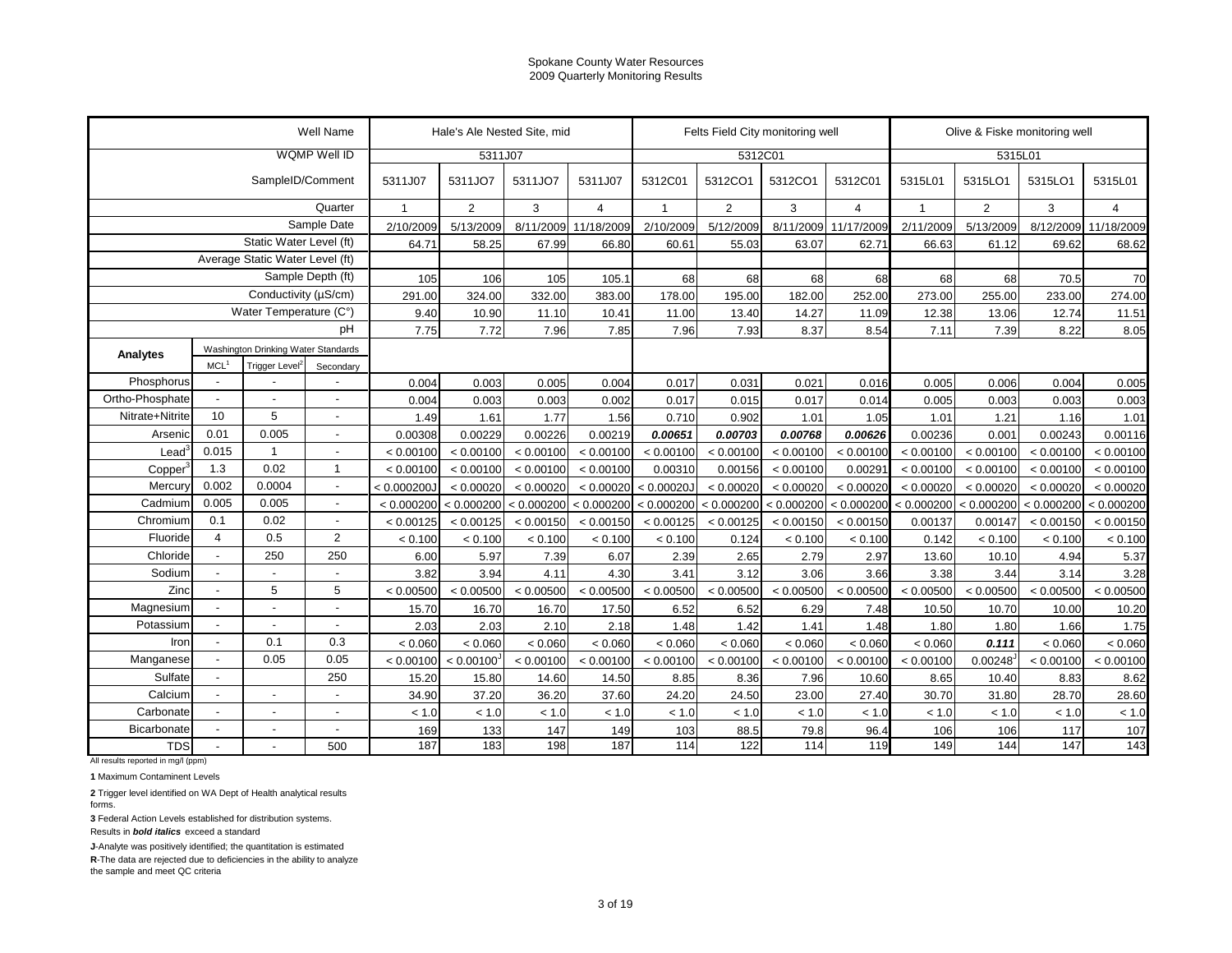|                     |                              |                                     | Well Name                    |            |                        | Third & Havana Nested Site, east |            |
|---------------------|------------------------------|-------------------------------------|------------------------------|------------|------------------------|----------------------------------|------------|
|                     |                              |                                     |                              |            |                        |                                  |            |
|                     |                              |                                     | WQMP Well ID                 |            | 5322A01                |                                  |            |
|                     |                              | SampleID/Comment                    |                              | 5322A01    | 5322AO1                | 5322AO1                          | 5322A01    |
|                     |                              |                                     | Quarter                      | 1          | $\overline{2}$         | 3                                | 4          |
|                     |                              |                                     | Sample Date                  | 2/11/2009  | 5/13/2009              | 8/12/2009                        | 11/18/2009 |
|                     |                              | Static Water Level (ft)             |                              | 48.97      | 43.24                  | 52.27                            | 51.14      |
|                     |                              | Average Static Water Level (ft)     |                              |            |                        |                                  |            |
|                     |                              |                                     | Sample Depth (ft)            | 50         | 48                     | 53.5                             | 53         |
|                     |                              | Conductivity (µS/cm)                |                              | 280.00     | 267.00                 | 261.00                           | 310.00     |
|                     |                              | Water Temperature (C°)              |                              | 12.39      | 13.24                  | 13.30                            | 12.66      |
|                     |                              |                                     | pH                           | 8.49       | 7.72                   | 8.06                             | 7.93       |
| Analytes            |                              | Washington Drinking Water Standards |                              |            |                        |                                  |            |
|                     | MCL <sup>1</sup>             | Trigger Level <sup>2</sup>          | Secondary                    |            |                        |                                  |            |
| Phosphorus          | $\overline{a}$               |                                     |                              | 0.010      | 0.013                  | 0.008                            | 0.008      |
| Ortho-Phosphate     | $\overline{a}$               | $\overline{a}$                      | $\overline{a}$               | 0.009      | 0.013                  | 0.007                            | 0.007      |
| Nitrate+Nitrite     | 10                           | 5                                   | $\overline{a}$               | 1.39       | 1.69                   | 1.63                             | 1.45       |
| Arsenic             | 0.01                         | 0.005                               | $\overline{a}$               | 0.00299    | 0.00257                | 0.00251                          | 0.00258    |
| Lead <sup>3</sup>   | 0.015                        | 1                                   | $\overline{a}$               | < 0.00100  | < 0.00100              | < 0.00100                        | < 0.00100  |
| Copper <sup>3</sup> | 1.3                          | 0.02                                | 1                            | < 0.00100  | < 0.00100              | < 0.00100                        | < 0.00100  |
| Mercury             | 0.002                        | 0.0004                              | $\overline{\phantom{a}}$     | < 0.00020  | < 0.00020              | < 0.00020                        | < 0.00020  |
| Cadmium             | 0.005                        | 0.005                               | $\qquad \qquad \blacksquare$ | < 0.000200 | < 0.000200             | < 0.000200                       | < 0.000200 |
| Chromium            | 0.1                          | 0.02                                | -                            | < 0.00125  | < 0.00125              | < 0.00150                        | < 0.00150  |
| Fluoride            | $\overline{4}$               | 0.5                                 | $\overline{2}$               | 0.131      | < 0.100                | < 0.100                          | < 0.100    |
| Chloride            | $\overline{\phantom{a}}$     | 250                                 | 250                          | 8.06       | 7.60                   | 5.58                             | 5.56       |
| Sodium              | $\overline{\phantom{a}}$     | $\overline{\phantom{a}}$            | $\overline{\phantom{a}}$     | 4.70       | 4.88                   | 4.16                             | 4.52       |
| Zinc                | $\overline{a}$               | 5                                   | 5                            | < 0.00500  | < 0.00500              | < 0.00500                        | < 0.00500  |
| Magnesium           | $\qquad \qquad \blacksquare$ | $\overline{a}$                      | $\overline{a}$               | 10.60      | 10.60                  | 10.80                            | 11.20      |
| Potassium           | $\overline{a}$               | $\overline{a}$                      | $\overline{a}$               | 1.96       | 1.92                   | 1.82                             | 1.98       |
| Iron                | $\overline{a}$               | 0.1                                 | 0.3                          | < 0.060    | < 0.060                | < 0.060                          | < 0.060    |
| Manganese           |                              | 0.05                                | 0.05                         | < 0.00100  | < 0.00100 <sup>J</sup> | < 0.00100                        | < 0.00100  |
| Sulfate             |                              |                                     | 250                          | 9.16       | 10.40                  | 9.32                             | 9.12       |
| Calcium             | $\overline{a}$               |                                     |                              | 32.70      | 33.60                  | 32.60                            | 33.40      |
| Carbonate           |                              |                                     | $\overline{a}$               | < 1.0      | < 1.0                  | < 1.0                            | < 1.0      |
| Bicarbonate         | $\overline{a}$               | $\overline{a}$                      |                              | 116        | 113                    | 120                              | 118        |
| <b>TDS</b>          | $\overline{a}$               | $\overline{a}$                      | 500                          | 163        | 149                    | 172                              | 153        |

All results reported in mg/l (ppm)

**1** Maximum Contaminent Levels

**2** Trigger level identified on WA Dept of Health analytical results forms.

**3** Federal Action Levels established for distribution systems.

Results in *bold italics* exceed a standard

**J**-Analyte was positively identified; the quantitation is estimated **R**-The data are rejected due to deficiencies in the ability to analyze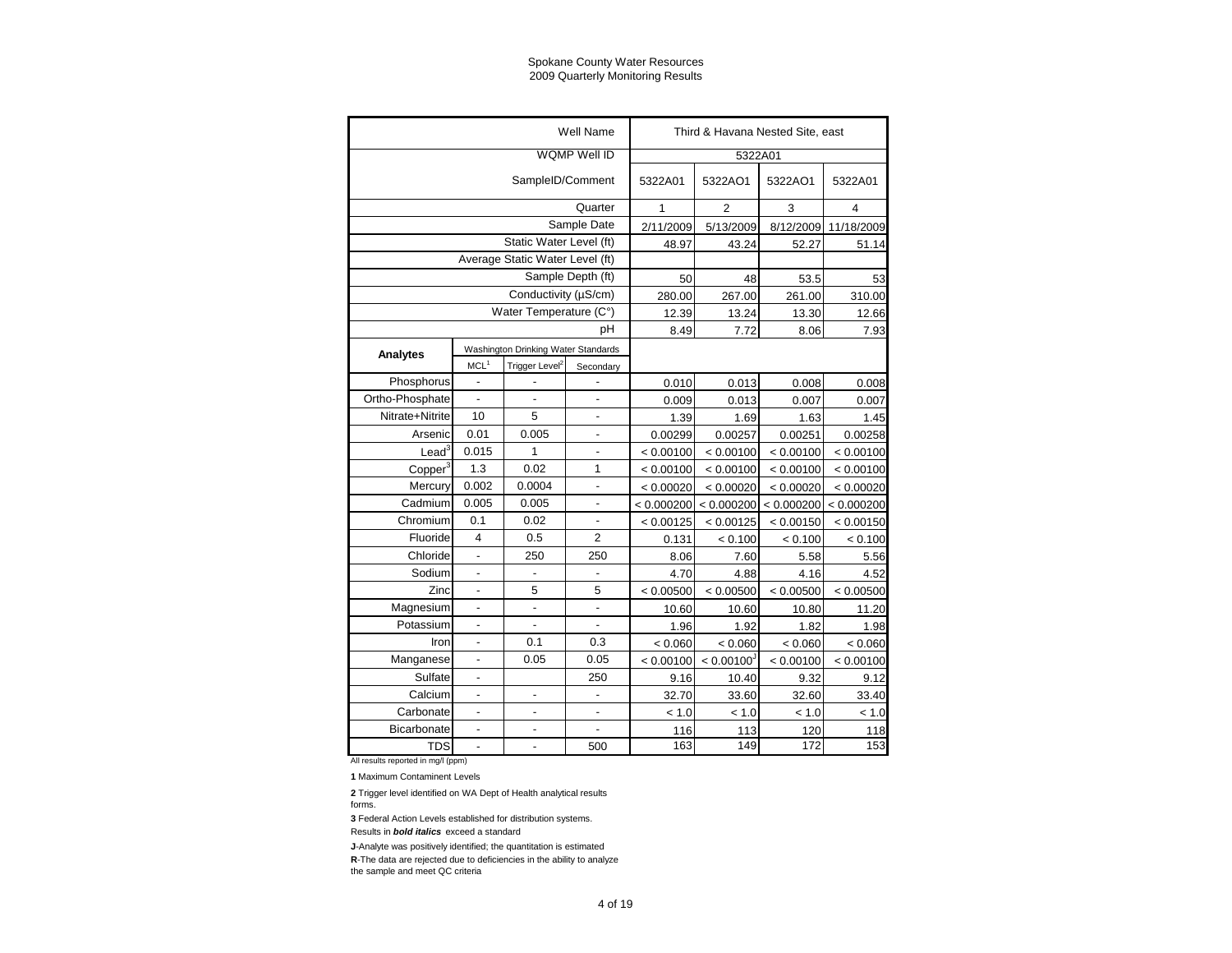|                                                  |                                                                                                                                                |                                 | Well Name                |              |                        | Third & Havana Nested Site, mid |                       |                | Plantes Ferry Park monitoring well |                      |                                    | monitoring well Frederick & Bowdish |            |                |
|--------------------------------------------------|------------------------------------------------------------------------------------------------------------------------------------------------|---------------------------------|--------------------------|--------------|------------------------|---------------------------------|-----------------------|----------------|------------------------------------|----------------------|------------------------------------|-------------------------------------|------------|----------------|
|                                                  |                                                                                                                                                |                                 | WQMP Well ID             |              |                        | 5322A03                         |                       |                | 5404A01                            |                      |                                    | 5409C02                             |            |                |
|                                                  |                                                                                                                                                | SampleID/Comment                |                          | 5322A03      | 5322AO3                | 5322AO3                         | 5322A03               | 5404A01        | 5404AO1                            | 5404A01              | 5409C02                            | 5409C02                             | 5409C02    | 5409C02        |
|                                                  |                                                                                                                                                |                                 | Quarter                  | $\mathbf{1}$ | $\overline{2}$         | 3                               | $\overline{4}$        | $\overline{2}$ | 3                                  | $\overline{4}$       | 1                                  | 2                                   | 3          | $\overline{4}$ |
|                                                  |                                                                                                                                                |                                 | Sample Date              | 2/11/2009    | 5/13/2009              |                                 | 8/12/2009 11/18/2009  | 5/12/2009      |                                    | 8/11/2009 11/17/2009 | 2/10/2009                          | 5/12/2009                           | 8/11/2009  | 11/17/2009     |
|                                                  |                                                                                                                                                | Static Water Level (ft)         |                          | 48.92        | 43.14                  | 52.22                           | 51.08                 | 44.00          | 49.74                              | 48.98                | 90.22                              | 85.64                               | 92.02      | 92.52          |
|                                                  |                                                                                                                                                | Average Static Water Level (ft) |                          |              |                        |                                 |                       |                |                                    |                      |                                    |                                     |            |                |
|                                                  |                                                                                                                                                |                                 | Sample Depth (ft)        | 90           | 90                     | 90                              | 90                    | 109.5          | 109                                | 109.5                | 91.5                               | 86.5                                | 93         | 93.5           |
|                                                  |                                                                                                                                                | Conductivity (µS/cm)            |                          | 279.00       | 267.00                 | 270.00                          | 314.00                | 306.00         | 305.00                             | 359.00               | 264.00                             | 286.00                              | 287.00     | 343.00         |
|                                                  |                                                                                                                                                |                                 |                          | 12.43        | 13.25                  | 12.54                           | 12.18                 | 12.90          | 13.08                              | 13.29                | 8.70                               | 10.70                               | 10.90      | 10.95          |
|                                                  |                                                                                                                                                |                                 | pH                       | 8.51         | 7.75                   | 8.10                            | 7.91                  | 6.56           | 6.85                               | 6.94                 | 6.87                               | 7.58                                | 7.90       | 7.90           |
| Analytes                                         |                                                                                                                                                |                                 |                          |              |                        |                                 |                       |                |                                    |                      |                                    |                                     |            |                |
|                                                  | MCL <sup>1</sup>                                                                                                                               | Trigger Level <sup>2</sup>      | Secondary                |              |                        |                                 |                       |                |                                    |                      |                                    |                                     |            |                |
| Phosphorus                                       | $\blacksquare$                                                                                                                                 | $\overline{a}$                  |                          | 0.009        | 0.008                  | 0.008                           | 0.008                 | 0.284          | 0.301                              | 0.320                | 0.005                              | 0.009                               | 0.007      | 0.006          |
| Ortho-Phosphate                                  | $\sim$                                                                                                                                         | $\overline{a}$                  |                          | 0.009        | 0.008                  | 0.007                           | 0.007                 | 0.022          | 0.040                              | 0.195                | 0.005                              | 0.005                               | 0.006      | 0.005          |
| Nitrate+Nitrite                                  | 10                                                                                                                                             | 5                               |                          | 1.41         | 1.52                   | 1.69                            | 1.50                  | 0.054          | < 0.05                             | < 0.05               | 1.48                               | 1.68                                | 1.61       | 1.57           |
| Arsenic                                          | 0.01                                                                                                                                           | 0.005                           | $\overline{\phantom{a}}$ | 0.00276      | 0.00256                | 0.00294                         | 0.00196               | < 0.001        | < 0.001                            | < 0.001              | 0.00477                            | 0.00444                             | 0.00489    | 0.00482        |
| $\textsf{lead}^3$                                | Water Temperature (C°)<br>Washington Drinking Water Standards<br>0.015<br>1<br>0.02<br>1.3<br>0.002<br>0.0004<br>0.005<br>0.005<br>0.1<br>0.02 |                                 |                          | < 0.00100    | < 0.00100              | < 0.00100                       | < 0.00100             | < 0.00100      | < 0.00100                          | < 0.00100            | < 0.00100                          | < 0.00100                           | < 0.00100  | < 0.00100      |
| Copper                                           |                                                                                                                                                |                                 |                          | < 0.00100    | < 0.00100              | < 0.00100                       | < 0.00100             | < 0.00100      | < 0.00100                          | < 0.00100            | < 0.00100                          | < 0.00100                           | < 0.00100  | < 0.00100      |
| Mercury                                          |                                                                                                                                                |                                 | $\overline{a}$           | < 0.00020    | < 0.00020              | < 0.00020                       | < 0.00020             | < 0.00020      | < 0.00020                          | < 0.00020            | < 0.00020J                         | < 0.00020                           | < 0.00020  | < 0.00020      |
| Cadmium                                          |                                                                                                                                                |                                 | $\overline{a}$           | < 0.000200   | < 0.000200             |                                 | < 0.000200 < 0.000200 | < 0.000200     |                                    |                      | $< 0.000200$ < 0.000200 < 0.000200 | < 0.000200                          | < 0.000200 | < 0.000200     |
| Chromium                                         |                                                                                                                                                |                                 | $\overline{a}$           | < 0.00125    | < 0.00125              | < 0.00150                       | 0.00437               | < 0.00125      | < 0.00150                          | < 0.00150            | < 0.00125                          | < 0.00125                           | < 0.00150  | < 0.00150      |
| Fluoride                                         | $\overline{4}$                                                                                                                                 | 0.5                             | $\overline{2}$           | 0.134        | < 0.100                | < 0.100                         | < 0.100               | 0.302          | 0.276                              | 0.216                | < 0.100                            | 0.112                               | < 0.100    | < 0.100        |
| Chloride                                         | $\blacksquare$                                                                                                                                 | 250                             | 250                      | 7.59         | 7.64                   | 6.09                            | 6.00                  | 1.92           | 1.82                               | 1.94                 | 3.40                               | 3.47                                | 2.83       | 2.82           |
| Sodium                                           | $\overline{\phantom{a}}$                                                                                                                       | $\sim$                          | $\blacksquare$           | 4.67         | 4.82                   | 4.45                            | 4.65                  | 10.80          | 10.70                              | 11.00                | 3.58                               | 3.72                                | 3.66       | 3.79           |
| Zinc                                             | $\overline{a}$                                                                                                                                 | 5                               | 5                        | < 0.00500    | < 0.00500              | < 0.00500                       | < 0.00500             | < 0.00500      | < 0.00500                          | < 0.00500            | < 0.00500                          | < 0.00500                           | < 0.00500  | 0.10900        |
| Magnesium                                        | $\overline{a}$                                                                                                                                 |                                 |                          | 10.50        | 10.80                  | 11.30                           | 11.20                 | 13.00          | 12.90                              | 13.20                | 12.30                              | 13.00                               | 12.90      | 13.20          |
| Potassium                                        | $\overline{\phantom{a}}$                                                                                                                       | $\overline{a}$                  | $\overline{\phantom{0}}$ | 1.89         | 1.90                   | 1.87                            | 1.97                  | 4.92           | 5.34                               | 5.22                 | 1.85                               | 1.80                                | 1.87       | 1.84           |
| Iron                                             | $\overline{a}$                                                                                                                                 | 0.1                             | 0.3                      | < 0.060      | < 0.060                | < 0.060                         | < 0.060               | 6.250          | 5.810                              | 6.230                | 0.229                              | 1.720                               | 0.101      | 0.420          |
| Manganese                                        | $\blacksquare$                                                                                                                                 | 0.05                            | 0.05                     | < 0.00100    | < 0.00100 <sup>3</sup> | < 0.00100                       | < 0.00100             | 0.37000        | 0.34200                            | 0.30200              | 0.00750                            | 0.02880                             | 0.00430    | 0.01200        |
| Sulfate                                          | $\blacksquare$                                                                                                                                 |                                 | 250                      | 10.10        | 10.30                  | 9.77                            | 9.40                  | 23.60          | 21.40                              | 22.10                | 12.10                              | 12.10                               | 11.40      | 11.80          |
| Calcium                                          | $\mathbf{r}$                                                                                                                                   |                                 |                          | 31.50        | 33.40                  | 33.80                           | 32.70                 | 26.20          | 26.20                              | 26.40                | 33.60                              | 35.20                               | 34.50      | 35.20          |
| Carbonate                                        | $\overline{\phantom{a}}$                                                                                                                       |                                 |                          | < 1.0        | < 1.0                  | < 1.0                           | < 1.0                 | < 1.0          | < 1.0                              | < 1.0                | $<1.0\,$                           | < 1.0                               | < 1.0      | < 1.0          |
| Bicarbonate                                      | $\overline{\phantom{a}}$                                                                                                                       | $\overline{a}$                  | $\overline{a}$           | 118          | 115                    | 121                             | 121                   | 131            | 141                                | 133                  | 155                                | 133                                 | 133        | 141            |
| <b>TDS</b><br>All results reported in mg/l (ppm) |                                                                                                                                                |                                 | 500                      | 157          | 161                    | 164                             | 149                   | 230            | 223                                | 193                  | 164                                | 164                                 | 168        | 155            |

**1** Maximum Contaminent Levels

**2** Trigger level identified on WA Dept of Health analytical results

forms.

**3** Federal Action Levels established for distribution systems.

Results in *bold italics* exceed a standard

**J**-Analyte was positively identified; the quantitation is estimated

**R**-The data are rejected due to deficiencies in the ability to analyze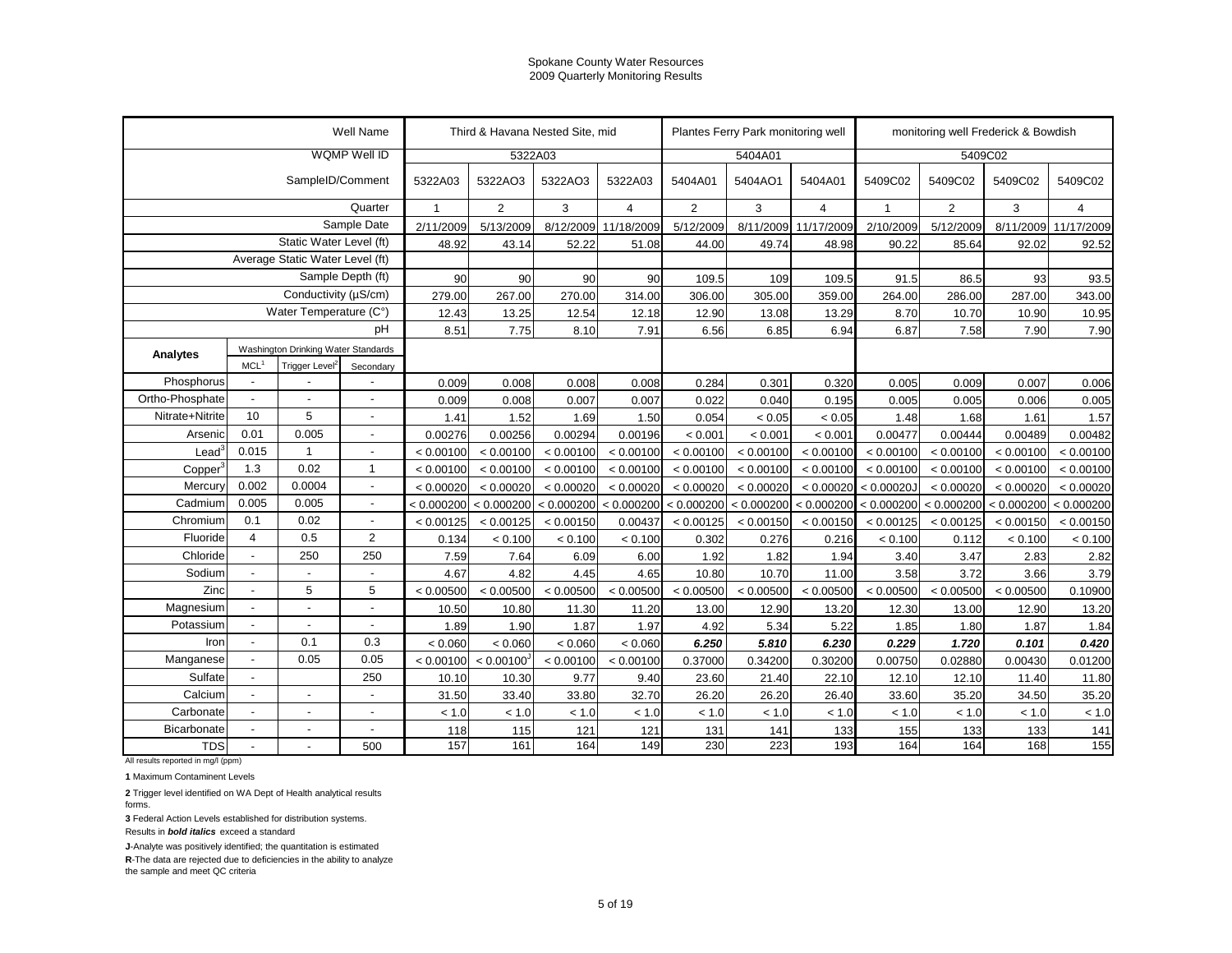|                     |                                                                                           |                                 | Well Name                |               |                       | Sullivan Park South, monitoring well |           |                       |              | Sullivan Road and Centennial Trail, monitoring<br>well |            |            |
|---------------------|-------------------------------------------------------------------------------------------|---------------------------------|--------------------------|---------------|-----------------------|--------------------------------------|-----------|-----------------------|--------------|--------------------------------------------------------|------------|------------|
|                     |                                                                                           |                                 | WQMP Well ID             |               |                       | 5411R03                              |           |                       |              | 5411R04                                                |            |            |
|                     |                                                                                           | SampleID/Comment                |                          | 5411R03       | 5411R03A              | 5411R03                              | 5411R03   | 5411R03               | 5411R04      | 5411R04                                                | 5411RO4    | 5411R04    |
|                     |                                                                                           |                                 | Quarter                  | $\mathbf{1}$  | $\mathbf{1}$          | $\overline{2}$                       | 3         | $\overline{4}$        | $\mathbf{1}$ | $\overline{2}$                                         | 3          | 4          |
|                     |                                                                                           |                                 | Sample Date              | 2/10/2009     | 2/10/2009             | 5/12/2009                            | 8/11/2009 | 11/17/2009            | 2/10/2009    | 5/12/2009                                              | 8/11/2009  | 11/17/2009 |
|                     |                                                                                           | Static Water Level (ft)         |                          | 31.33         |                       | 23.66                                | 35.07     | 33.55                 | 52.99        | 46.71                                                  | 56.20      | 55.19      |
|                     |                                                                                           | Average Static Water Level (ft) |                          |               |                       |                                      |           |                       |              |                                                        |            |            |
|                     |                                                                                           |                                 | Sample Depth (ft)        | 32.5          |                       | 27.3                                 | 36.05     | 35                    | 54           | 48                                                     | 57.5       | 56.5       |
|                     |                                                                                           | Conductivity (µS/cm)            |                          | 211.00        |                       | 207.00                               | 243.00    | 286.00                | 208.00       | 161.00                                                 | 226.00     | 319.00     |
|                     |                                                                                           | Water Temperature (C°)          |                          | 8.90          |                       | 11.20                                | 12.78     | 11.46                 | 9.10         | 9.30                                                   | 11.70      | 10.67      |
|                     |                                                                                           |                                 | pH                       | 7.56          |                       | 7.79                                 | 7.97      | 7.86                  | 7.66         | 7.87                                                   | 8.04       | 7.87       |
| <b>Analytes</b>     | MCL <sup>1</sup><br>Trigger Level <sup>2</sup><br>$\overline{\phantom{a}}$                |                                 |                          |               |                       |                                      |           |                       |              |                                                        |            |            |
|                     | Washington Drinking Water Standards<br>$\overline{\phantom{a}}$                           |                                 | Secondary                |               |                       |                                      |           |                       |              |                                                        |            |            |
| Phosphorus          |                                                                                           |                                 |                          | 0.005         | 0.005                 | 0.007                                | 0.006     | 0.005                 | 0.005        | 0.006                                                  | 0.005      | 0.005      |
| Ortho-Phosphate     |                                                                                           |                                 |                          | 0.004         | 0.004                 | 0.004                                | 0.005     | 0.004                 | 0.004        | 0.003                                                  | 0.003      | 0.004      |
| Nitrate+Nitrite     | 10                                                                                        | 5                               | $\overline{a}$           | 0.967         | 0.946                 | 0.896                                | 1.03      | 1.01                  | 0.982        | 0.648                                                  | 1.03       | 1.07       |
| Arsenic             | 0.01                                                                                      | 0.005                           | $\overline{a}$           | 0.00317       | 0.00334               | 0.00319                              | 0.00296   | 0.00150               | 0.00204      | 0.00206                                                | 0.00259    | 0.00127    |
| $\text{Lead}^3$     | 0.015                                                                                     | 1                               | $\overline{\phantom{a}}$ | < 0.00100     | < 0.00100             | < 0.00100                            | < 0.00100 | < 0.00100             | < 0.00100    | < 0.00100                                              | < 0.00100  | < 0.00100  |
| Copper <sup>3</sup> | 1.3                                                                                       | 0.02                            | $\mathbf{1}$             | < 0.00100     | < 0.00100             | < 0.00100                            | < 0.00100 | < 0.00100             | < 0.00100    | < 0.00100                                              | < 0.00100  | < 0.00100  |
| Mercury             | 0.002<br>0.0004<br>$\overline{\phantom{a}}$<br>0.005<br>0.005<br>$\overline{\phantom{a}}$ |                                 |                          | $< 0.00020$ J | < 0.00020J            | < 0.00020                            | < 0.00020 | < 0.00020             | < 0.00020J   | < 0.00020                                              | < 0.00020  | < 0.00020  |
| Cadmium             |                                                                                           |                                 |                          |               | < 0.000200 < 0.000200 | < 0.000200                           |           | < 0.000200 < 0.000200 | < 0.000200   | < 0.000200                                             | < 0.000200 | < 0.000200 |
| Chromium            | 0.1                                                                                       | 0.02                            | $\overline{\phantom{a}}$ | 0.00207       | 0.00191               | < 0.00125                            | < 0.00150 | < 0.00150             | < 0.00125    | < 0.00125                                              | < 0.00150  | < 0.00150  |
| Fluoride            | $\overline{4}$                                                                            | 0.5                             | $\overline{2}$           | < 0.100       | < 0.100               | < 0.100                              | < 0.100   | < 0.100               | < 0.100      | < 0.100                                                | < 0.100    | < 0.100    |
| Chloride            | $\blacksquare$                                                                            | 250                             | 250                      | 2.42          | 2.40                  | 2.78                                 | 2.08      | 2.06                  | 2.08         | 2.28                                                   | 2.11       | 2.03       |
| Sodium              | $\overline{\phantom{a}}$                                                                  | $\overline{a}$                  | $\blacksquare$           | 2.66          | 2.60                  | 2.70                                 | 2.74      | 2.85                  | 2.54         | 2.52                                                   | 2.80       | 2.96       |
| Zinc                | $\overline{\phantom{a}}$                                                                  | 5                               | 5                        | < 0.00500     | < 0.00500             | < 0.00500                            | < 0.00500 | < 0.00500             | < 0.00500    | < 0.00500                                              | < 0.00500  | < 0.00500  |
| Magnesium           | $\overline{\phantom{a}}$                                                                  | $\blacksquare$                  | ÷,                       | 11.20         | 10.90                 | 9.73                                 | 11.80     | 12.00                 | 11.20        | 7.54                                                   | 11.50      | 13.60      |
| Potassium           | $\overline{\phantom{a}}$                                                                  | $\overline{\phantom{a}}$        | ÷,                       | 1.61          | 1.56                  | 1.48                                 | 1.75      | 1.75                  | 1.63         | 1.20                                                   | 1.64       | 1.80       |
| Iron                | $\blacksquare$                                                                            | 0.1                             | 0.3                      | < 0.060       | < 0.060               | < 0.060                              | < 0.060   | < 0.060               | < 0.060      | < 0.060                                                | < 0.060    | < 0.060    |
| Manganese           | $\overline{\phantom{a}}$                                                                  | 0.05                            | 0.05                     | < 0.00100     | < 0.00100             | < 0.00100                            | < 0.00100 | < 0.00100             | < 0.00100    | < 0.00100                                              | < 0.00100  | < 0.00100  |
| Sulfate             | $\blacksquare$                                                                            |                                 | 250                      | 11.70         | 11.70                 | 10.30                                | 11.30     | 12.00                 | 11.60        | 8.26                                                   | 11.20      | 13.80      |
| Calcium             | $\overline{\phantom{a}}$                                                                  | $\blacksquare$                  | $\overline{a}$           | 25.60         | 24.90                 | 23.10                                | 27.30     | 28.10                 | 25.50        | 17.30                                                  | 26.00      | 31.50      |
| Carbonate           | $\blacksquare$                                                                            | $\blacksquare$                  | $\overline{a}$           | < 1.0         | < 1.0                 | < 1.0                                | < 1.0     | < 1.0                 | < 1.0        | < 1.0                                                  | < 1.0      | < 1.0      |
| Bicarbonate         | $\overline{\phantom{a}}$                                                                  |                                 |                          | 123           | 125                   | 93.5                                 | 114       | 115                   | 124          | 72.3                                                   | 105        | 130        |
| <b>TDS</b>          |                                                                                           |                                 | 500                      | 137           | 130                   | 129                                  | 147       | 126                   | 132          | 94                                                     | 126        | 164        |

All results reported in mg/l (ppm)

**1** Maximum Contaminent Levels

**2** Trigger level identified on WA Dept of Health analytical results

forms.

**3** Federal Action Levels established for distribution systems.

Results in *bold italics* exceed a standard

**J**-Analyte was positively identified; the quantitation is estimated

**R**-The data are rejected due to deficiencies in the ability to analyze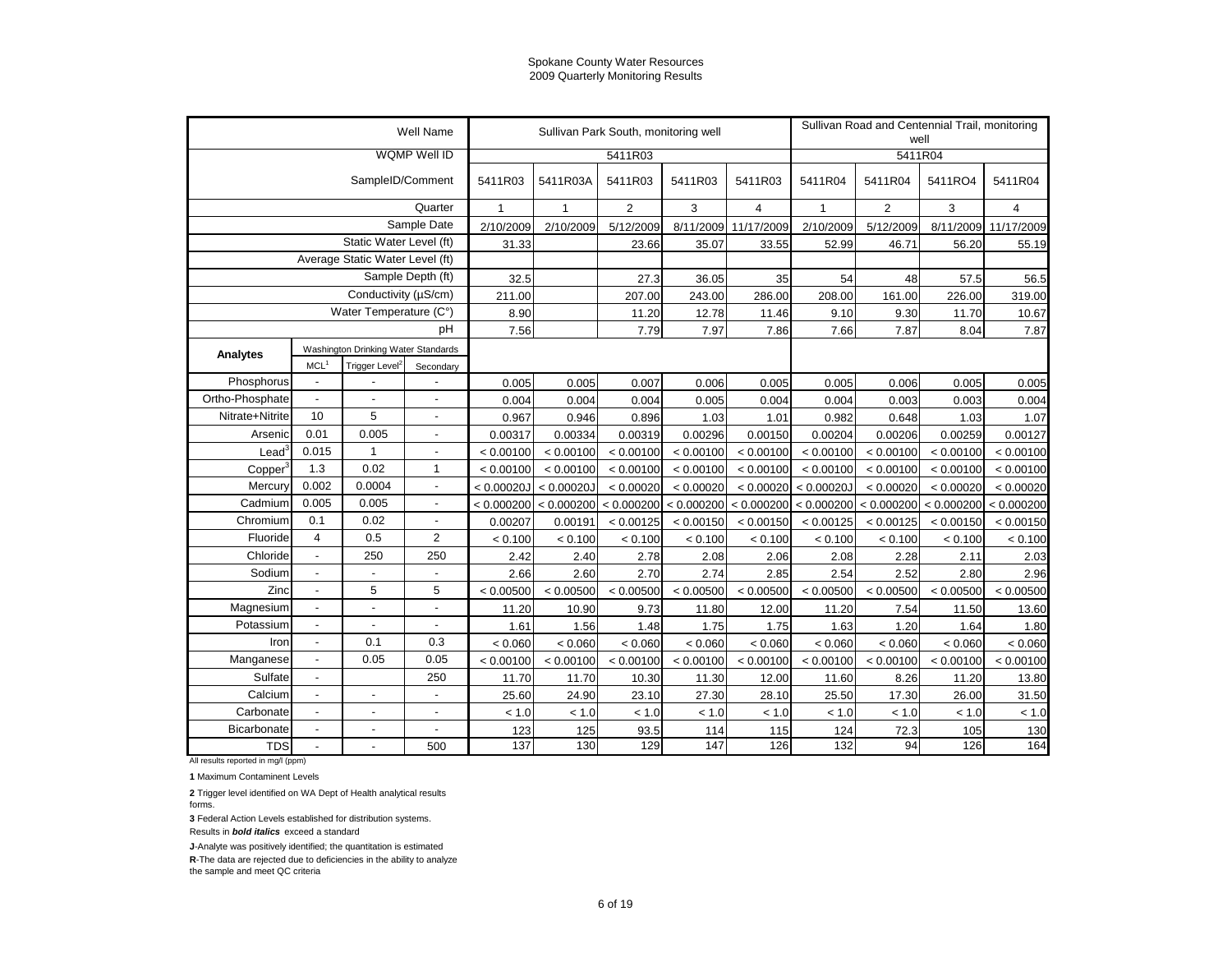| WQMP Well ID<br>5505D01<br>5507A04<br>5507H01<br>5505D01A<br>SampleID/Comment<br>5505D01<br>5505D01<br>5505D01<br>5505D01<br>5507A04<br>5507A04<br>5507H01<br>5507H01<br>5507H01<br>5507H01<br>5507A04<br>5507A04<br>duplicate<br>Quarter<br>2<br>3<br>$\overline{2}$<br>3<br>$\overline{2}$<br>3<br>$\overline{4}$<br>$\overline{4}$<br>$\overline{1}$<br>$\overline{4}$<br>$\overline{1}$<br>$\mathbf{1}$<br>$\mathbf{1}$<br>Sample Date<br>2/9/2009<br>5/11/2009<br>8/10/2009<br>2/9/2009<br>5/11/2009<br>8/10/2009<br>2/9/2009<br>5/11/2009<br>8/10/2009<br>2/9/2009<br>11/16/2009<br>11/16/2009<br>Static Water Level (ft)<br>91.92<br>88.55<br>93.93<br>43.38<br>94.03<br>69.06<br>65.38<br>71.21<br>71.46<br>47.49<br>49.31<br>Average Static Water Level (ft)<br>Sample Depth (ft)<br>93<br>95<br>89.5<br>95<br>70<br>66.5<br>72<br>72.5<br>48.5<br>44<br>50.5<br>Conductivity ( $\mu$ S/cm)<br>370.00<br>360.00<br>403.00<br>421.00<br>348.00<br>57.00<br>72.00<br>357.00<br>353.00<br>415.00<br>53.00<br>Water Temperature (C°)<br>9.90<br>9.90<br>12.50<br>12.18<br>11.02<br>8.60<br>11.50<br>10.06<br>4.70<br>24.12<br>11.14<br>pH<br>7.87<br>7.56<br>7.92<br>7.22<br>7.55<br>7.85<br>7.01<br>7.77<br>7.69<br>7.72<br>7.15<br>Washington Drinking Water Standards<br>Analytes<br>MCL <sup>1</sup><br>Trigger Level <sup>2</sup><br>Secondary<br>Phosphorus<br>0.013<br>0.003<br>0.004<br>0.022<br>0.032<br>0.027<br>0.009<br>0.009<br>0.011<br>0.011<br>0.003<br>0.004<br>Ortho-Phosphate<br>0.022<br>$0.025^{\circ}$<br>0.007<br>0.008<br>0.009<br>0.009 <sup>1</sup><br>0.010<br>0.002<br>0.001<br>0.002 <sup>J</sup><br>0.002<br>0.016<br>5<br>10<br>Nitrate+Nitrite<br>1.54<br>3.02<br>2.91<br>3.33<br>2.93<br>2.63<br>1.64<br>1.48<br>1.40<br>0.238<br>0.248<br>0.164<br>0.01<br>0.005<br>Arsenic<br>0.00436<br>0.00416<br>0.00512<br>0.00406<br>0.00100<br>0.00251<br>0.00132<br>0.00458<br>0.002<br>< 0.001<br>< 0.001<br>< 0.001<br>$\overline{a}$<br>0.015<br>Lead <sup>3</sup><br>$\overline{\mathbf{1}}$<br>< 0.00100<br>< 0.00100<br>< 0.00100<br>< 0.00100<br>< 0.00100<br>< 0.00100<br>< 0.00100<br>< 0.00100<br>< 0.00100<br>< 0.00100<br>< 0.00100<br>< 0.00100<br>$\overline{a}$<br>0.02<br>1.3<br>$\overline{1}$<br>< 0.00100<br>< 0.00100<br>< 0.00100<br>< 0.00100<br>< 0.00100<br>0.00158<br>Copper<br>< 0.00100<br>< 0.00100<br>< 0.00100<br>< 0.00100<br>< 0.00100<br>< 0.00100<br>0.002<br>0.0004<br>Mercury<br>< 0.00020<br>< 0.00020<br>< 0.00020<br>< 0.00020<br>< 0.00020<br>< 0.00020<br>< 0.00020<br>< 0.00020<br>< 0.00020<br>< 0.00020<br>< 0.00020<br>< 0.00020<br>$\overline{a}$<br>0.005<br>0.005<br>Cadmium<br>< 0.000200<br>< 0.000200<br>< 0.000200<br>< 0.000200<br>$< 0.000200$ $< 0.000200$<br>< 0.000200<br>< 0.000200<br>< 0.000200<br>0.000223<br>$< 0.000200$ $< 0.000200$<br>$\overline{\phantom{a}}$<br>0.1<br>0.02<br>Chromium<br>< 0.00125<br>< 0.00125<br>< 0.00100<br>< 0.00150<br>< 0.00150<br>< 0.00125<br>< 0.00100<br>< 0.00150<br>< 0.00150 < 0.00125<br>< 0.00150<br>$\overline{\phantom{a}}$<br>< 0.00100<br>$\overline{4}$<br>0.5<br>2<br>Fluoride<br>0.150<br>0.169<br>< 0.100<br>0.136<br>< 0.100<br>0.121<br>< 0.100<br>< 0.100<br>< 0.100<br>< 0.100<br>< 0.100<br>< 0.100<br>250<br>250<br>Chloride<br>2.22<br>1.56<br>4.00<br>4.74<br>5.55<br>4.28<br>1.88<br>1.95<br>2.04<br>3.08<br>1.32<br>4.00<br>Sodium<br>5.60<br>5.80<br>2.95<br>3.26<br>2.78<br>5.61<br>5.52<br>6.00<br>2.95<br>3.07<br>1.64<br>1.91<br>Zinc<br>5<br>5<br>< 0.00500<br>< 0.00500<br>< 0.00500<br>< 0.00500<br>< 0.00500<br>< 0.00500<br>< 0.00500<br>0.01860<br>< 0.00500<br>< 0.00500<br>< 0.00500<br>0.03580<br>Magnesium<br>13.30<br>17.00<br>18.70<br>1.54<br>2.08<br>12.70<br>12.40<br>13.80<br>13.00<br>17.80<br>18.00<br>1.47<br>0.77<br>Potassium<br>2.26<br>2.43<br>2.31<br>2.34<br>1.98<br>2.17<br>2.00<br>2.05<br>0.54<br>2.32<br>1.00<br>Ĭ.<br>0.1<br>0.3<br>Iron<br>< 0.060<br>< 0.060<br>< 0.060<br>< 0.060<br>< 0.060<br>< 0.060<br>< 0.060<br>< 0.060<br>< 0.060<br>< 0.060<br>< 0.060<br>< 0.060<br>$\overline{\phantom{a}}$<br>0.05<br>0.05<br>Manganese<br>< 0.00100<br>< 0.00100<br>< 0.00100<br>< 0.00100<br>< 0.00100<br>< 0.00100<br>< 0.00100<br>< 0.00100<br>< 0.00100<br>0.00103<br>0.00104<br>< 0.00100<br>250<br>Sulfate<br>7.71<br>10.50<br>13.20<br>15.00<br>17.80<br>16.30<br>4.09<br>3.56<br>10.30<br>12.80<br>10.90<br>18.70<br>Calcium<br>7.19<br>5.02<br>44.00<br>45.90<br>45.40<br>45.40<br>39.50<br>42.30<br>41.60<br>5.19<br>43.00<br>40.40<br>J.<br>Carbonate<br>< 1.0<br>< 1.0<br>< 1.0<br>< 1.0<br>< 1.0<br>$< 1.0$<br>< 1.0<br>< 1.0<br>< 1.0<br>< 1.0<br>< 1.0<br>< 1.0<br><b>Bicarbonate</b><br>170<br>167<br>159<br>171<br>172<br>172<br>18.5<br>24.4<br>19.3<br>184<br>183<br>190<br>$\overline{\phantom{a}}$<br>187<br>205<br>201 |            |  |  | Well Name |     | Trent & Barker Road, monitoring well |  |     |     | Euclid & Barker monitoring well at CID5 |     |    |    | Barker Road north of river, monitoring well |            |
|---------------------------------------------------------------------------------------------------------------------------------------------------------------------------------------------------------------------------------------------------------------------------------------------------------------------------------------------------------------------------------------------------------------------------------------------------------------------------------------------------------------------------------------------------------------------------------------------------------------------------------------------------------------------------------------------------------------------------------------------------------------------------------------------------------------------------------------------------------------------------------------------------------------------------------------------------------------------------------------------------------------------------------------------------------------------------------------------------------------------------------------------------------------------------------------------------------------------------------------------------------------------------------------------------------------------------------------------------------------------------------------------------------------------------------------------------------------------------------------------------------------------------------------------------------------------------------------------------------------------------------------------------------------------------------------------------------------------------------------------------------------------------------------------------------------------------------------------------------------------------------------------------------------------------------------------------------------------------------------------------------------------------------------------------------------------------------------------------------------------------------------------------------------------------------------------------------------------------------------------------------------------------------------------------------------------------------------------------------------------------------------------------------------------------------------------------------------------------------------------------------------------------------------------------------------------------------------------------------------------------------------------------------------------------------------------------------------------------------------------------------------------------------------------------------------------------------------------------------------------------------------------------------------------------------------------------------------------------------------------------------------------------------------------------------------------------------------------------------------------------------------------------------------------------------------------------------------------------------------------------------------------------------------------------------------------------------------------------------------------------------------------------------------------------------------------------------------------------------------------------------------------------------------------------------------------------------------------------------------------------------------------------------------------------------------------------------------------------------------------------------------------------------------------------------------------------------------------------------------------------------------------------------------------------------------------------------------------------------------------------------------------------------------------------------------------------------------------------------------------------------------------------------------------------------------------------------------------------------------------------------------------------------------------------------------------------------------------------------------------------------------------------------------------------------------------------------------------------------------------------------------------------------------------------------------------------------------------------------------------------------------------------------------------------------------------------------------------------------------------------------------------------------------------------------------------------------------|------------|--|--|-----------|-----|--------------------------------------|--|-----|-----|-----------------------------------------|-----|----|----|---------------------------------------------|------------|
|                                                                                                                                                                                                                                                                                                                                                                                                                                                                                                                                                                                                                                                                                                                                                                                                                                                                                                                                                                                                                                                                                                                                                                                                                                                                                                                                                                                                                                                                                                                                                                                                                                                                                                                                                                                                                                                                                                                                                                                                                                                                                                                                                                                                                                                                                                                                                                                                                                                                                                                                                                                                                                                                                                                                                                                                                                                                                                                                                                                                                                                                                                                                                                                                                                                                                                                                                                                                                                                                                                                                                                                                                                                                                                                                                                                                                                                                                                                                                                                                                                                                                                                                                                                                                                                                                                                                                                                                                                                                                                                                                                                                                                                                                                                                                                                                                                       |            |  |  |           |     |                                      |  |     |     |                                         |     |    |    |                                             |            |
|                                                                                                                                                                                                                                                                                                                                                                                                                                                                                                                                                                                                                                                                                                                                                                                                                                                                                                                                                                                                                                                                                                                                                                                                                                                                                                                                                                                                                                                                                                                                                                                                                                                                                                                                                                                                                                                                                                                                                                                                                                                                                                                                                                                                                                                                                                                                                                                                                                                                                                                                                                                                                                                                                                                                                                                                                                                                                                                                                                                                                                                                                                                                                                                                                                                                                                                                                                                                                                                                                                                                                                                                                                                                                                                                                                                                                                                                                                                                                                                                                                                                                                                                                                                                                                                                                                                                                                                                                                                                                                                                                                                                                                                                                                                                                                                                                                       |            |  |  |           |     |                                      |  |     |     |                                         |     |    |    |                                             |            |
|                                                                                                                                                                                                                                                                                                                                                                                                                                                                                                                                                                                                                                                                                                                                                                                                                                                                                                                                                                                                                                                                                                                                                                                                                                                                                                                                                                                                                                                                                                                                                                                                                                                                                                                                                                                                                                                                                                                                                                                                                                                                                                                                                                                                                                                                                                                                                                                                                                                                                                                                                                                                                                                                                                                                                                                                                                                                                                                                                                                                                                                                                                                                                                                                                                                                                                                                                                                                                                                                                                                                                                                                                                                                                                                                                                                                                                                                                                                                                                                                                                                                                                                                                                                                                                                                                                                                                                                                                                                                                                                                                                                                                                                                                                                                                                                                                                       |            |  |  |           |     |                                      |  |     |     |                                         |     |    |    |                                             |            |
|                                                                                                                                                                                                                                                                                                                                                                                                                                                                                                                                                                                                                                                                                                                                                                                                                                                                                                                                                                                                                                                                                                                                                                                                                                                                                                                                                                                                                                                                                                                                                                                                                                                                                                                                                                                                                                                                                                                                                                                                                                                                                                                                                                                                                                                                                                                                                                                                                                                                                                                                                                                                                                                                                                                                                                                                                                                                                                                                                                                                                                                                                                                                                                                                                                                                                                                                                                                                                                                                                                                                                                                                                                                                                                                                                                                                                                                                                                                                                                                                                                                                                                                                                                                                                                                                                                                                                                                                                                                                                                                                                                                                                                                                                                                                                                                                                                       |            |  |  |           |     |                                      |  |     |     |                                         |     |    |    |                                             | 11/17/2009 |
|                                                                                                                                                                                                                                                                                                                                                                                                                                                                                                                                                                                                                                                                                                                                                                                                                                                                                                                                                                                                                                                                                                                                                                                                                                                                                                                                                                                                                                                                                                                                                                                                                                                                                                                                                                                                                                                                                                                                                                                                                                                                                                                                                                                                                                                                                                                                                                                                                                                                                                                                                                                                                                                                                                                                                                                                                                                                                                                                                                                                                                                                                                                                                                                                                                                                                                                                                                                                                                                                                                                                                                                                                                                                                                                                                                                                                                                                                                                                                                                                                                                                                                                                                                                                                                                                                                                                                                                                                                                                                                                                                                                                                                                                                                                                                                                                                                       |            |  |  |           |     |                                      |  |     |     |                                         |     |    |    |                                             | 49.71      |
|                                                                                                                                                                                                                                                                                                                                                                                                                                                                                                                                                                                                                                                                                                                                                                                                                                                                                                                                                                                                                                                                                                                                                                                                                                                                                                                                                                                                                                                                                                                                                                                                                                                                                                                                                                                                                                                                                                                                                                                                                                                                                                                                                                                                                                                                                                                                                                                                                                                                                                                                                                                                                                                                                                                                                                                                                                                                                                                                                                                                                                                                                                                                                                                                                                                                                                                                                                                                                                                                                                                                                                                                                                                                                                                                                                                                                                                                                                                                                                                                                                                                                                                                                                                                                                                                                                                                                                                                                                                                                                                                                                                                                                                                                                                                                                                                                                       |            |  |  |           |     |                                      |  |     |     |                                         |     |    |    |                                             |            |
|                                                                                                                                                                                                                                                                                                                                                                                                                                                                                                                                                                                                                                                                                                                                                                                                                                                                                                                                                                                                                                                                                                                                                                                                                                                                                                                                                                                                                                                                                                                                                                                                                                                                                                                                                                                                                                                                                                                                                                                                                                                                                                                                                                                                                                                                                                                                                                                                                                                                                                                                                                                                                                                                                                                                                                                                                                                                                                                                                                                                                                                                                                                                                                                                                                                                                                                                                                                                                                                                                                                                                                                                                                                                                                                                                                                                                                                                                                                                                                                                                                                                                                                                                                                                                                                                                                                                                                                                                                                                                                                                                                                                                                                                                                                                                                                                                                       |            |  |  |           |     |                                      |  |     |     |                                         |     |    |    |                                             | 51         |
|                                                                                                                                                                                                                                                                                                                                                                                                                                                                                                                                                                                                                                                                                                                                                                                                                                                                                                                                                                                                                                                                                                                                                                                                                                                                                                                                                                                                                                                                                                                                                                                                                                                                                                                                                                                                                                                                                                                                                                                                                                                                                                                                                                                                                                                                                                                                                                                                                                                                                                                                                                                                                                                                                                                                                                                                                                                                                                                                                                                                                                                                                                                                                                                                                                                                                                                                                                                                                                                                                                                                                                                                                                                                                                                                                                                                                                                                                                                                                                                                                                                                                                                                                                                                                                                                                                                                                                                                                                                                                                                                                                                                                                                                                                                                                                                                                                       |            |  |  |           |     |                                      |  |     |     |                                         |     |    |    |                                             | 57.00      |
|                                                                                                                                                                                                                                                                                                                                                                                                                                                                                                                                                                                                                                                                                                                                                                                                                                                                                                                                                                                                                                                                                                                                                                                                                                                                                                                                                                                                                                                                                                                                                                                                                                                                                                                                                                                                                                                                                                                                                                                                                                                                                                                                                                                                                                                                                                                                                                                                                                                                                                                                                                                                                                                                                                                                                                                                                                                                                                                                                                                                                                                                                                                                                                                                                                                                                                                                                                                                                                                                                                                                                                                                                                                                                                                                                                                                                                                                                                                                                                                                                                                                                                                                                                                                                                                                                                                                                                                                                                                                                                                                                                                                                                                                                                                                                                                                                                       |            |  |  |           |     |                                      |  |     |     |                                         |     |    |    |                                             | 9.90       |
|                                                                                                                                                                                                                                                                                                                                                                                                                                                                                                                                                                                                                                                                                                                                                                                                                                                                                                                                                                                                                                                                                                                                                                                                                                                                                                                                                                                                                                                                                                                                                                                                                                                                                                                                                                                                                                                                                                                                                                                                                                                                                                                                                                                                                                                                                                                                                                                                                                                                                                                                                                                                                                                                                                                                                                                                                                                                                                                                                                                                                                                                                                                                                                                                                                                                                                                                                                                                                                                                                                                                                                                                                                                                                                                                                                                                                                                                                                                                                                                                                                                                                                                                                                                                                                                                                                                                                                                                                                                                                                                                                                                                                                                                                                                                                                                                                                       |            |  |  |           |     |                                      |  |     |     |                                         |     |    |    |                                             | 7.64       |
|                                                                                                                                                                                                                                                                                                                                                                                                                                                                                                                                                                                                                                                                                                                                                                                                                                                                                                                                                                                                                                                                                                                                                                                                                                                                                                                                                                                                                                                                                                                                                                                                                                                                                                                                                                                                                                                                                                                                                                                                                                                                                                                                                                                                                                                                                                                                                                                                                                                                                                                                                                                                                                                                                                                                                                                                                                                                                                                                                                                                                                                                                                                                                                                                                                                                                                                                                                                                                                                                                                                                                                                                                                                                                                                                                                                                                                                                                                                                                                                                                                                                                                                                                                                                                                                                                                                                                                                                                                                                                                                                                                                                                                                                                                                                                                                                                                       |            |  |  |           |     |                                      |  |     |     |                                         |     |    |    |                                             |            |
|                                                                                                                                                                                                                                                                                                                                                                                                                                                                                                                                                                                                                                                                                                                                                                                                                                                                                                                                                                                                                                                                                                                                                                                                                                                                                                                                                                                                                                                                                                                                                                                                                                                                                                                                                                                                                                                                                                                                                                                                                                                                                                                                                                                                                                                                                                                                                                                                                                                                                                                                                                                                                                                                                                                                                                                                                                                                                                                                                                                                                                                                                                                                                                                                                                                                                                                                                                                                                                                                                                                                                                                                                                                                                                                                                                                                                                                                                                                                                                                                                                                                                                                                                                                                                                                                                                                                                                                                                                                                                                                                                                                                                                                                                                                                                                                                                                       |            |  |  |           |     |                                      |  |     |     |                                         |     |    |    |                                             |            |
|                                                                                                                                                                                                                                                                                                                                                                                                                                                                                                                                                                                                                                                                                                                                                                                                                                                                                                                                                                                                                                                                                                                                                                                                                                                                                                                                                                                                                                                                                                                                                                                                                                                                                                                                                                                                                                                                                                                                                                                                                                                                                                                                                                                                                                                                                                                                                                                                                                                                                                                                                                                                                                                                                                                                                                                                                                                                                                                                                                                                                                                                                                                                                                                                                                                                                                                                                                                                                                                                                                                                                                                                                                                                                                                                                                                                                                                                                                                                                                                                                                                                                                                                                                                                                                                                                                                                                                                                                                                                                                                                                                                                                                                                                                                                                                                                                                       |            |  |  |           |     |                                      |  |     |     |                                         |     |    |    |                                             | 0.015      |
|                                                                                                                                                                                                                                                                                                                                                                                                                                                                                                                                                                                                                                                                                                                                                                                                                                                                                                                                                                                                                                                                                                                                                                                                                                                                                                                                                                                                                                                                                                                                                                                                                                                                                                                                                                                                                                                                                                                                                                                                                                                                                                                                                                                                                                                                                                                                                                                                                                                                                                                                                                                                                                                                                                                                                                                                                                                                                                                                                                                                                                                                                                                                                                                                                                                                                                                                                                                                                                                                                                                                                                                                                                                                                                                                                                                                                                                                                                                                                                                                                                                                                                                                                                                                                                                                                                                                                                                                                                                                                                                                                                                                                                                                                                                                                                                                                                       |            |  |  |           |     |                                      |  |     |     |                                         |     |    |    |                                             | 0.014      |
|                                                                                                                                                                                                                                                                                                                                                                                                                                                                                                                                                                                                                                                                                                                                                                                                                                                                                                                                                                                                                                                                                                                                                                                                                                                                                                                                                                                                                                                                                                                                                                                                                                                                                                                                                                                                                                                                                                                                                                                                                                                                                                                                                                                                                                                                                                                                                                                                                                                                                                                                                                                                                                                                                                                                                                                                                                                                                                                                                                                                                                                                                                                                                                                                                                                                                                                                                                                                                                                                                                                                                                                                                                                                                                                                                                                                                                                                                                                                                                                                                                                                                                                                                                                                                                                                                                                                                                                                                                                                                                                                                                                                                                                                                                                                                                                                                                       |            |  |  |           |     |                                      |  |     |     |                                         |     |    |    |                                             | 0.165      |
|                                                                                                                                                                                                                                                                                                                                                                                                                                                                                                                                                                                                                                                                                                                                                                                                                                                                                                                                                                                                                                                                                                                                                                                                                                                                                                                                                                                                                                                                                                                                                                                                                                                                                                                                                                                                                                                                                                                                                                                                                                                                                                                                                                                                                                                                                                                                                                                                                                                                                                                                                                                                                                                                                                                                                                                                                                                                                                                                                                                                                                                                                                                                                                                                                                                                                                                                                                                                                                                                                                                                                                                                                                                                                                                                                                                                                                                                                                                                                                                                                                                                                                                                                                                                                                                                                                                                                                                                                                                                                                                                                                                                                                                                                                                                                                                                                                       |            |  |  |           |     |                                      |  |     |     |                                         |     |    |    |                                             | < 0.001    |
|                                                                                                                                                                                                                                                                                                                                                                                                                                                                                                                                                                                                                                                                                                                                                                                                                                                                                                                                                                                                                                                                                                                                                                                                                                                                                                                                                                                                                                                                                                                                                                                                                                                                                                                                                                                                                                                                                                                                                                                                                                                                                                                                                                                                                                                                                                                                                                                                                                                                                                                                                                                                                                                                                                                                                                                                                                                                                                                                                                                                                                                                                                                                                                                                                                                                                                                                                                                                                                                                                                                                                                                                                                                                                                                                                                                                                                                                                                                                                                                                                                                                                                                                                                                                                                                                                                                                                                                                                                                                                                                                                                                                                                                                                                                                                                                                                                       |            |  |  |           |     |                                      |  |     |     |                                         |     |    |    |                                             | < 0.00100  |
|                                                                                                                                                                                                                                                                                                                                                                                                                                                                                                                                                                                                                                                                                                                                                                                                                                                                                                                                                                                                                                                                                                                                                                                                                                                                                                                                                                                                                                                                                                                                                                                                                                                                                                                                                                                                                                                                                                                                                                                                                                                                                                                                                                                                                                                                                                                                                                                                                                                                                                                                                                                                                                                                                                                                                                                                                                                                                                                                                                                                                                                                                                                                                                                                                                                                                                                                                                                                                                                                                                                                                                                                                                                                                                                                                                                                                                                                                                                                                                                                                                                                                                                                                                                                                                                                                                                                                                                                                                                                                                                                                                                                                                                                                                                                                                                                                                       |            |  |  |           |     |                                      |  |     |     |                                         |     |    |    |                                             | < 0.00100  |
|                                                                                                                                                                                                                                                                                                                                                                                                                                                                                                                                                                                                                                                                                                                                                                                                                                                                                                                                                                                                                                                                                                                                                                                                                                                                                                                                                                                                                                                                                                                                                                                                                                                                                                                                                                                                                                                                                                                                                                                                                                                                                                                                                                                                                                                                                                                                                                                                                                                                                                                                                                                                                                                                                                                                                                                                                                                                                                                                                                                                                                                                                                                                                                                                                                                                                                                                                                                                                                                                                                                                                                                                                                                                                                                                                                                                                                                                                                                                                                                                                                                                                                                                                                                                                                                                                                                                                                                                                                                                                                                                                                                                                                                                                                                                                                                                                                       |            |  |  |           |     |                                      |  |     |     |                                         |     |    |    |                                             | < 0.00020  |
|                                                                                                                                                                                                                                                                                                                                                                                                                                                                                                                                                                                                                                                                                                                                                                                                                                                                                                                                                                                                                                                                                                                                                                                                                                                                                                                                                                                                                                                                                                                                                                                                                                                                                                                                                                                                                                                                                                                                                                                                                                                                                                                                                                                                                                                                                                                                                                                                                                                                                                                                                                                                                                                                                                                                                                                                                                                                                                                                                                                                                                                                                                                                                                                                                                                                                                                                                                                                                                                                                                                                                                                                                                                                                                                                                                                                                                                                                                                                                                                                                                                                                                                                                                                                                                                                                                                                                                                                                                                                                                                                                                                                                                                                                                                                                                                                                                       |            |  |  |           |     |                                      |  |     |     |                                         |     |    |    |                                             | < 0.000200 |
|                                                                                                                                                                                                                                                                                                                                                                                                                                                                                                                                                                                                                                                                                                                                                                                                                                                                                                                                                                                                                                                                                                                                                                                                                                                                                                                                                                                                                                                                                                                                                                                                                                                                                                                                                                                                                                                                                                                                                                                                                                                                                                                                                                                                                                                                                                                                                                                                                                                                                                                                                                                                                                                                                                                                                                                                                                                                                                                                                                                                                                                                                                                                                                                                                                                                                                                                                                                                                                                                                                                                                                                                                                                                                                                                                                                                                                                                                                                                                                                                                                                                                                                                                                                                                                                                                                                                                                                                                                                                                                                                                                                                                                                                                                                                                                                                                                       |            |  |  |           |     |                                      |  |     |     |                                         |     |    |    |                                             | < 0.00150  |
|                                                                                                                                                                                                                                                                                                                                                                                                                                                                                                                                                                                                                                                                                                                                                                                                                                                                                                                                                                                                                                                                                                                                                                                                                                                                                                                                                                                                                                                                                                                                                                                                                                                                                                                                                                                                                                                                                                                                                                                                                                                                                                                                                                                                                                                                                                                                                                                                                                                                                                                                                                                                                                                                                                                                                                                                                                                                                                                                                                                                                                                                                                                                                                                                                                                                                                                                                                                                                                                                                                                                                                                                                                                                                                                                                                                                                                                                                                                                                                                                                                                                                                                                                                                                                                                                                                                                                                                                                                                                                                                                                                                                                                                                                                                                                                                                                                       |            |  |  |           |     |                                      |  |     |     |                                         |     |    |    |                                             | < 0.100    |
|                                                                                                                                                                                                                                                                                                                                                                                                                                                                                                                                                                                                                                                                                                                                                                                                                                                                                                                                                                                                                                                                                                                                                                                                                                                                                                                                                                                                                                                                                                                                                                                                                                                                                                                                                                                                                                                                                                                                                                                                                                                                                                                                                                                                                                                                                                                                                                                                                                                                                                                                                                                                                                                                                                                                                                                                                                                                                                                                                                                                                                                                                                                                                                                                                                                                                                                                                                                                                                                                                                                                                                                                                                                                                                                                                                                                                                                                                                                                                                                                                                                                                                                                                                                                                                                                                                                                                                                                                                                                                                                                                                                                                                                                                                                                                                                                                                       |            |  |  |           |     |                                      |  |     |     |                                         |     |    |    |                                             | 1.35       |
|                                                                                                                                                                                                                                                                                                                                                                                                                                                                                                                                                                                                                                                                                                                                                                                                                                                                                                                                                                                                                                                                                                                                                                                                                                                                                                                                                                                                                                                                                                                                                                                                                                                                                                                                                                                                                                                                                                                                                                                                                                                                                                                                                                                                                                                                                                                                                                                                                                                                                                                                                                                                                                                                                                                                                                                                                                                                                                                                                                                                                                                                                                                                                                                                                                                                                                                                                                                                                                                                                                                                                                                                                                                                                                                                                                                                                                                                                                                                                                                                                                                                                                                                                                                                                                                                                                                                                                                                                                                                                                                                                                                                                                                                                                                                                                                                                                       |            |  |  |           |     |                                      |  |     |     |                                         |     |    |    |                                             | 1.84       |
|                                                                                                                                                                                                                                                                                                                                                                                                                                                                                                                                                                                                                                                                                                                                                                                                                                                                                                                                                                                                                                                                                                                                                                                                                                                                                                                                                                                                                                                                                                                                                                                                                                                                                                                                                                                                                                                                                                                                                                                                                                                                                                                                                                                                                                                                                                                                                                                                                                                                                                                                                                                                                                                                                                                                                                                                                                                                                                                                                                                                                                                                                                                                                                                                                                                                                                                                                                                                                                                                                                                                                                                                                                                                                                                                                                                                                                                                                                                                                                                                                                                                                                                                                                                                                                                                                                                                                                                                                                                                                                                                                                                                                                                                                                                                                                                                                                       |            |  |  |           |     |                                      |  |     |     |                                         |     |    |    |                                             | 0.01960    |
|                                                                                                                                                                                                                                                                                                                                                                                                                                                                                                                                                                                                                                                                                                                                                                                                                                                                                                                                                                                                                                                                                                                                                                                                                                                                                                                                                                                                                                                                                                                                                                                                                                                                                                                                                                                                                                                                                                                                                                                                                                                                                                                                                                                                                                                                                                                                                                                                                                                                                                                                                                                                                                                                                                                                                                                                                                                                                                                                                                                                                                                                                                                                                                                                                                                                                                                                                                                                                                                                                                                                                                                                                                                                                                                                                                                                                                                                                                                                                                                                                                                                                                                                                                                                                                                                                                                                                                                                                                                                                                                                                                                                                                                                                                                                                                                                                                       |            |  |  |           |     |                                      |  |     |     |                                         |     |    |    |                                             | 1.58       |
|                                                                                                                                                                                                                                                                                                                                                                                                                                                                                                                                                                                                                                                                                                                                                                                                                                                                                                                                                                                                                                                                                                                                                                                                                                                                                                                                                                                                                                                                                                                                                                                                                                                                                                                                                                                                                                                                                                                                                                                                                                                                                                                                                                                                                                                                                                                                                                                                                                                                                                                                                                                                                                                                                                                                                                                                                                                                                                                                                                                                                                                                                                                                                                                                                                                                                                                                                                                                                                                                                                                                                                                                                                                                                                                                                                                                                                                                                                                                                                                                                                                                                                                                                                                                                                                                                                                                                                                                                                                                                                                                                                                                                                                                                                                                                                                                                                       |            |  |  |           |     |                                      |  |     |     |                                         |     |    |    |                                             | 0.66       |
|                                                                                                                                                                                                                                                                                                                                                                                                                                                                                                                                                                                                                                                                                                                                                                                                                                                                                                                                                                                                                                                                                                                                                                                                                                                                                                                                                                                                                                                                                                                                                                                                                                                                                                                                                                                                                                                                                                                                                                                                                                                                                                                                                                                                                                                                                                                                                                                                                                                                                                                                                                                                                                                                                                                                                                                                                                                                                                                                                                                                                                                                                                                                                                                                                                                                                                                                                                                                                                                                                                                                                                                                                                                                                                                                                                                                                                                                                                                                                                                                                                                                                                                                                                                                                                                                                                                                                                                                                                                                                                                                                                                                                                                                                                                                                                                                                                       |            |  |  |           |     |                                      |  |     |     |                                         |     |    |    |                                             | < 0.060    |
|                                                                                                                                                                                                                                                                                                                                                                                                                                                                                                                                                                                                                                                                                                                                                                                                                                                                                                                                                                                                                                                                                                                                                                                                                                                                                                                                                                                                                                                                                                                                                                                                                                                                                                                                                                                                                                                                                                                                                                                                                                                                                                                                                                                                                                                                                                                                                                                                                                                                                                                                                                                                                                                                                                                                                                                                                                                                                                                                                                                                                                                                                                                                                                                                                                                                                                                                                                                                                                                                                                                                                                                                                                                                                                                                                                                                                                                                                                                                                                                                                                                                                                                                                                                                                                                                                                                                                                                                                                                                                                                                                                                                                                                                                                                                                                                                                                       |            |  |  |           |     |                                      |  |     |     |                                         |     |    |    |                                             | < 0.00100  |
|                                                                                                                                                                                                                                                                                                                                                                                                                                                                                                                                                                                                                                                                                                                                                                                                                                                                                                                                                                                                                                                                                                                                                                                                                                                                                                                                                                                                                                                                                                                                                                                                                                                                                                                                                                                                                                                                                                                                                                                                                                                                                                                                                                                                                                                                                                                                                                                                                                                                                                                                                                                                                                                                                                                                                                                                                                                                                                                                                                                                                                                                                                                                                                                                                                                                                                                                                                                                                                                                                                                                                                                                                                                                                                                                                                                                                                                                                                                                                                                                                                                                                                                                                                                                                                                                                                                                                                                                                                                                                                                                                                                                                                                                                                                                                                                                                                       |            |  |  |           |     |                                      |  |     |     |                                         |     |    |    |                                             | 3.95       |
|                                                                                                                                                                                                                                                                                                                                                                                                                                                                                                                                                                                                                                                                                                                                                                                                                                                                                                                                                                                                                                                                                                                                                                                                                                                                                                                                                                                                                                                                                                                                                                                                                                                                                                                                                                                                                                                                                                                                                                                                                                                                                                                                                                                                                                                                                                                                                                                                                                                                                                                                                                                                                                                                                                                                                                                                                                                                                                                                                                                                                                                                                                                                                                                                                                                                                                                                                                                                                                                                                                                                                                                                                                                                                                                                                                                                                                                                                                                                                                                                                                                                                                                                                                                                                                                                                                                                                                                                                                                                                                                                                                                                                                                                                                                                                                                                                                       |            |  |  |           |     |                                      |  |     |     |                                         |     |    |    |                                             | 5.30       |
|                                                                                                                                                                                                                                                                                                                                                                                                                                                                                                                                                                                                                                                                                                                                                                                                                                                                                                                                                                                                                                                                                                                                                                                                                                                                                                                                                                                                                                                                                                                                                                                                                                                                                                                                                                                                                                                                                                                                                                                                                                                                                                                                                                                                                                                                                                                                                                                                                                                                                                                                                                                                                                                                                                                                                                                                                                                                                                                                                                                                                                                                                                                                                                                                                                                                                                                                                                                                                                                                                                                                                                                                                                                                                                                                                                                                                                                                                                                                                                                                                                                                                                                                                                                                                                                                                                                                                                                                                                                                                                                                                                                                                                                                                                                                                                                                                                       |            |  |  |           |     |                                      |  |     |     |                                         |     |    |    |                                             | < 1.0      |
|                                                                                                                                                                                                                                                                                                                                                                                                                                                                                                                                                                                                                                                                                                                                                                                                                                                                                                                                                                                                                                                                                                                                                                                                                                                                                                                                                                                                                                                                                                                                                                                                                                                                                                                                                                                                                                                                                                                                                                                                                                                                                                                                                                                                                                                                                                                                                                                                                                                                                                                                                                                                                                                                                                                                                                                                                                                                                                                                                                                                                                                                                                                                                                                                                                                                                                                                                                                                                                                                                                                                                                                                                                                                                                                                                                                                                                                                                                                                                                                                                                                                                                                                                                                                                                                                                                                                                                                                                                                                                                                                                                                                                                                                                                                                                                                                                                       |            |  |  |           |     |                                      |  |     |     |                                         |     |    |    |                                             | 17.6       |
| All results reported in mg/l (ppm)                                                                                                                                                                                                                                                                                                                                                                                                                                                                                                                                                                                                                                                                                                                                                                                                                                                                                                                                                                                                                                                                                                                                                                                                                                                                                                                                                                                                                                                                                                                                                                                                                                                                                                                                                                                                                                                                                                                                                                                                                                                                                                                                                                                                                                                                                                                                                                                                                                                                                                                                                                                                                                                                                                                                                                                                                                                                                                                                                                                                                                                                                                                                                                                                                                                                                                                                                                                                                                                                                                                                                                                                                                                                                                                                                                                                                                                                                                                                                                                                                                                                                                                                                                                                                                                                                                                                                                                                                                                                                                                                                                                                                                                                                                                                                                                                    | <b>TDS</b> |  |  | 500       | 231 | 229                                  |  | 202 | 207 | 180                                     | 202 | 31 | 40 | 43                                          | 32         |

**1** Maximum Contaminent Levels

**2** Trigger level identified on WA Dept of Health analytical results

forms.

**3** Federal Action Levels established for distribution systems.

Results in *bold italics* exceed a standard

**J**-Analyte was positively identified; the quantitation is estimated

**R**-The data are rejected due to deficiencies in the ability to analyze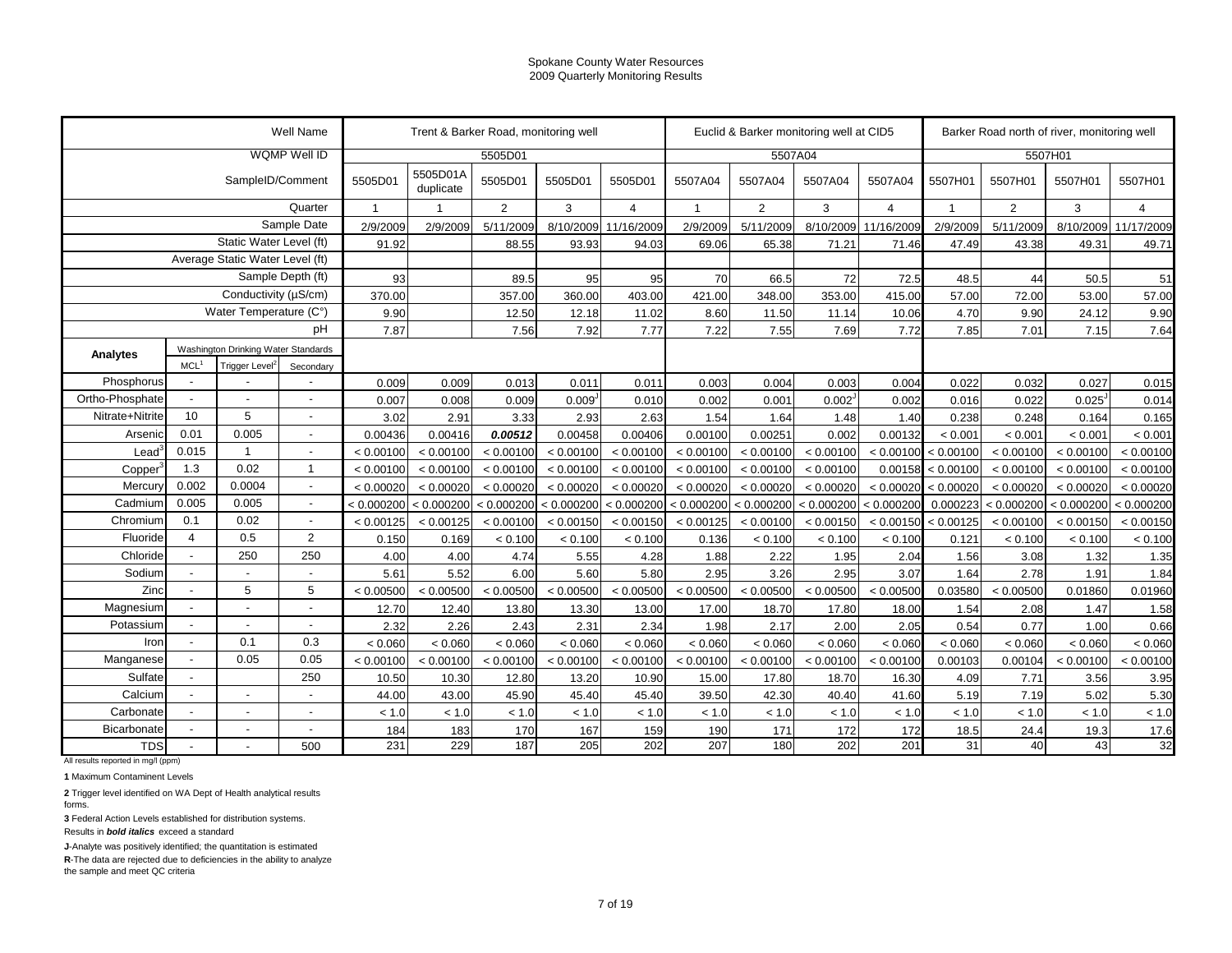|                 |                          |                                     | Well Name                |              | Barker Road Centennial Trail North, | monitoring well |                |                | well           | Barker Road Centennial Trail South, monitoring |                      |              |                | Mission & Barker monitoring well at CID 4 |                      |
|-----------------|--------------------------|-------------------------------------|--------------------------|--------------|-------------------------------------|-----------------|----------------|----------------|----------------|------------------------------------------------|----------------------|--------------|----------------|-------------------------------------------|----------------------|
|                 |                          |                                     | WQMP Well ID             |              |                                     | 5508M01         |                |                | 5508M02        |                                                |                      |              | 5517D05        |                                           |                      |
|                 |                          | SampleID/Comment                    |                          | 5508M01      | 5508M01                             | 5508M01         | 5508M01        | 5508M02        | 5508M02        | 5508MO2                                        | 5508M02              | 5517D05      | 5517D05        | 5517DO5                                   | 5517D05              |
|                 |                          |                                     | Quarter                  | $\mathbf{1}$ | $\overline{2}$                      | 3               | $\overline{4}$ | $\overline{1}$ | $\overline{2}$ | 3                                              | $\overline{4}$       | $\mathbf{1}$ | $\overline{2}$ | 3                                         | 4                    |
|                 |                          |                                     | Sample Date              | 2/9/2009     | 5/11/2009                           | 8/10/2009       | 11/16/2009     | 2/9/2009       | 5/11/2009      |                                                | 8/10/2009 11/16/2009 | 2/9/2009     | 5/11/2009      |                                           | 8/10/2009 11/16/2009 |
|                 |                          | Static Water Level (ft)             |                          | 66.03        | 62.09                               | 68.27           | 68.37          | 66.87          | 63.10          | 69.10                                          | 69.24                | 83.50        | 79.88          | 85.82                                     | 85.97                |
|                 |                          | Average Static Water Level (ft)     |                          |              |                                     |                 |                |                |                |                                                |                      |              |                |                                           |                      |
|                 |                          |                                     | Sample Depth (ft)        | 67           | 63.1                                | 69              | 69             | 68             | 64             | 70                                             | 70                   | 86           | 81             | 87                                        | 87                   |
|                 |                          | Conductivity (µS/cm)                |                          | 52.00        | 53.00                               | 57.00           | 61.00          | 49             | 54.00          | 56.00                                          | 61.00                | 131.00       | 103.00         | 102.00                                    | 116.00               |
|                 |                          | Water Temperature (C°)              |                          | 6.80         | 8.00                                | 17.91           | 16.26          | 6.90           | 8.00           | 16.58                                          | 16.78                | 11.70        | 13.90          | 13.11                                     | 11.94                |
|                 |                          |                                     | pH                       | 6.84         | 6.20                                | 6.84            | 6.89           | 6.84           | 6.25           | 6.80                                           | 7.19                 | 6.58         | 6.61           | 7.33                                      | 7.73                 |
| Analytes        |                          | Washington Drinking Water Standards |                          |              |                                     |                 |                |                |                |                                                |                      |              |                |                                           |                      |
|                 | MCL <sup>1</sup>         | Trigger Level <sup>2</sup>          | Secondary                |              |                                     |                 |                |                |                |                                                |                      |              |                |                                           |                      |
| Phosphorus      |                          |                                     |                          | 0.007        | 0.009                               | 0.012           |                | 0.006          | 0.008          | 0.011                                          | 0.008                | 0.004        | 0.004          | 0.005                                     | 0.004                |
| Ortho-Phosphate | $\overline{\phantom{a}}$ |                                     | $\overline{\phantom{a}}$ | 0.005        | 0.008                               | $0.010^{J}$     |                | 0.003          | 0.005          | 0.008                                          | 0.007                | 0.002        | 0.002          | 0.003 <sup>J</sup>                        | 0.003                |
| Nitrate+Nitrite | 10                       | 5                                   | $\overline{\phantom{a}}$ | 0.176        | 0.142                               | 0.236           | 0.182          | 0.144          | 0.112          | 0.259                                          | 0.175                | 0.494        | 0.687          | 0.454                                     | 0.507                |
| Arsenic         | 0.01                     | 0.005                               | $\overline{\phantom{a}}$ | < 0.001      | < 0.001                             | < 0.001         | < 0.001        | < 0.001        | < 0.001        | < 0.001                                        | < 0.001              | < 0.001      | 0.00122        | 0.00119                                   | < 0.001              |
| Lead            | 0.015                    | 1                                   | $\overline{\phantom{a}}$ | < 0.00100    | < 0.00100                           | < 0.00100       | < 0.00100      | < 0.00100      | < 0.00100      | < 0.00100                                      | < 0.00100            | < 0.00100    | < 0.00100      | < 0.00100                                 | < 0.00100            |
| Copper          | 1.3                      | 0.02                                | $\mathbf{1}$             | < 0.00100    | < 0.00100                           | < 0.00100       | < 0.00100      | < 0.00100      | < 0.00100      | < 0.00100                                      | 0.00227              | < 0.00100    | < 0.00100      | < 0.00100                                 | < 0.00100            |
| Mercury         | 0.002                    | 0.0004                              | $\overline{\phantom{a}}$ | < 0.00020    | < 0.00020                           | < 0.00020       | < 0.00020      | < 0.00020      | < 0.00020      | < 0.00020                                      | < 0.00020            | < 0.00020    | < 0.00020      | < 0.00020                                 | < 0.00020            |
| Cadmium         | 0.005                    | 0.005                               | $\overline{\phantom{a}}$ | 0.000201     | 0.00024                             | 0.000227        | D 0.000207     | < 0.000200     | < 0.000200     | < 0.000200                                     | < 0.000200           | < 0.000200   | < 0.000200     | < 0.000200                                | < 0.000200           |
| Chromium        | 0.1                      | 0.02                                | $\overline{\phantom{a}}$ | < 0.00125    | < 0.00100                           | < 0.00150       | < 0.00150      | < 0.00125      | < 0.00100      | < 0.00150                                      | < 0.00150            | < 0.00125    | 0.00141        | < 0.00150                                 | < 0.00150            |
| Fluoride        | $\overline{4}$           | 0.5                                 | $\overline{2}$           | 0.127        | < 0.100                             | < 0.100         | < 0.100        | 0.318          | < 0.100        | < 0.100                                        | < 0.100              | 0.327        | < 0.100        | < 0.100                                   | < 0.100              |
| Chloride        | $\mathbf{r}$             | 250                                 | 250                      | 1.31         | 1.89                                | 2.07            | 1.27           | 1.21           | 1.89           | 2.09                                           | 1.26                 | 1.68         | 1.96           | 2.56                                      | 1.61                 |
| Sodium          | $\mathbf{r}$             | $\overline{a}$                      | $\overline{a}$           | 1.47         | 1.86                                | 1.94            | 1.81           | 1.39           | 1.87           | 1.95                                           | 1.85                 | 1.88         | 2.01           | 1.90                                      | 1.91                 |
| Zinc            | $\blacksquare$           | 5                                   | 5                        | 0.03370      | 0.03610                             | 0.02630         | 0.02750        | < 0.00500      | 0.01150        | 0.01040                                        | < 0.00500            | < 0.00500    | < 0.00500      | < 0.00500                                 | < 0.00500            |
| Magnesium       | $\mathbf{r}$             |                                     | $\overline{a}$           | 1.47         | 1.64                                | 1.62            | 1.59           | 1.43           | 1.73           | 1.64                                           | 1.53                 | 3.55         | 3.79           | 3.93                                      | 3.79                 |
| Potassium       | $\blacksquare$           | $\overline{\phantom{a}}$            | $\overline{a}$           | 0.55         | 0.61                                | 0.85            | 0.76           | 0.57           | 0.64           | 0.78                                           | 0.81                 | 1.08         | 1.08           | 1.05                                      | 1.00                 |
| Iron            | $\mathbf{r}$             | 0.1                                 | 0.3                      | < 0.060      | < 0.060                             | < 0.060         | < 0.060        | < 0.060        | < 0.060        | < 0.060                                        | < 0.060              | < 0.060      | 0.395          | < 0.060                                   | < 0.060              |
| Manganese       | $\mathbf{r}$             | 0.05                                | 0.05                     | < 0.00100    | < 0.00100                           | < 0.00100       | < 0.00100      | < 0.00100      | < 0.00100      | < 0.00100                                      | 0.00107              | < 0.00100    | < 0.00100      | < 0.00100                                 | < 0.00100            |
| Sulfate         | $\blacksquare$           |                                     | 250                      | 3.87         | 4.95                                | 4.36            | 3.76           | 3.86           | 5.05           | 4.08                                           | 3.69                 | 4.31         | 5.97           | 6.06                                      | 4.62                 |
| Calcium         | $\overline{a}$           | $\overline{\phantom{a}}$            | $\overline{a}$           | 5.16         | 5.48                                | 5.69            | 5.54           | 5.05           | 5.80           | 5.68                                           | 5.45                 | 10.50        | 10.90          | 11.50                                     | 11.10                |
| Carbonate       | $\overline{a}$           | $\overline{\phantom{a}}$            | $\overline{a}$           | < 1.0        | < 1.0                               | < 1.0           | < 1.0          | < 1.0          | < 1.0          | < 1.0                                          | < 1.0                | < 1.0        | < 1.0          | < 1.0                                     | < 1.0                |
| Bicarbonate     |                          | $\overline{\phantom{a}}$            | $\overline{a}$           | 19.2         | 19.1                                | 23.3            | 18.6           | 19             | 19.8           | 23                                             | 18.6                 | 50.2         | 46.2           | 42.8                                      | 45.6                 |
| <b>TDS</b>      |                          |                                     | 500                      | 59           | 33                                  | 45              | 31             | 56             | 32             | 31                                             | 27                   | 87           | 62             | 79                                        | 65                   |

All results reported in mg/l (ppm)

**1** Maximum Contaminent Levels

**2** Trigger level identified on WA Dept of Health analytical results forms.

**3** Federal Action Levels established for distribution systems.

Results in *bold italics* exceed a standard

**J**-Analyte was positively identified; the quantitation is estimated

**R**-The data are rejected due to deficiencies in the ability to analyze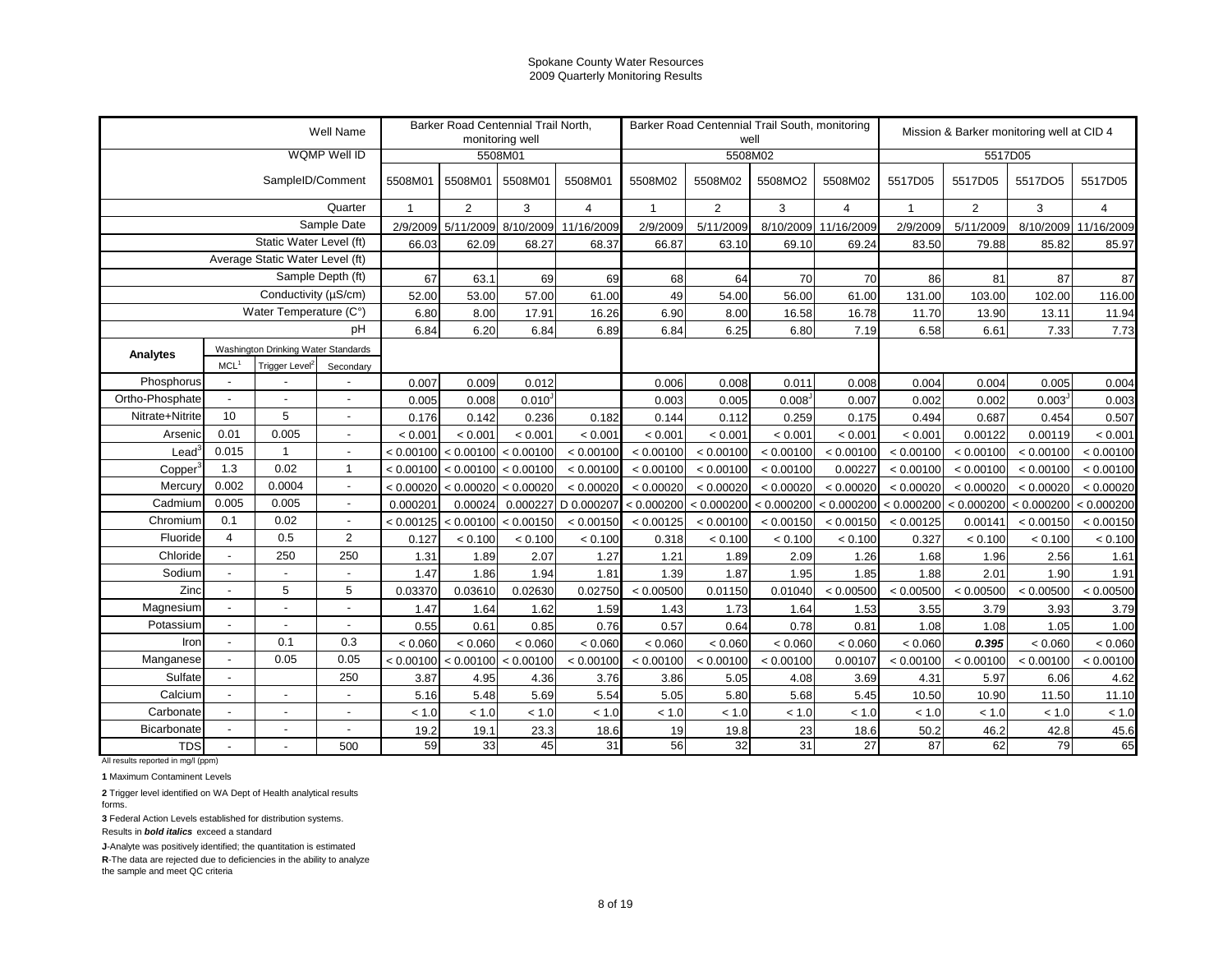| <b>WQMP Well ID</b><br>6327N04<br>6330J01<br>6327NO4A<br>6327NO4A<br>6327NO4A<br>6327NO4A<br>6327NO4<br>6327NO4<br>SampleID/Comment<br>6327NO4<br>6327N04<br>6330J01<br>6330JO1<br>6330JO1<br>6330J01<br>duplicate<br>duplicate<br>duplicate<br>duplicate<br>Quarter<br>$\overline{2}$<br>2<br>$\overline{2}$<br>3<br>3<br>3<br>$\overline{4}$<br>$\overline{1}$<br>$\overline{\mathbf{4}}$<br>$\overline{4}$<br>$\overline{1}$<br>Sample Date<br>2/12/2009<br>5/14/2009<br>5/14/2009<br>8/13/2009<br>8/13/2009<br>11/19/2009<br>2/12/2009<br>5/14/2009<br>8/13/2009<br>11/19/2009<br>2/12/2009<br>11/19/2009<br>Static Water Level (ft)<br>187.26<br>184.58<br>189.19<br>207.61<br>211.00<br>210.76<br>188.14<br>208.42<br>Average Static Water Level (ft)<br>Sample Depth (ft)<br>212<br>189<br>186<br>189.5<br>191.5<br>210<br>208.5<br>212<br>Conductivity (µS/cm)<br>386.00<br>242.00<br>260.00<br>324.00<br>393.00<br>486.00<br>529.00<br>264.00<br>Water Temperature (C°)<br>11.90<br>12.58<br>13.10<br>12.45<br>11.00<br>13.30<br>13.01<br>12.09<br>pH<br>7.85<br>6.50<br>7.67<br>7.94<br>7.28<br>7.93<br>8.26<br>8.11<br>Washington Drinking Water Standards<br>Analytes<br>MCL <sup>1</sup><br>Trigger Level <sup>2</sup><br>Secondary<br>$0.023^{R}$<br>Phosphorus<br>0.005<br>0.003<br>0.003<br>0.002<br>0.003<br>$\overline{\phantom{a}}$<br>0.004<br>0.002<br>0.005<br>0.004<br>0.004<br>0.004<br>Ortho-Phosphate<br>$\blacksquare$<br>$\overline{a}$<br>0.004<br>0.003<br>0.002<br>< 0.001<br>< 0.001<br>0.002<br>0.002<br>0.002<br>0.002<br>$\overline{a}$<br>0.003<br>0.003<br>0.001<br>5<br>10<br>Nitrate+Nitrite<br>2.21<br>2.19<br>2.59<br>2.18<br>3.16<br>3.25<br>3.87<br>3.83<br>1.28<br>1.09<br>1.00<br>1.49<br>0.005<br>0.01<br>0.00323<br>Arsenic<br>0.00197<br>0.00220<br>0.00152<br>0.00172<br>0.00168<br>0.00167<br>0.00142<br>0.00165<br>0.00351<br>0.00318<br>0.00332<br>0.015<br>$\overline{1}$<br>$\text{Lead}^3$<br>$\overline{a}$<br>< 0.00100<br>< 0.00100<br>< 0.00100<br>< 0.00100<br>< 0.00100<br>< 0.00100<br>< 0.00100<br>< 0.00100<br>< 0.00100<br>< 0.00100<br>< 0.00100<br>< 0.00100<br>0.02<br>1.3<br>$\mathbf{1}$<br>< 0.00100<br>< 0.00100<br>< 0.00100<br>< 0.00100<br>< 0.00100<br>Copper<br>< 0.00100<br>< 0.00100<br>< 0.00100<br>< 0.00100<br>< 0.00100<br>< 0.00100<br>< 0.00100<br>0.002<br>0.0004<br>Mercury<br>< 0.00020<br>< 0.00020<br>< 0.00020<br>< 0.00020<br>$\overline{a}$<br>< 0.00020<br>< 0.00020<br>< 0.00020<br>< 0.00020<br>< 0.00020<br>< 0.00020<br>< 0.00020<br>< 0.00020<br>0.005<br>0.005<br>Cadmium<br>$< 0.000200$ $< 0.000200$<br>$\sim$<br>< 0.000200<br>< 0.000200<br>< 0.000200<br>< 0.000200<br>< 0.000200<br>< 0.000200<br>< 0.000200<br>< 0.000200<br>< 0.000200<br>< 0.000200<br>0.1<br>0.02<br>Chromium<br>0.0055<br>0.00416<br>< 0.00150<br>0.00293<br>0.00421<br>0.00286<br>< 0.00150<br>$\overline{\phantom{a}}$<br>< 0.00125<br>< 0.00125<br>< 0.00150<br>0.00263<br>< 0.00150<br>0.5<br>$\overline{2}$<br>$\overline{4}$<br>Fluoride<br>< 0.100<br>0.174<br>< 0.100<br>0.178<br>< 0.100<br>< 0.100<br>< 0.100<br>< 0.100<br>< 0.100<br>0.182<br>< 0.100<br>< 0.100<br>250<br>Chloride<br>250<br>$\blacksquare$<br>10.20<br>9.93<br>11.30<br>17.40<br>16.80<br>3.10<br>5.34<br>10.60<br>15.70<br>15.60<br>4.05<br>3.35<br>Sodium<br>8.09<br>9.81<br>3.37<br>3.19<br>8.26<br>8.84<br>11.80<br>10.90<br>12.70<br>12.60<br>3.25<br>3.28<br>$\blacksquare$<br>5<br>Zinc<br>5<br>< 0.00500<br>< 0.00500<br>< 0.00500<br>< 0.00500<br>< 0.00500<br>< 0.00500<br>< 0.00500<br>< 0.00500<br>< 0.00500<br>< 0.00500<br>< 0.00500<br>< 0.00500<br>Magnesium<br>27.90<br>14.30<br>20.00<br>20.10<br>20.30<br>22.40<br>27.00<br>25.70<br>26.20<br>14.60<br>14.80<br>15.80<br>$\overline{a}$<br>Potassium<br>3.09<br>2.96<br>3.23<br>3.98<br>1.73<br>1.84<br>3.10<br>4.14<br>3.80<br>3.75<br>1.85<br>1.84<br>$\overline{a}$<br>0.3<br>0.1<br>Iron<br>< 0.060<br>< 0.060<br>< 0.060<br>< 0.060<br>< 0.060<br>< 0.060<br>< 0.060<br>0.139<br>0.107<br>< 0.060<br>< 0.060<br>< 0.060<br>$\overline{a}$<br>0.05<br>0.05<br>Manganese<br>< 0.00100<br>< 0.00100<br>< 0.00100<br>< 0.00100<br>< 0.00100<br>0.00413<br>0.00398<br>< 0.00100<br>< 0.00100<br>< 0.00100<br>< 0.00100<br>$\overline{a}$<br>0.00101<br>Sulfate<br>250<br>18.20<br>18.00<br>18.10<br>24.00<br>21.90<br>13.50<br>14.30<br>$\overline{\phantom{a}}$<br>17.10<br>23.40<br>21.50<br>13.10<br>12.90<br>Calcium<br>38.50<br>31.80<br>31.10<br>36.20<br>37.60<br>37.70<br>38.70<br>27.70<br>29.40<br>26.40<br>35.00<br>29.20<br>$\blacksquare$<br>$\blacksquare$<br>Carbonate<br>$<1.0\,$<br>< 1.0<br>< 1.0<br>< 1.0<br>< 1.0<br>< 1.0<br>< 1.0<br>< 1.0<br>< 1.0<br>< 1.0<br>< 1.0<br>< 1.0<br>$\blacksquare$<br>$\blacksquare$<br>191<br>117<br>Bicarbonate<br>180<br>180<br>150<br>157<br>191<br>182<br>142<br>121<br>179<br>123<br>$\blacksquare$<br>$\blacksquare$<br>$\overline{\phantom{a}}$<br>164<br>171<br>279<br>204<br>166<br>189<br>183<br>304<br>211<br>136<br>113<br>161<br><b>TDS</b><br>500<br>All results reported in mg/l (ppm) |  |  | Well Name |  |  | Fire Station Houston & Regal, No. Spokane WD |  |  | Holy Cross, Rhoades & Washington monitoring<br>well |  |
|--------------------------------------------------------------------------------------------------------------------------------------------------------------------------------------------------------------------------------------------------------------------------------------------------------------------------------------------------------------------------------------------------------------------------------------------------------------------------------------------------------------------------------------------------------------------------------------------------------------------------------------------------------------------------------------------------------------------------------------------------------------------------------------------------------------------------------------------------------------------------------------------------------------------------------------------------------------------------------------------------------------------------------------------------------------------------------------------------------------------------------------------------------------------------------------------------------------------------------------------------------------------------------------------------------------------------------------------------------------------------------------------------------------------------------------------------------------------------------------------------------------------------------------------------------------------------------------------------------------------------------------------------------------------------------------------------------------------------------------------------------------------------------------------------------------------------------------------------------------------------------------------------------------------------------------------------------------------------------------------------------------------------------------------------------------------------------------------------------------------------------------------------------------------------------------------------------------------------------------------------------------------------------------------------------------------------------------------------------------------------------------------------------------------------------------------------------------------------------------------------------------------------------------------------------------------------------------------------------------------------------------------------------------------------------------------------------------------------------------------------------------------------------------------------------------------------------------------------------------------------------------------------------------------------------------------------------------------------------------------------------------------------------------------------------------------------------------------------------------------------------------------------------------------------------------------------------------------------------------------------------------------------------------------------------------------------------------------------------------------------------------------------------------------------------------------------------------------------------------------------------------------------------------------------------------------------------------------------------------------------------------------------------------------------------------------------------------------------------------------------------------------------------------------------------------------------------------------------------------------------------------------------------------------------------------------------------------------------------------------------------------------------------------------------------------------------------------------------------------------------------------------------------------------------------------------------------------------------------------------------------------------------------------------------------------------------------------------------------------------------------------------------------------------------------------------------------------------------------------------------------------------------------------------------------------------------------------------------------------------------------------------------------------------------------------------------------------------------------------------------------------------------------------------------------------------------------------------------------------------------------------------------------------------------------------------------------------------------------------------------------------------------------------------------------------------------------------------|--|--|-----------|--|--|----------------------------------------------|--|--|-----------------------------------------------------|--|
|                                                                                                                                                                                                                                                                                                                                                                                                                                                                                                                                                                                                                                                                                                                                                                                                                                                                                                                                                                                                                                                                                                                                                                                                                                                                                                                                                                                                                                                                                                                                                                                                                                                                                                                                                                                                                                                                                                                                                                                                                                                                                                                                                                                                                                                                                                                                                                                                                                                                                                                                                                                                                                                                                                                                                                                                                                                                                                                                                                                                                                                                                                                                                                                                                                                                                                                                                                                                                                                                                                                                                                                                                                                                                                                                                                                                                                                                                                                                                                                                                                                                                                                                                                                                                                                                                                                                                                                                                                                                                                                                                                                                                                                                                                                                                                                                                                                                                                                                                                                                                                                                                            |  |  |           |  |  |                                              |  |  |                                                     |  |
|                                                                                                                                                                                                                                                                                                                                                                                                                                                                                                                                                                                                                                                                                                                                                                                                                                                                                                                                                                                                                                                                                                                                                                                                                                                                                                                                                                                                                                                                                                                                                                                                                                                                                                                                                                                                                                                                                                                                                                                                                                                                                                                                                                                                                                                                                                                                                                                                                                                                                                                                                                                                                                                                                                                                                                                                                                                                                                                                                                                                                                                                                                                                                                                                                                                                                                                                                                                                                                                                                                                                                                                                                                                                                                                                                                                                                                                                                                                                                                                                                                                                                                                                                                                                                                                                                                                                                                                                                                                                                                                                                                                                                                                                                                                                                                                                                                                                                                                                                                                                                                                                                            |  |  |           |  |  |                                              |  |  |                                                     |  |
|                                                                                                                                                                                                                                                                                                                                                                                                                                                                                                                                                                                                                                                                                                                                                                                                                                                                                                                                                                                                                                                                                                                                                                                                                                                                                                                                                                                                                                                                                                                                                                                                                                                                                                                                                                                                                                                                                                                                                                                                                                                                                                                                                                                                                                                                                                                                                                                                                                                                                                                                                                                                                                                                                                                                                                                                                                                                                                                                                                                                                                                                                                                                                                                                                                                                                                                                                                                                                                                                                                                                                                                                                                                                                                                                                                                                                                                                                                                                                                                                                                                                                                                                                                                                                                                                                                                                                                                                                                                                                                                                                                                                                                                                                                                                                                                                                                                                                                                                                                                                                                                                                            |  |  |           |  |  |                                              |  |  |                                                     |  |
|                                                                                                                                                                                                                                                                                                                                                                                                                                                                                                                                                                                                                                                                                                                                                                                                                                                                                                                                                                                                                                                                                                                                                                                                                                                                                                                                                                                                                                                                                                                                                                                                                                                                                                                                                                                                                                                                                                                                                                                                                                                                                                                                                                                                                                                                                                                                                                                                                                                                                                                                                                                                                                                                                                                                                                                                                                                                                                                                                                                                                                                                                                                                                                                                                                                                                                                                                                                                                                                                                                                                                                                                                                                                                                                                                                                                                                                                                                                                                                                                                                                                                                                                                                                                                                                                                                                                                                                                                                                                                                                                                                                                                                                                                                                                                                                                                                                                                                                                                                                                                                                                                            |  |  |           |  |  |                                              |  |  |                                                     |  |
|                                                                                                                                                                                                                                                                                                                                                                                                                                                                                                                                                                                                                                                                                                                                                                                                                                                                                                                                                                                                                                                                                                                                                                                                                                                                                                                                                                                                                                                                                                                                                                                                                                                                                                                                                                                                                                                                                                                                                                                                                                                                                                                                                                                                                                                                                                                                                                                                                                                                                                                                                                                                                                                                                                                                                                                                                                                                                                                                                                                                                                                                                                                                                                                                                                                                                                                                                                                                                                                                                                                                                                                                                                                                                                                                                                                                                                                                                                                                                                                                                                                                                                                                                                                                                                                                                                                                                                                                                                                                                                                                                                                                                                                                                                                                                                                                                                                                                                                                                                                                                                                                                            |  |  |           |  |  |                                              |  |  |                                                     |  |
|                                                                                                                                                                                                                                                                                                                                                                                                                                                                                                                                                                                                                                                                                                                                                                                                                                                                                                                                                                                                                                                                                                                                                                                                                                                                                                                                                                                                                                                                                                                                                                                                                                                                                                                                                                                                                                                                                                                                                                                                                                                                                                                                                                                                                                                                                                                                                                                                                                                                                                                                                                                                                                                                                                                                                                                                                                                                                                                                                                                                                                                                                                                                                                                                                                                                                                                                                                                                                                                                                                                                                                                                                                                                                                                                                                                                                                                                                                                                                                                                                                                                                                                                                                                                                                                                                                                                                                                                                                                                                                                                                                                                                                                                                                                                                                                                                                                                                                                                                                                                                                                                                            |  |  |           |  |  |                                              |  |  |                                                     |  |
|                                                                                                                                                                                                                                                                                                                                                                                                                                                                                                                                                                                                                                                                                                                                                                                                                                                                                                                                                                                                                                                                                                                                                                                                                                                                                                                                                                                                                                                                                                                                                                                                                                                                                                                                                                                                                                                                                                                                                                                                                                                                                                                                                                                                                                                                                                                                                                                                                                                                                                                                                                                                                                                                                                                                                                                                                                                                                                                                                                                                                                                                                                                                                                                                                                                                                                                                                                                                                                                                                                                                                                                                                                                                                                                                                                                                                                                                                                                                                                                                                                                                                                                                                                                                                                                                                                                                                                                                                                                                                                                                                                                                                                                                                                                                                                                                                                                                                                                                                                                                                                                                                            |  |  |           |  |  |                                              |  |  |                                                     |  |
|                                                                                                                                                                                                                                                                                                                                                                                                                                                                                                                                                                                                                                                                                                                                                                                                                                                                                                                                                                                                                                                                                                                                                                                                                                                                                                                                                                                                                                                                                                                                                                                                                                                                                                                                                                                                                                                                                                                                                                                                                                                                                                                                                                                                                                                                                                                                                                                                                                                                                                                                                                                                                                                                                                                                                                                                                                                                                                                                                                                                                                                                                                                                                                                                                                                                                                                                                                                                                                                                                                                                                                                                                                                                                                                                                                                                                                                                                                                                                                                                                                                                                                                                                                                                                                                                                                                                                                                                                                                                                                                                                                                                                                                                                                                                                                                                                                                                                                                                                                                                                                                                                            |  |  |           |  |  |                                              |  |  |                                                     |  |
|                                                                                                                                                                                                                                                                                                                                                                                                                                                                                                                                                                                                                                                                                                                                                                                                                                                                                                                                                                                                                                                                                                                                                                                                                                                                                                                                                                                                                                                                                                                                                                                                                                                                                                                                                                                                                                                                                                                                                                                                                                                                                                                                                                                                                                                                                                                                                                                                                                                                                                                                                                                                                                                                                                                                                                                                                                                                                                                                                                                                                                                                                                                                                                                                                                                                                                                                                                                                                                                                                                                                                                                                                                                                                                                                                                                                                                                                                                                                                                                                                                                                                                                                                                                                                                                                                                                                                                                                                                                                                                                                                                                                                                                                                                                                                                                                                                                                                                                                                                                                                                                                                            |  |  |           |  |  |                                              |  |  |                                                     |  |
|                                                                                                                                                                                                                                                                                                                                                                                                                                                                                                                                                                                                                                                                                                                                                                                                                                                                                                                                                                                                                                                                                                                                                                                                                                                                                                                                                                                                                                                                                                                                                                                                                                                                                                                                                                                                                                                                                                                                                                                                                                                                                                                                                                                                                                                                                                                                                                                                                                                                                                                                                                                                                                                                                                                                                                                                                                                                                                                                                                                                                                                                                                                                                                                                                                                                                                                                                                                                                                                                                                                                                                                                                                                                                                                                                                                                                                                                                                                                                                                                                                                                                                                                                                                                                                                                                                                                                                                                                                                                                                                                                                                                                                                                                                                                                                                                                                                                                                                                                                                                                                                                                            |  |  |           |  |  |                                              |  |  |                                                     |  |
|                                                                                                                                                                                                                                                                                                                                                                                                                                                                                                                                                                                                                                                                                                                                                                                                                                                                                                                                                                                                                                                                                                                                                                                                                                                                                                                                                                                                                                                                                                                                                                                                                                                                                                                                                                                                                                                                                                                                                                                                                                                                                                                                                                                                                                                                                                                                                                                                                                                                                                                                                                                                                                                                                                                                                                                                                                                                                                                                                                                                                                                                                                                                                                                                                                                                                                                                                                                                                                                                                                                                                                                                                                                                                                                                                                                                                                                                                                                                                                                                                                                                                                                                                                                                                                                                                                                                                                                                                                                                                                                                                                                                                                                                                                                                                                                                                                                                                                                                                                                                                                                                                            |  |  |           |  |  |                                              |  |  |                                                     |  |
|                                                                                                                                                                                                                                                                                                                                                                                                                                                                                                                                                                                                                                                                                                                                                                                                                                                                                                                                                                                                                                                                                                                                                                                                                                                                                                                                                                                                                                                                                                                                                                                                                                                                                                                                                                                                                                                                                                                                                                                                                                                                                                                                                                                                                                                                                                                                                                                                                                                                                                                                                                                                                                                                                                                                                                                                                                                                                                                                                                                                                                                                                                                                                                                                                                                                                                                                                                                                                                                                                                                                                                                                                                                                                                                                                                                                                                                                                                                                                                                                                                                                                                                                                                                                                                                                                                                                                                                                                                                                                                                                                                                                                                                                                                                                                                                                                                                                                                                                                                                                                                                                                            |  |  |           |  |  |                                              |  |  |                                                     |  |
|                                                                                                                                                                                                                                                                                                                                                                                                                                                                                                                                                                                                                                                                                                                                                                                                                                                                                                                                                                                                                                                                                                                                                                                                                                                                                                                                                                                                                                                                                                                                                                                                                                                                                                                                                                                                                                                                                                                                                                                                                                                                                                                                                                                                                                                                                                                                                                                                                                                                                                                                                                                                                                                                                                                                                                                                                                                                                                                                                                                                                                                                                                                                                                                                                                                                                                                                                                                                                                                                                                                                                                                                                                                                                                                                                                                                                                                                                                                                                                                                                                                                                                                                                                                                                                                                                                                                                                                                                                                                                                                                                                                                                                                                                                                                                                                                                                                                                                                                                                                                                                                                                            |  |  |           |  |  |                                              |  |  |                                                     |  |
|                                                                                                                                                                                                                                                                                                                                                                                                                                                                                                                                                                                                                                                                                                                                                                                                                                                                                                                                                                                                                                                                                                                                                                                                                                                                                                                                                                                                                                                                                                                                                                                                                                                                                                                                                                                                                                                                                                                                                                                                                                                                                                                                                                                                                                                                                                                                                                                                                                                                                                                                                                                                                                                                                                                                                                                                                                                                                                                                                                                                                                                                                                                                                                                                                                                                                                                                                                                                                                                                                                                                                                                                                                                                                                                                                                                                                                                                                                                                                                                                                                                                                                                                                                                                                                                                                                                                                                                                                                                                                                                                                                                                                                                                                                                                                                                                                                                                                                                                                                                                                                                                                            |  |  |           |  |  |                                              |  |  |                                                     |  |
|                                                                                                                                                                                                                                                                                                                                                                                                                                                                                                                                                                                                                                                                                                                                                                                                                                                                                                                                                                                                                                                                                                                                                                                                                                                                                                                                                                                                                                                                                                                                                                                                                                                                                                                                                                                                                                                                                                                                                                                                                                                                                                                                                                                                                                                                                                                                                                                                                                                                                                                                                                                                                                                                                                                                                                                                                                                                                                                                                                                                                                                                                                                                                                                                                                                                                                                                                                                                                                                                                                                                                                                                                                                                                                                                                                                                                                                                                                                                                                                                                                                                                                                                                                                                                                                                                                                                                                                                                                                                                                                                                                                                                                                                                                                                                                                                                                                                                                                                                                                                                                                                                            |  |  |           |  |  |                                              |  |  |                                                     |  |
|                                                                                                                                                                                                                                                                                                                                                                                                                                                                                                                                                                                                                                                                                                                                                                                                                                                                                                                                                                                                                                                                                                                                                                                                                                                                                                                                                                                                                                                                                                                                                                                                                                                                                                                                                                                                                                                                                                                                                                                                                                                                                                                                                                                                                                                                                                                                                                                                                                                                                                                                                                                                                                                                                                                                                                                                                                                                                                                                                                                                                                                                                                                                                                                                                                                                                                                                                                                                                                                                                                                                                                                                                                                                                                                                                                                                                                                                                                                                                                                                                                                                                                                                                                                                                                                                                                                                                                                                                                                                                                                                                                                                                                                                                                                                                                                                                                                                                                                                                                                                                                                                                            |  |  |           |  |  |                                              |  |  |                                                     |  |
|                                                                                                                                                                                                                                                                                                                                                                                                                                                                                                                                                                                                                                                                                                                                                                                                                                                                                                                                                                                                                                                                                                                                                                                                                                                                                                                                                                                                                                                                                                                                                                                                                                                                                                                                                                                                                                                                                                                                                                                                                                                                                                                                                                                                                                                                                                                                                                                                                                                                                                                                                                                                                                                                                                                                                                                                                                                                                                                                                                                                                                                                                                                                                                                                                                                                                                                                                                                                                                                                                                                                                                                                                                                                                                                                                                                                                                                                                                                                                                                                                                                                                                                                                                                                                                                                                                                                                                                                                                                                                                                                                                                                                                                                                                                                                                                                                                                                                                                                                                                                                                                                                            |  |  |           |  |  |                                              |  |  |                                                     |  |
|                                                                                                                                                                                                                                                                                                                                                                                                                                                                                                                                                                                                                                                                                                                                                                                                                                                                                                                                                                                                                                                                                                                                                                                                                                                                                                                                                                                                                                                                                                                                                                                                                                                                                                                                                                                                                                                                                                                                                                                                                                                                                                                                                                                                                                                                                                                                                                                                                                                                                                                                                                                                                                                                                                                                                                                                                                                                                                                                                                                                                                                                                                                                                                                                                                                                                                                                                                                                                                                                                                                                                                                                                                                                                                                                                                                                                                                                                                                                                                                                                                                                                                                                                                                                                                                                                                                                                                                                                                                                                                                                                                                                                                                                                                                                                                                                                                                                                                                                                                                                                                                                                            |  |  |           |  |  |                                              |  |  |                                                     |  |
|                                                                                                                                                                                                                                                                                                                                                                                                                                                                                                                                                                                                                                                                                                                                                                                                                                                                                                                                                                                                                                                                                                                                                                                                                                                                                                                                                                                                                                                                                                                                                                                                                                                                                                                                                                                                                                                                                                                                                                                                                                                                                                                                                                                                                                                                                                                                                                                                                                                                                                                                                                                                                                                                                                                                                                                                                                                                                                                                                                                                                                                                                                                                                                                                                                                                                                                                                                                                                                                                                                                                                                                                                                                                                                                                                                                                                                                                                                                                                                                                                                                                                                                                                                                                                                                                                                                                                                                                                                                                                                                                                                                                                                                                                                                                                                                                                                                                                                                                                                                                                                                                                            |  |  |           |  |  |                                              |  |  |                                                     |  |
|                                                                                                                                                                                                                                                                                                                                                                                                                                                                                                                                                                                                                                                                                                                                                                                                                                                                                                                                                                                                                                                                                                                                                                                                                                                                                                                                                                                                                                                                                                                                                                                                                                                                                                                                                                                                                                                                                                                                                                                                                                                                                                                                                                                                                                                                                                                                                                                                                                                                                                                                                                                                                                                                                                                                                                                                                                                                                                                                                                                                                                                                                                                                                                                                                                                                                                                                                                                                                                                                                                                                                                                                                                                                                                                                                                                                                                                                                                                                                                                                                                                                                                                                                                                                                                                                                                                                                                                                                                                                                                                                                                                                                                                                                                                                                                                                                                                                                                                                                                                                                                                                                            |  |  |           |  |  |                                              |  |  |                                                     |  |
|                                                                                                                                                                                                                                                                                                                                                                                                                                                                                                                                                                                                                                                                                                                                                                                                                                                                                                                                                                                                                                                                                                                                                                                                                                                                                                                                                                                                                                                                                                                                                                                                                                                                                                                                                                                                                                                                                                                                                                                                                                                                                                                                                                                                                                                                                                                                                                                                                                                                                                                                                                                                                                                                                                                                                                                                                                                                                                                                                                                                                                                                                                                                                                                                                                                                                                                                                                                                                                                                                                                                                                                                                                                                                                                                                                                                                                                                                                                                                                                                                                                                                                                                                                                                                                                                                                                                                                                                                                                                                                                                                                                                                                                                                                                                                                                                                                                                                                                                                                                                                                                                                            |  |  |           |  |  |                                              |  |  |                                                     |  |
|                                                                                                                                                                                                                                                                                                                                                                                                                                                                                                                                                                                                                                                                                                                                                                                                                                                                                                                                                                                                                                                                                                                                                                                                                                                                                                                                                                                                                                                                                                                                                                                                                                                                                                                                                                                                                                                                                                                                                                                                                                                                                                                                                                                                                                                                                                                                                                                                                                                                                                                                                                                                                                                                                                                                                                                                                                                                                                                                                                                                                                                                                                                                                                                                                                                                                                                                                                                                                                                                                                                                                                                                                                                                                                                                                                                                                                                                                                                                                                                                                                                                                                                                                                                                                                                                                                                                                                                                                                                                                                                                                                                                                                                                                                                                                                                                                                                                                                                                                                                                                                                                                            |  |  |           |  |  |                                              |  |  |                                                     |  |
|                                                                                                                                                                                                                                                                                                                                                                                                                                                                                                                                                                                                                                                                                                                                                                                                                                                                                                                                                                                                                                                                                                                                                                                                                                                                                                                                                                                                                                                                                                                                                                                                                                                                                                                                                                                                                                                                                                                                                                                                                                                                                                                                                                                                                                                                                                                                                                                                                                                                                                                                                                                                                                                                                                                                                                                                                                                                                                                                                                                                                                                                                                                                                                                                                                                                                                                                                                                                                                                                                                                                                                                                                                                                                                                                                                                                                                                                                                                                                                                                                                                                                                                                                                                                                                                                                                                                                                                                                                                                                                                                                                                                                                                                                                                                                                                                                                                                                                                                                                                                                                                                                            |  |  |           |  |  |                                              |  |  |                                                     |  |
|                                                                                                                                                                                                                                                                                                                                                                                                                                                                                                                                                                                                                                                                                                                                                                                                                                                                                                                                                                                                                                                                                                                                                                                                                                                                                                                                                                                                                                                                                                                                                                                                                                                                                                                                                                                                                                                                                                                                                                                                                                                                                                                                                                                                                                                                                                                                                                                                                                                                                                                                                                                                                                                                                                                                                                                                                                                                                                                                                                                                                                                                                                                                                                                                                                                                                                                                                                                                                                                                                                                                                                                                                                                                                                                                                                                                                                                                                                                                                                                                                                                                                                                                                                                                                                                                                                                                                                                                                                                                                                                                                                                                                                                                                                                                                                                                                                                                                                                                                                                                                                                                                            |  |  |           |  |  |                                              |  |  |                                                     |  |
|                                                                                                                                                                                                                                                                                                                                                                                                                                                                                                                                                                                                                                                                                                                                                                                                                                                                                                                                                                                                                                                                                                                                                                                                                                                                                                                                                                                                                                                                                                                                                                                                                                                                                                                                                                                                                                                                                                                                                                                                                                                                                                                                                                                                                                                                                                                                                                                                                                                                                                                                                                                                                                                                                                                                                                                                                                                                                                                                                                                                                                                                                                                                                                                                                                                                                                                                                                                                                                                                                                                                                                                                                                                                                                                                                                                                                                                                                                                                                                                                                                                                                                                                                                                                                                                                                                                                                                                                                                                                                                                                                                                                                                                                                                                                                                                                                                                                                                                                                                                                                                                                                            |  |  |           |  |  |                                              |  |  |                                                     |  |
|                                                                                                                                                                                                                                                                                                                                                                                                                                                                                                                                                                                                                                                                                                                                                                                                                                                                                                                                                                                                                                                                                                                                                                                                                                                                                                                                                                                                                                                                                                                                                                                                                                                                                                                                                                                                                                                                                                                                                                                                                                                                                                                                                                                                                                                                                                                                                                                                                                                                                                                                                                                                                                                                                                                                                                                                                                                                                                                                                                                                                                                                                                                                                                                                                                                                                                                                                                                                                                                                                                                                                                                                                                                                                                                                                                                                                                                                                                                                                                                                                                                                                                                                                                                                                                                                                                                                                                                                                                                                                                                                                                                                                                                                                                                                                                                                                                                                                                                                                                                                                                                                                            |  |  |           |  |  |                                              |  |  |                                                     |  |
|                                                                                                                                                                                                                                                                                                                                                                                                                                                                                                                                                                                                                                                                                                                                                                                                                                                                                                                                                                                                                                                                                                                                                                                                                                                                                                                                                                                                                                                                                                                                                                                                                                                                                                                                                                                                                                                                                                                                                                                                                                                                                                                                                                                                                                                                                                                                                                                                                                                                                                                                                                                                                                                                                                                                                                                                                                                                                                                                                                                                                                                                                                                                                                                                                                                                                                                                                                                                                                                                                                                                                                                                                                                                                                                                                                                                                                                                                                                                                                                                                                                                                                                                                                                                                                                                                                                                                                                                                                                                                                                                                                                                                                                                                                                                                                                                                                                                                                                                                                                                                                                                                            |  |  |           |  |  |                                              |  |  |                                                     |  |
|                                                                                                                                                                                                                                                                                                                                                                                                                                                                                                                                                                                                                                                                                                                                                                                                                                                                                                                                                                                                                                                                                                                                                                                                                                                                                                                                                                                                                                                                                                                                                                                                                                                                                                                                                                                                                                                                                                                                                                                                                                                                                                                                                                                                                                                                                                                                                                                                                                                                                                                                                                                                                                                                                                                                                                                                                                                                                                                                                                                                                                                                                                                                                                                                                                                                                                                                                                                                                                                                                                                                                                                                                                                                                                                                                                                                                                                                                                                                                                                                                                                                                                                                                                                                                                                                                                                                                                                                                                                                                                                                                                                                                                                                                                                                                                                                                                                                                                                                                                                                                                                                                            |  |  |           |  |  |                                              |  |  |                                                     |  |
|                                                                                                                                                                                                                                                                                                                                                                                                                                                                                                                                                                                                                                                                                                                                                                                                                                                                                                                                                                                                                                                                                                                                                                                                                                                                                                                                                                                                                                                                                                                                                                                                                                                                                                                                                                                                                                                                                                                                                                                                                                                                                                                                                                                                                                                                                                                                                                                                                                                                                                                                                                                                                                                                                                                                                                                                                                                                                                                                                                                                                                                                                                                                                                                                                                                                                                                                                                                                                                                                                                                                                                                                                                                                                                                                                                                                                                                                                                                                                                                                                                                                                                                                                                                                                                                                                                                                                                                                                                                                                                                                                                                                                                                                                                                                                                                                                                                                                                                                                                                                                                                                                            |  |  |           |  |  |                                              |  |  |                                                     |  |
|                                                                                                                                                                                                                                                                                                                                                                                                                                                                                                                                                                                                                                                                                                                                                                                                                                                                                                                                                                                                                                                                                                                                                                                                                                                                                                                                                                                                                                                                                                                                                                                                                                                                                                                                                                                                                                                                                                                                                                                                                                                                                                                                                                                                                                                                                                                                                                                                                                                                                                                                                                                                                                                                                                                                                                                                                                                                                                                                                                                                                                                                                                                                                                                                                                                                                                                                                                                                                                                                                                                                                                                                                                                                                                                                                                                                                                                                                                                                                                                                                                                                                                                                                                                                                                                                                                                                                                                                                                                                                                                                                                                                                                                                                                                                                                                                                                                                                                                                                                                                                                                                                            |  |  |           |  |  |                                              |  |  |                                                     |  |
|                                                                                                                                                                                                                                                                                                                                                                                                                                                                                                                                                                                                                                                                                                                                                                                                                                                                                                                                                                                                                                                                                                                                                                                                                                                                                                                                                                                                                                                                                                                                                                                                                                                                                                                                                                                                                                                                                                                                                                                                                                                                                                                                                                                                                                                                                                                                                                                                                                                                                                                                                                                                                                                                                                                                                                                                                                                                                                                                                                                                                                                                                                                                                                                                                                                                                                                                                                                                                                                                                                                                                                                                                                                                                                                                                                                                                                                                                                                                                                                                                                                                                                                                                                                                                                                                                                                                                                                                                                                                                                                                                                                                                                                                                                                                                                                                                                                                                                                                                                                                                                                                                            |  |  |           |  |  |                                              |  |  |                                                     |  |
|                                                                                                                                                                                                                                                                                                                                                                                                                                                                                                                                                                                                                                                                                                                                                                                                                                                                                                                                                                                                                                                                                                                                                                                                                                                                                                                                                                                                                                                                                                                                                                                                                                                                                                                                                                                                                                                                                                                                                                                                                                                                                                                                                                                                                                                                                                                                                                                                                                                                                                                                                                                                                                                                                                                                                                                                                                                                                                                                                                                                                                                                                                                                                                                                                                                                                                                                                                                                                                                                                                                                                                                                                                                                                                                                                                                                                                                                                                                                                                                                                                                                                                                                                                                                                                                                                                                                                                                                                                                                                                                                                                                                                                                                                                                                                                                                                                                                                                                                                                                                                                                                                            |  |  |           |  |  |                                              |  |  |                                                     |  |
|                                                                                                                                                                                                                                                                                                                                                                                                                                                                                                                                                                                                                                                                                                                                                                                                                                                                                                                                                                                                                                                                                                                                                                                                                                                                                                                                                                                                                                                                                                                                                                                                                                                                                                                                                                                                                                                                                                                                                                                                                                                                                                                                                                                                                                                                                                                                                                                                                                                                                                                                                                                                                                                                                                                                                                                                                                                                                                                                                                                                                                                                                                                                                                                                                                                                                                                                                                                                                                                                                                                                                                                                                                                                                                                                                                                                                                                                                                                                                                                                                                                                                                                                                                                                                                                                                                                                                                                                                                                                                                                                                                                                                                                                                                                                                                                                                                                                                                                                                                                                                                                                                            |  |  |           |  |  |                                              |  |  |                                                     |  |
|                                                                                                                                                                                                                                                                                                                                                                                                                                                                                                                                                                                                                                                                                                                                                                                                                                                                                                                                                                                                                                                                                                                                                                                                                                                                                                                                                                                                                                                                                                                                                                                                                                                                                                                                                                                                                                                                                                                                                                                                                                                                                                                                                                                                                                                                                                                                                                                                                                                                                                                                                                                                                                                                                                                                                                                                                                                                                                                                                                                                                                                                                                                                                                                                                                                                                                                                                                                                                                                                                                                                                                                                                                                                                                                                                                                                                                                                                                                                                                                                                                                                                                                                                                                                                                                                                                                                                                                                                                                                                                                                                                                                                                                                                                                                                                                                                                                                                                                                                                                                                                                                                            |  |  |           |  |  |                                              |  |  |                                                     |  |

**1** Maximum Contaminent Levels

**2** Trigger level identified on WA Dept of Health analytical results forms.

**3** Federal Action Levels established for distribution systems.

Results in *bold italics* exceed a standard

**J**-Analyte was positively identified; the quantitation is estimated

**R**-The data are rejected due to deficiencies in the ability to analyze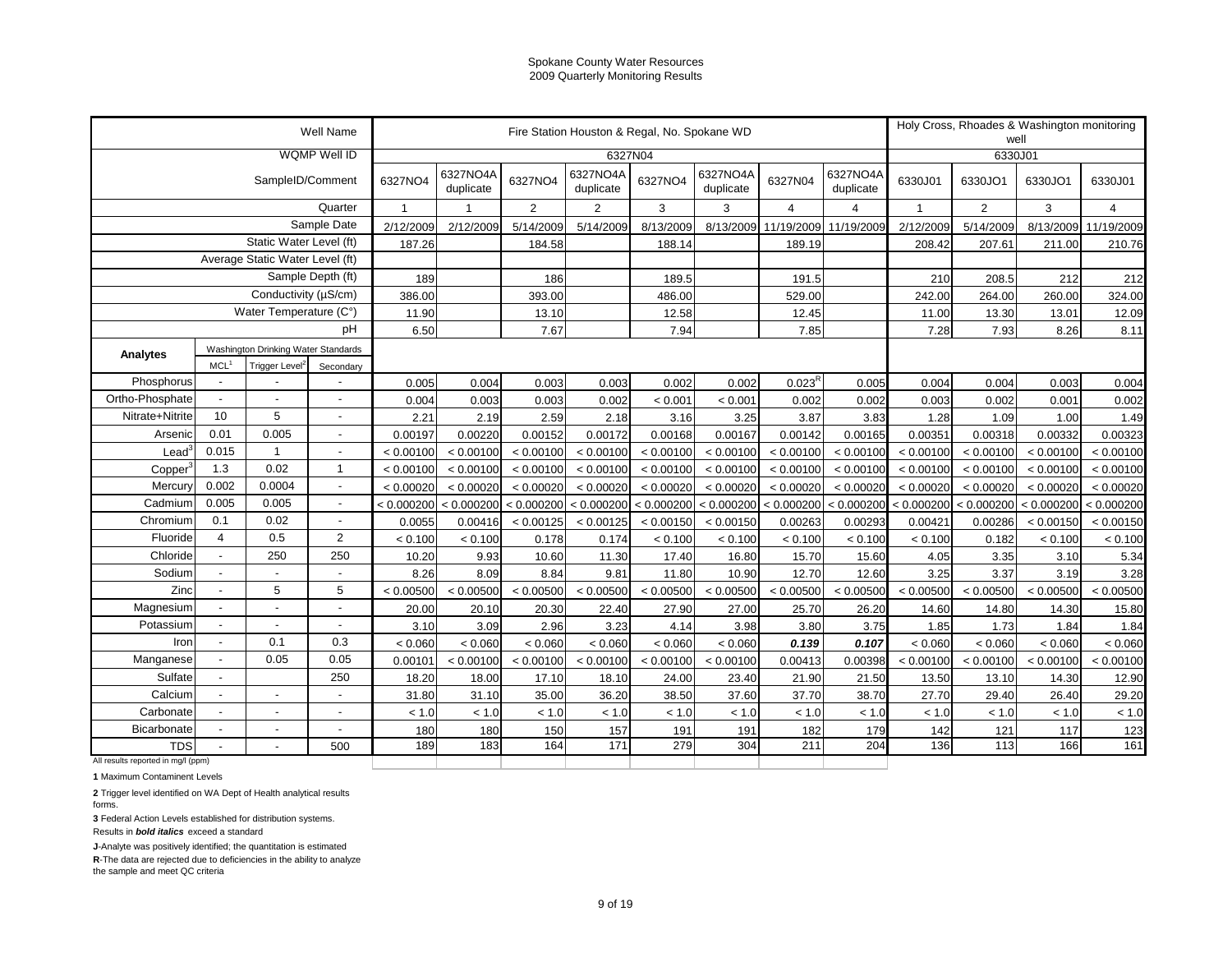|                                    |                                                                                                                                           |                                 | Well Name                |            | Franklin Park, City monitoring well |           |                           |                | East Valley High School monitoring well |            |                      |                |                    |                       | Idaho Road 1000 ft south of Trent, monitoring well |                       |
|------------------------------------|-------------------------------------------------------------------------------------------------------------------------------------------|---------------------------------|--------------------------|------------|-------------------------------------|-----------|---------------------------|----------------|-----------------------------------------|------------|----------------------|----------------|--------------------|-----------------------|----------------------------------------------------|-----------------------|
|                                    |                                                                                                                                           |                                 | WQMP Well ID             |            | 6331J01                             |           |                           |                | 6436N01                                 |            |                      |                |                    | 6524R01               |                                                    |                       |
|                                    |                                                                                                                                           | SampleID/Comment                |                          | 6331J01    | 6331JO1                             | 6331JO1   | 6331JO1                   | 6436N01        | 6436NO1                                 | 6436NO1    | 6436N01              | 6524R01        | 6524R01            | 6524R01A<br>duplicate | 6524R01                                            | 6524R01A<br>duplicate |
|                                    |                                                                                                                                           |                                 | Quarter                  |            | 2                                   | 3         | $\overline{4}$            | $\overline{1}$ | 2                                       | 3          | $\overline{4}$       | $\overline{2}$ | 3                  | 3                     | $\overline{4}$                                     | $\overline{4}$        |
|                                    |                                                                                                                                           |                                 | Sample Date              | 2/12/2009  | 5/14/2009                           | 8/13/2009 | 11/19/2009                | 2/10/2009      | 5/12/2009                               |            | 8/11/2009 11/17/2009 | 5/11/2009      | 8/10/2009          | 8/10/2009             | 11/16/2009                                         | 11/16/2009            |
|                                    |                                                                                                                                           | Static Water Level (ft)         |                          | 203.78     | 201.48                              | 206.49    | 206.20                    | 113.83         | 109.20                                  | 117.27     | 116.56               | 124.04         | 126.55             |                       | 127.31                                             |                       |
|                                    |                                                                                                                                           | Average Static Water Level (ft) |                          |            |                                     |           |                           |                |                                         |            |                      |                |                    |                       |                                                    |                       |
|                                    |                                                                                                                                           |                                 | Sample Depth (ft)        | 208.5      | 208.5                               | 208.5     | 208.5                     | 115            | 110.5                                   | 118.5      | 117.5                | 125            | 128                |                       | 128.5                                              |                       |
|                                    |                                                                                                                                           |                                 |                          | 214.00     | 240.00                              | 239.00    | 281.00                    | 450.00         | 457.00                                  | 549.00     | 804.00               | 301.00         | 294                |                       | 333.00                                             |                       |
|                                    |                                                                                                                                           |                                 |                          | 10.70      | 13.60                               | 13.32     | 12.62                     | 11.90          | 11.10                                   | 13.38      | 14.84                | 12.00          | 11.41              |                       | 10.67                                              |                       |
|                                    |                                                                                                                                           |                                 | рH                       | 7.47       | 7.99                                | 8.33      | 8.18                      | 7.07           | 7.32                                    | 7.53       | 7.26                 | 7.64           | 7.93               |                       | 7.81                                               |                       |
| Analytes                           |                                                                                                                                           |                                 |                          |            |                                     |           |                           |                |                                         |            |                      |                |                    |                       |                                                    |                       |
|                                    | MCL <sup>1</sup><br>Trigger Level <sup>2</sup><br>Secondary<br>$\overline{a}$<br>10<br>5                                                  |                                 |                          |            |                                     |           |                           |                |                                         |            |                      |                |                    |                       |                                                    |                       |
| Phosphorus                         |                                                                                                                                           |                                 |                          | 0.006      | 0.006                               | 0.007     | 0.004                     | 0.054          | 0.066                                   | 0.071      | 0.056                | 0.005          | 0.004              | 0.004                 | 0.007                                              | 0.006                 |
| Ortho-Phosphate                    | 0.01<br>0.005<br>Arsenic<br>0.015<br>Lead <sup>3</sup><br>$\overline{1}$<br>0.02<br>1.3<br>Copper                                         |                                 |                          | 0.003      | 0.003                               | 0.002     | 0.002                     | 0.045          | 0.057                                   | 0.055      | 0.054                | 0.002          | 0.002 <sup>5</sup> | 0.002 <sup>J</sup>    | 0.003                                              | 0.003                 |
| Nitrate+Nitrite                    | Conductivity (µS/cm)<br>Water Temperature (C°)<br>Washington Drinking Water Standards<br>0.002<br>0.0004<br>0.005<br>0.005<br>0.1<br>0.02 |                                 |                          | 1.09       | 0.981                               | 1.03      | 1.07                      | 4.45           | 4.81                                    | 4.15       | 7.48                 | 2.16           | 1.80               | 1.66                  | 1.94                                               | 1.97                  |
|                                    |                                                                                                                                           |                                 | $\overline{\phantom{a}}$ | 0.00396    | 0.00380                             | 0.00347   | D 0.00336                 | 0.00244        | 0.00273                                 | 0.00320    | D 0.00176            | 0.00369        | 0.00359            | 0.00384               | 0.00250                                            | 0.00220               |
|                                    |                                                                                                                                           |                                 |                          | < 0.00100  | < 0.00100                           | < 0.00100 | < 0.00100                 | < 0.00100      | < 0.00100                               | < 0.00100  | < 0.00100            | < 0.00100      | < 0.00100          | < 0.00100             | < 0.00100                                          | < 0.00100             |
|                                    |                                                                                                                                           |                                 | $\overline{1}$           | < 0.00100  | < 0.00100                           | < 0.00100 | < 0.00100                 | 0.00174        | < 0.00100                               | < 0.00100  | < 0.00100            | < 0.00100      | < 0.00100          | < 0.00100             | < 0.00100                                          | < 0.00100             |
| Mercury                            |                                                                                                                                           |                                 |                          | < 0.00020  | < 0.00020                           | < 0.00020 | < 0.00020                 | < 0.00020      | < 0.00020                               | < 0.00020  | < 0.00020            | < 0.00020      | < 0.00020          | < 0.00020             | < 0.00020                                          | < 0.00020             |
| Cadmium                            |                                                                                                                                           |                                 | $\overline{a}$           | < 0.000200 | < 0.000200                          |           | $< 0.000200$ $< 0.000200$ | < 0.000200     | < 0.000200                              | < 0.000200 | < 0.000200           | < 0.000200     | < 0.000200         | < 0.000200            | < 0.000200                                         | < 0.000200            |
| Chromium                           |                                                                                                                                           |                                 |                          | 0.00257    | 0.00316                             | 0.0047    | 0.0017                    | 0.00795        | 0.00174                                 | < 0.00150  | < 0.00150            | < 0.00100      | < 0.00150          | < 0.00150             | 0.00161                                            | < 0.00150             |
| Fluoride                           | $\overline{4}$                                                                                                                            | 0.5                             | 2                        | < 0.100    | 0.167                               | < 0.100   | < 0.100                   | < 0.100        | 0.233                                   | < 0.100    | < 0.100              | < 0.100        | < 0.100            | < 0.100               | < 0.100                                            | < 0.100               |
| Chloride                           |                                                                                                                                           | 250                             | 250                      | 3.13       | 3.24                                | 3.05      | 3.08                      | 11.00          | 11.60                                   | 8.50       | 8.09                 | 2.74           | 2.44               | 2.55                  | 2.54                                               | 2.53                  |
| Sodium                             |                                                                                                                                           |                                 |                          | 2.87       | 3.04                                | 2.86      | 3.00                      | 9.66           | 10.50                                   | 9.22       | 9.22                 | 3.61           | 3.27               | 3.15                  | 3.22                                               | 3.17                  |
| Zinc                               |                                                                                                                                           | 5                               | 5                        | < 0.00500  | < 0.00500                           | < 0.00500 | < 0.00500                 | < 0.00500      | < 0.00500                               | < 0.00500  | < 0.00500            | < 0.00500      | < 0.00500          | < 0.00500             | < 0.00500                                          | < 0.00500             |
| Magnesium                          |                                                                                                                                           |                                 |                          | 12.50      | 13.00                               | 12.30     | 13.20                     | 22.90          | 20.80                                   | 27.90      | 37.20                | 14.70          | 14.00              | 14.00                 | 13.70                                              | 13.50                 |
| Potassium                          |                                                                                                                                           | $\overline{\phantom{a}}$        |                          | 1.70       | 1.65                                | 1.73      | 1.70                      | 3.84           | 3.42                                    | 4.00       | 4.62                 | 2.13           | 1.95               | 1.97                  | 1.97                                               | 1.94                  |
| Iron                               | $\overline{\phantom{a}}$                                                                                                                  | 0.1                             | 0.3                      | < 0.060    | 0.346                               | 0.167     | < 0.060                   | 0.486          | < 0.060                                 | 0.104      | 0.092                | < 0.060        | < 0.060            | < 0.060               | < 0.060                                            | < 0.060               |
| Manganese                          |                                                                                                                                           | 0.05                            | 0.05                     | < 0.00100  | 0.00713                             | 0.00390   | < 0.00100                 | 0.01070        | < 0.00100                               | 0.00279    | 0.00232              | < 0.00100      | < 0.00100          | < 0.00100             | < 0.00100                                          | < 0.00100             |
| Sulfate                            |                                                                                                                                           |                                 | 250                      | 11.70      | 11.60                               | 11.60     | 11.10                     | 19.10          | 19.80                                   | 15.90      | 19.70                | 10.70          | 10.60              | 10.70                 | 9.99                                               | 9.11                  |
| Calcium                            |                                                                                                                                           | $\overline{a}$                  |                          | 25.70      | 27.60                               | 25.50     | 27.10                     | 52.90          | 51.20                                   | 64.70      | 77.90                | 36.00          | 34.60              | 34.60                 | 34.30                                              | 33.70                 |
| Carbonate                          |                                                                                                                                           | $\overline{a}$                  |                          | < 1.0      | < 1.0                               | < 1.0     | < 1.0                     | < 1.0          | < 1.0                                   | < 1.0      | < 1.0                | < 1.0          | < 1.0              | < 1.0                 | < 1.0                                              | < 1.0                 |
| Bicarbonate                        |                                                                                                                                           | ÷,                              |                          | 129        | 110                                 | 110       | 110                       | 250            | 198                                     | 266        | 335                  | 146            | 140                | 138                   | 134                                                | 135                   |
| <b>TDS</b>                         |                                                                                                                                           |                                 | 500                      | 121        | 113                                 | 158       | 146                       | 291            | 271                                     | 331        | 395                  | 152            | 168                | 163                   | 160                                                | 163                   |
| All results reported in mg/l (ppm) |                                                                                                                                           |                                 |                          |            |                                     |           |                           |                |                                         |            |                      |                |                    |                       |                                                    |                       |

**1** Maximum Contaminent Levels

**2** Trigger level identified on WA Dept of Health analytical results

forms.

**3** Federal Action Levels established for distribution systems.

Results in *bold italics* exceed a standard

**J**-Analyte was positively identified; the quantitation is estimated

**R**-The data are rejected due to deficiencies in the ability to analyze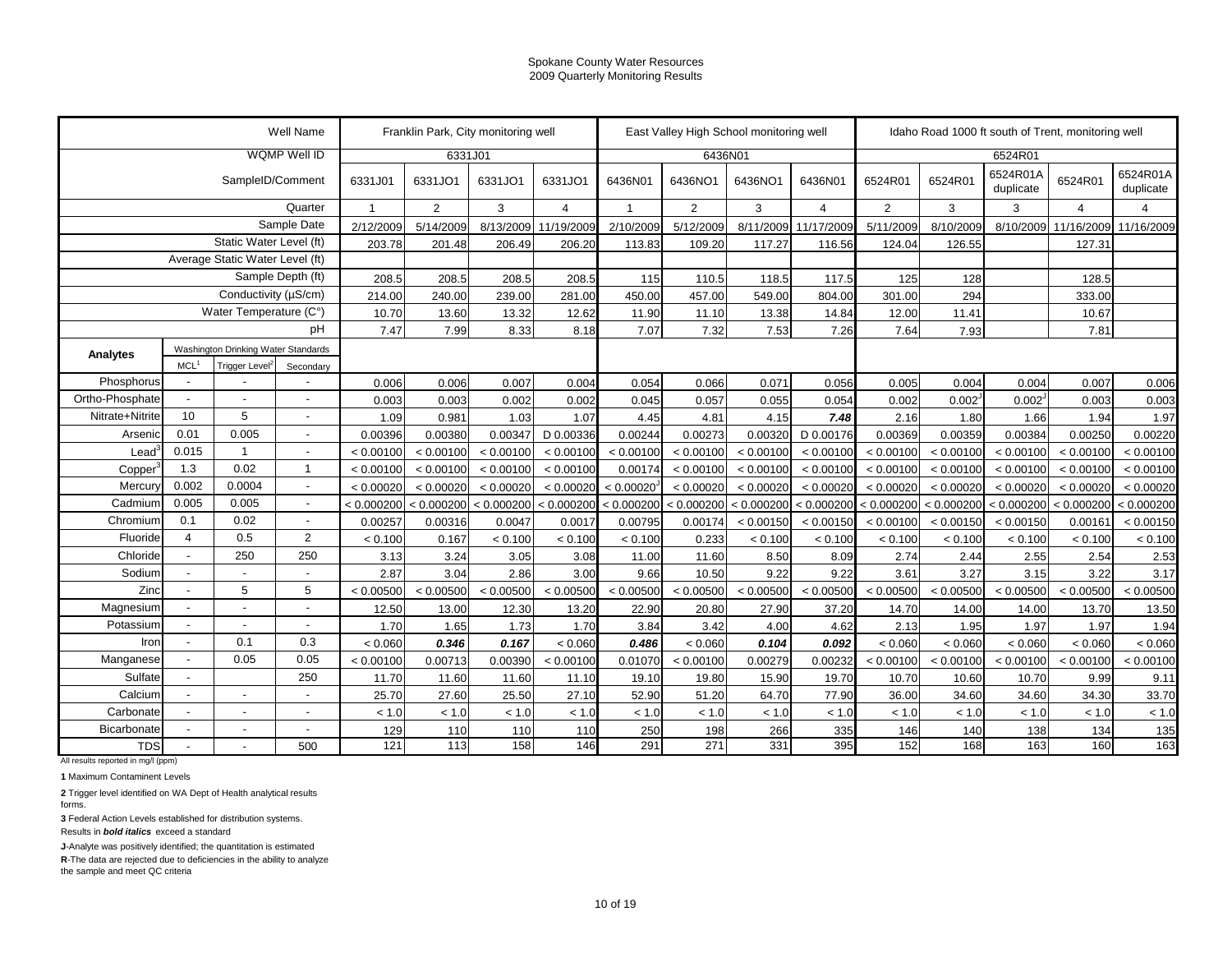|                                                  |                                                                                                                                                            |                                 | Well Name                |            | Idaho Road 300 ft south of pipeline, monitoring well |                       |                       |                |                |                | Idaho Road - East Farms monitoring well at<br>CID <sub>11</sub> |                       |              |                | I.E. COLD STORAGE |                |
|--------------------------------------------------|------------------------------------------------------------------------------------------------------------------------------------------------------------|---------------------------------|--------------------------|------------|------------------------------------------------------|-----------------------|-----------------------|----------------|----------------|----------------|-----------------------------------------------------------------|-----------------------|--------------|----------------|-------------------|----------------|
|                                                  |                                                                                                                                                            |                                 | WQMP Well ID             |            |                                                      | 6525R01               |                       |                |                |                | 6631M07                                                         |                       |              |                | 5213B01           |                |
|                                                  |                                                                                                                                                            | SampleID/Comment                |                          | 6525R01    | 6525R01                                              | 6525R01A<br>duplicate | 6525R01               | 6525R01        | 6631M07        | 6631M07        | 6631M07                                                         | 6631M07               | 5213B01      | 5213BOI        | 5213BO1           | 5213B01        |
|                                                  |                                                                                                                                                            |                                 | Quarter                  |            | $\overline{2}$                                       | 2                     | 3                     | $\overline{4}$ | $\overline{1}$ | $\overline{2}$ | 3                                                               | $\overline{4}$        | $\mathbf{1}$ | $\overline{2}$ | 3                 | $\overline{4}$ |
|                                                  |                                                                                                                                                            |                                 | Sample Date              | 2/9/2009   | 5/11/2009                                            | 5/11/2009             | 8/10/2009             | 11/16/2009     | 2/9/2009       | 5/11/2009      | 8/10/2009                                                       | 11/16/2009            | 1/27/2009    | 4/21/2009      | 7/28/2009         | 10/27/2009     |
|                                                  |                                                                                                                                                            | Static Water Level (ft)         |                          | 103.82     | 102.05                                               |                       | 104.71                | 105.51         | 114.76         | 112.86         | 115.70                                                          | 116.44                |              |                |                   |                |
|                                                  |                                                                                                                                                            | Average Static Water Level (ft) |                          |            |                                                      |                       |                       |                |                |                |                                                                 |                       |              |                |                   |                |
|                                                  |                                                                                                                                                            |                                 | Sample Depth (ft)        | 105        | 103                                                  |                       | 106                   | 106.5          | 116            | 114            | 117                                                             | 117.5                 |              |                |                   |                |
|                                                  |                                                                                                                                                            | Conductivity (µS/cm)            |                          | 330.00     | 302.00                                               |                       | 311.00                | 355.00         | 272.00         | 263.00         | 267.00                                                          | 316.00                | 377.00       | 343.00         | 319.00            |                |
|                                                  |                                                                                                                                                            | Water Temperature (C°)          |                          | 8.90       | 11.00                                                |                       | 11.25                 | 10.09          | 11.60          | 14.10          | 14.85                                                           | 13.99                 | 10.40        | 12.00          | 13.20             | 11.62          |
|                                                  |                                                                                                                                                            |                                 | pH                       | 7.70       | 7.66                                                 |                       | 7.85                  | 7.93           | 7.16           | 7.65           | 7.89                                                            | 7.88                  | 6.79         | 6.47           | 6.66              | 6.48           |
| Analytes                                         |                                                                                                                                                            |                                 |                          |            |                                                      |                       |                       |                |                |                |                                                                 |                       |              |                |                   |                |
|                                                  | Washington Drinking Water Standards<br>MCL <sup>1</sup><br>Trigger Level <sup>2</sup><br>Secondary<br>Phosphorus<br>$\overline{a}$<br>$\overline{5}$<br>10 |                                 |                          |            |                                                      |                       |                       |                |                |                |                                                                 |                       |              |                |                   |                |
|                                                  | 0.01<br>0.005<br>Arsenic<br>0.015<br>$\overline{1}$                                                                                                        |                                 |                          | 0.003      | 0.003                                                | 0.004                 | 0.004                 | 0.004          | 0.005          | 0.005          | 0.006                                                           | 0.006                 | 0.009        | 0.009          | 0.009             | 0.009          |
| Ortho-Phosphate                                  |                                                                                                                                                            |                                 |                          | < 0.001    | 0.001                                                | 0.001                 | 0.002 <sup>J</sup>    | 0.003          | 0.002          | 0.003          | 0.003 <sup>J</sup>                                              | 0.004                 | 0.007        | 0.006          | 0.008             | 0.008          |
| Nitrate+Nitrite                                  |                                                                                                                                                            |                                 | $\overline{a}$           | 1.02       | 0.956                                                | 0.926                 | 0.919                 | 0.949          | 1.38           | 1.46           | 1.27                                                            | 1.41                  | 2.36         | 2.23           | 1.84              | 2.35           |
|                                                  |                                                                                                                                                            |                                 | $\overline{\phantom{a}}$ | 0.00210    | 0.00244                                              | 0.00244               | 0.00225               | 0.00209        | 0.00459        | 0.00453        | 0.00535                                                         | 0.00437               | 0.00198      | 0.00207        | 0.00178           | 0.00212        |
| Lead <sup>3</sup>                                |                                                                                                                                                            |                                 | $\blacksquare$           | < 0.00100  | < 0.00100                                            | < 0.00100             | < 0.00100             | < 0.00100      | < 0.00100      | < 0.00100      | < 0.00100                                                       | < 0.00100             | < 0.00100    | < 0.00100      | < 0.00100         | < 0.00100      |
| Copper                                           | 1.3                                                                                                                                                        | 0.02                            | $\overline{1}$           | < 0.00100  | < 0.00100                                            | < 0.00100             | < 0.00100             | < 0.00100      | < 0.00100      | < 0.00100      | < 0.00100                                                       | 0.00124               | 0.00131      | 0.00116        | 0.00100           | < 0.00100      |
| Mercury                                          | 0.002                                                                                                                                                      | 0.0004                          | $\blacksquare$           | < 0.00020  | < 0.00020                                            | < 0.00020             | < 0.00020             | < 0.00020      | < 0.00020      | < 0.00020      | < 0.00020                                                       | < 0.00020             | < 0.00020    | < 0.00020      | < 0.00020         | < 0.00020      |
| Cadmium                                          | 0.005                                                                                                                                                      | 0.005                           | $\overline{a}$           | < 0.000200 | < 0.000200                                           |                       | < 0.000200 < 0.000200 | < 0.000200     | < 0.000200     | < 0.000200     |                                                                 | < 0.000200 < 0.000200 | < 0.000200   | < 0.000200     | < 0.000200        | < 0.000200     |
| Chromium                                         | 0.1                                                                                                                                                        | 0.02                            | $\overline{a}$           | < 0.00125  | 0.00266                                              | < 0.00150             | < 0.00150             | < 0.00150      | < 0.00125      | 0.00277        | < 0.00150                                                       | < 0.00150             | < 0.00125    | < 0.00100      | < 0.00150         | < 0.00150      |
| Fluoride                                         | $\overline{4}$                                                                                                                                             | 0.5                             | 2                        | 0.142      | < 0.100                                              | < 0.100               | < 0.100               | < 0.100        | 0.139          | < 0.100        | < 0.100                                                         | < 0.100               | < 0.100      | < 0.100        | < 0.100           | < 0.100        |
| Chloride                                         |                                                                                                                                                            | 250                             | 250                      | 1.46       | 1.80                                                 | 1.82                  | 1.54                  | 1.65           | 3.12           | 3.52           | 4.29                                                            | 3.35                  | 19.10        | 24.40          | 24.10             | 23.70          |
| Sodium                                           |                                                                                                                                                            |                                 |                          | 2.84       | 3.06                                                 | 3.06                  | 2.88                  | 3.02           | 2.67           | 2.85           | 2.61                                                            | 2.85                  | 7.87         | 8.69           | 7.30              | 8.48           |
| Zinc                                             |                                                                                                                                                            | 5                               | 5                        | < 0.00500  | < 0.00500                                            | < 0.00500             | < 0.00500             | < 0.00500      | < 0.00500      | < 0.00500      | < 0.00500                                                       | < 0.00500             | < 0.00500    | 0.00449        | < 0.00500         | < 0.00500      |
| Magnesium                                        |                                                                                                                                                            | ÷,                              |                          | 16.10      | 16.80                                                | 16.80                 | 17.40                 | 17.00          | 12.40          | 13.20          | 13.00                                                           | 13.60                 | 11.50        | 13.20          | 11.40             | 12.40          |
| Potassium                                        |                                                                                                                                                            | $\overline{a}$                  |                          | 1.88       | 1.91                                                 | 1.90                  | 1.96                  | 1.97           | 2.07           | 2.13           | 2.04                                                            | 2.15                  | 2.24         | 2.39           | 2.31              | 2.46           |
| Iron                                             | $\overline{\phantom{a}}$                                                                                                                                   | 0.1                             | 0.3                      | < 0.060    | < 0.060                                              | < 0.060               | < 0.060               | < 0.060        | < 0.060        | < 0.060        | < 0.060                                                         | < 0.060               | < 0.060      | < 0.060        | < 0.060           | < 0.060        |
| Manganese                                        |                                                                                                                                                            | 0.05                            | 0.05                     | < 0.00100  | < 0.00100                                            | < 0.00100             | < 0.00100             | < 0.00100      | < 0.00100      | < 0.00100      | < 0.00100                                                       | < 0.00100             | < 0.00100    | < 0.00100      | < 0.00100         | < 0.00100      |
| Sulfate                                          |                                                                                                                                                            |                                 | 250                      | 14.70      | 17.50                                                | 17.50                 | 18.70                 | 15.90          | 9.40           | 11.40          | 12.90                                                           | 10.80                 | 15.60        | 17.7           | 14.70             | 17.90          |
| Calcium                                          |                                                                                                                                                            | $\overline{\phantom{a}}$        |                          | 32.50      | 34.20                                                | 33.90                 | 34.00                 | 34.00          | 28.10          | 29.50          | 29.20                                                           | 30.50                 | 35.00        | 39.90          | 34.50             | 38.10          |
| Carbonate                                        |                                                                                                                                                            | $\overline{a}$                  |                          | < 1.0      | < 1.0                                                | < 1.0                 | < 1.0                 | < 1.0          | < 1.0          | < 1.0          | < 1.0                                                           | < 1.0                 | < 1.0        | < 1.0          | < 1.0             | < 1.0          |
| <b>Bicarbonate</b>                               | $\overline{a}$                                                                                                                                             | $\overline{\phantom{a}}$        |                          | 165        | 151                                                  | 150                   | 151                   | 146            | 139            | 125            | 123                                                             | 124                   | 145          | 124            | 111               | 124            |
| <b>TDS</b><br>All results reported in mg/l (ppm) |                                                                                                                                                            |                                 | 500                      | 193        | 169                                                  | 167                   | 168                   | 171            | 140            | 141            | 146                                                             | 155                   | 180          | 199            | 166               | 165            |

**1** Maximum Contaminent Levels

**2** Trigger level identified on WA Dept of Health analytical results

forms.

**3** Federal Action Levels established for distribution systems.

Results in *bold italics* exceed a standard

**J**-Analyte was positively identified; the quantitation is estimated

**R**-The data are rejected due to deficiencies in the ability to analyze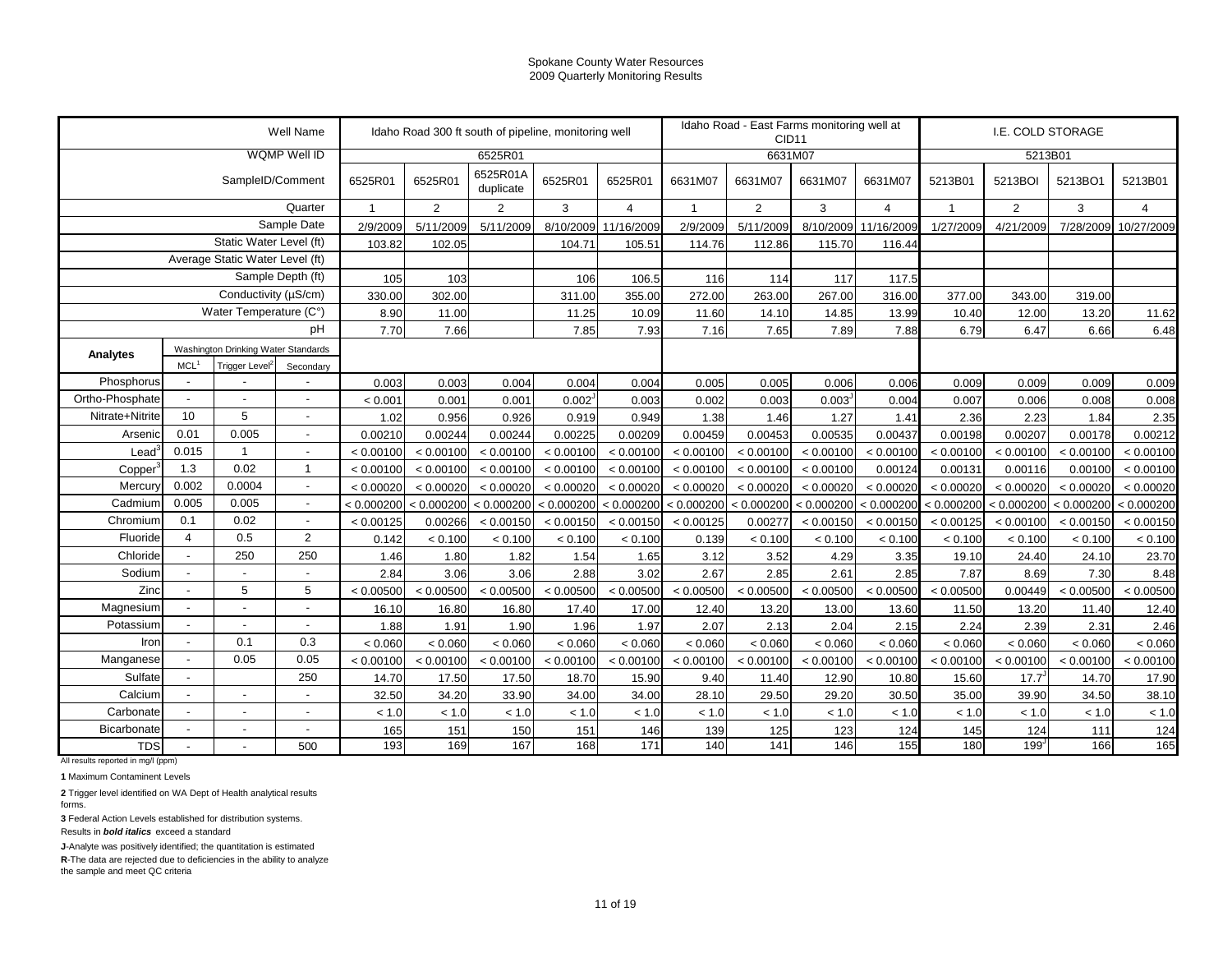|                     |                          |                                     | Well Name                |              | CITY of SPOKANE-Nevada |            |                     | DIST, Site 1 | ORCHARD AVE IRRIG |              | CITY of SPOKANE-Ray |            |                     |
|---------------------|--------------------------|-------------------------------------|--------------------------|--------------|------------------------|------------|---------------------|--------------|-------------------|--------------|---------------------|------------|---------------------|
|                     |                          |                                     | WQMP Well ID             |              | 5308A02                |            |                     | 5312H01      |                   |              | 5322F01             |            |                     |
|                     |                          | SampleID/Comment                    |                          | 5308A02      | 5308AO2                | 5308AO2    | 5308A02,<br>pump #4 | 5312H01      | 5312H01           | 5322F01      | 5322F01             | 5322F01    | 5322F01,<br>pump #2 |
|                     |                          |                                     | Quarter                  | $\mathbf{1}$ | $\overline{2}$         | 3          | 4                   | 1            | 3                 | $\mathbf{1}$ | $\overline{2}$      | 3          | $\overline{4}$      |
|                     |                          |                                     | Sample Date              | 1/27/2009    | 4/21/2009              | 7/28/2009  | 10/27/2009          | 1/27/2009    | 7/28/2009         | 1/27/2009    | 4/21/2009           | 7/28/2009  | 10/27/2009          |
|                     |                          | Static Water Level (ft)             |                          |              |                        |            |                     |              |                   |              |                     |            |                     |
|                     |                          | Average Static Water Level (ft)     |                          |              |                        |            |                     |              |                   |              |                     |            |                     |
|                     |                          |                                     | Sample Depth (ft)        |              |                        |            |                     |              |                   |              |                     |            |                     |
|                     |                          | Conductivity (µS/cm)                |                          | 265.00       | 224.00                 | 216.00     |                     | 275.00       | 299               | 475          | 470                 | 334        |                     |
|                     |                          | Water Temperature (C°)              |                          | 10.40        | 12.60                  | 12.70      | 10.86               | 10.20        | 13.3              | 10.7         | 12.9                | 13.5       | 11.5                |
|                     |                          |                                     | pH                       | 7.17         | 6.92                   | 6.77       | 7.18                | 8.08         | 7.62              | 7.49         | 7.18                | 6.93       | 7.31                |
| Analytes            |                          | Washington Drinking Water Standards |                          |              |                        |            |                     |              |                   |              |                     |            |                     |
|                     | MCL <sup>1</sup>         | Trigger Level <sup>2</sup>          | Secondary                |              |                        |            |                     |              |                   |              |                     |            |                     |
| Phosphorus          | $\sim$                   |                                     |                          | 0.006        | 0.004                  | 0.007      | 0.004               | 0.018        | 0.019             | 0.021        | 0.023               | 0.019      | 0.020               |
| Ortho-Phosphate     | $\blacksquare$           |                                     |                          | 0.005        | 0.002                  | 0.005      | 0.003               | 0.015        | 0.018             | 0.021        | 0.023               | 0.018      | 0.019               |
| Nitrate+Nitrite     | 10                       | 5                                   |                          | 1.34         | 1.07                   | 1.08       | 1.14                | 1.52         | 2.26              | 3.64         | 3.91                | 2.36       | 3.59                |
| Arsenic             | 0.01                     | 0.005                               | $\overline{\phantom{a}}$ | 0.00193      | 0.00128                | 0.00178    | 0.00183             | 0.00488      | 0.00398           | 0.00392      | 0.0038              | 0.0033     | 0.00395             |
| $\text{Lead}^3$     | 0.015                    | $\mathbf{1}$                        | $\overline{\phantom{a}}$ | < 0.00100    | < 0.00100              | < 0.00100  | < 0.00100           | < 0.00100    | 0.00251           | < 0.00100    | < 0.00100           | < 0.00100  | < 0.00100           |
| Copper <sup>3</sup> | 1.3                      | 0.02                                | $\overline{1}$           | < 0.00100    | < 0.00100              | 0.00114    | < 0.00100           | < 0.00100    | < 0.00100         | 0.00196      | < 0.00100           | < 0.00100  | < 0.00100           |
| Mercury             | 0.002                    | 0.0004                              | $\overline{\phantom{a}}$ | < 0.00020    | < 0.00020              | < 0.00020  | < 0.00020           | < 0.00020    | < 0.00020         | < 0.00020    | < 0.00020           | < 0.00020  | < 0.00020           |
| Cadmium             | 0.005                    | 0.005                               | $\overline{a}$           | < 0.000200   | < 0.000200             | < 0.000200 | < 0.000200          | < 0.000200   | < 0.000200        | < 0.000200   | < 0.000200          | < 0.000200 | < 0.000200          |
| Chromium            | 0.1                      | 0.02                                |                          | < 0.00125    | < 0.00100              | < 0.00150  | < 0.00150           | < 0.00125    | < 0.00150         | < 0.00125    | < 0.00100           | < 0.00150  | < 0.00150           |
| Fluoride            | $\overline{4}$           | 0.5                                 | $\overline{2}$           | < 0.100      | < 0.100                | < 0.100    | < 0.100             | < 0.100      | 0.106             | < 0.100      | < 0.100             | < 0.100    | < 0.5               |
| Chloride            | $\overline{\phantom{a}}$ | 250                                 | 250                      | 5.48         | 5.77                   | 4.21       | 5.17                | 3.24         | 4.52              | 16.6         | 20.4                | 10.2       | 18.2                |
| Sodium              | $\overline{\phantom{a}}$ | $\overline{a}$                      | $\overline{\phantom{a}}$ | 3.23         | 3.04                   | 2.69       | 3.17                | 3.57         | 4.06              | 9.24         | 10.1                | 6.31       | 9.39                |
| Zinc                | $\overline{\phantom{a}}$ | 5                                   | 5                        | < 0.00500    | < 0.00500              | < 0.00500  | < 0.00500           | 0.01260      | 0.01340           | < 0.00500    | 0.00330             | < 0.00500  | 0.00667             |
| Magnesium           | $\overline{\phantom{a}}$ | $\frac{1}{2}$                       | $\overline{\phantom{a}}$ | 9.75         | 9.43                   | 9.26       | 9.87                | 11.20        | 13.40             | 16.1         | 17.2                | 12.9       | 17                  |
| Potassium           | $\overline{\phantom{a}}$ | $\overline{\phantom{a}}$            | $\overline{\phantom{a}}$ | 1.67         | 1.63                   | 1.58       | 1.70                | 1.82         | 2.10              | 2.77         | 2.86                | 2.39       | 2.93                |
| Iron                | $\overline{\phantom{a}}$ | 0.1                                 | 0.3                      | < 0.060      | < 0.060                | < 0.060    | < 0.060             | < 0.060      | < 0.060           | < 0.060      | < 0.060             | < 0.060    | < 0.060             |
| Manganese           | $\overline{\phantom{a}}$ | 0.05                                | 0.05                     | < 0.00100    | < 0.00100              | < 0.00100  | < 0.00100           | < 0.00100    | < 0.00100         | < 0.00100    | < 0.00100           | < 0.00100  | < 0.00100           |
| Sulfate             | $\overline{\phantom{a}}$ |                                     | 250                      | 10.50        | 10.6 <sup>3</sup>      | 9.31       | 9.48                | 10.90        | 12.70             | 17.70        | 20.8                | 12.70      | 17.20               |
| Calcium             | $\overline{\phantom{a}}$ | $\blacksquare$                      | $\blacksquare$           | 29.10        | 28.00                  | 25.70      | 27.90               | 30.00        | 35.30             | 50.2         | 53.1                | 39.1       | 52                  |
| Carbonate           | $\overline{\phantom{a}}$ | $\blacksquare$                      | $\blacksquare$           | < 1.0        | < 1.0                  | < 1.0      | < 1.0               | < 1.0        | < 1.0             | < 1.0        | < 1.0               | < 1.0      | < 1.0               |
| Bicarbonate         | $\blacksquare$           | $\overline{a}$                      | $\blacksquare$           | 129          | 102                    | 101        | 108                 | 147          | 142               | 213          | 182                 | 149        | 186                 |
| <b>TDS</b>          | $\blacksquare$           |                                     | 500                      | 127          | 131                    | 107        | 109                 | 155          | 153               | 243          | $255^{\circ}$       | 176        | 232                 |

All results reported in mg/l (ppm)

**1** Maximum Contaminent Levels

**2** Trigger level identified on WA Dept of Health analytical results forms.

**3** Federal Action Levels established for distribution systems.

Results in *bold italics* exceed a standard

**J**-Analyte was positively identified; the quantitation is estimated

**R**-The data are rejected due to deficiencies in the ability to analyze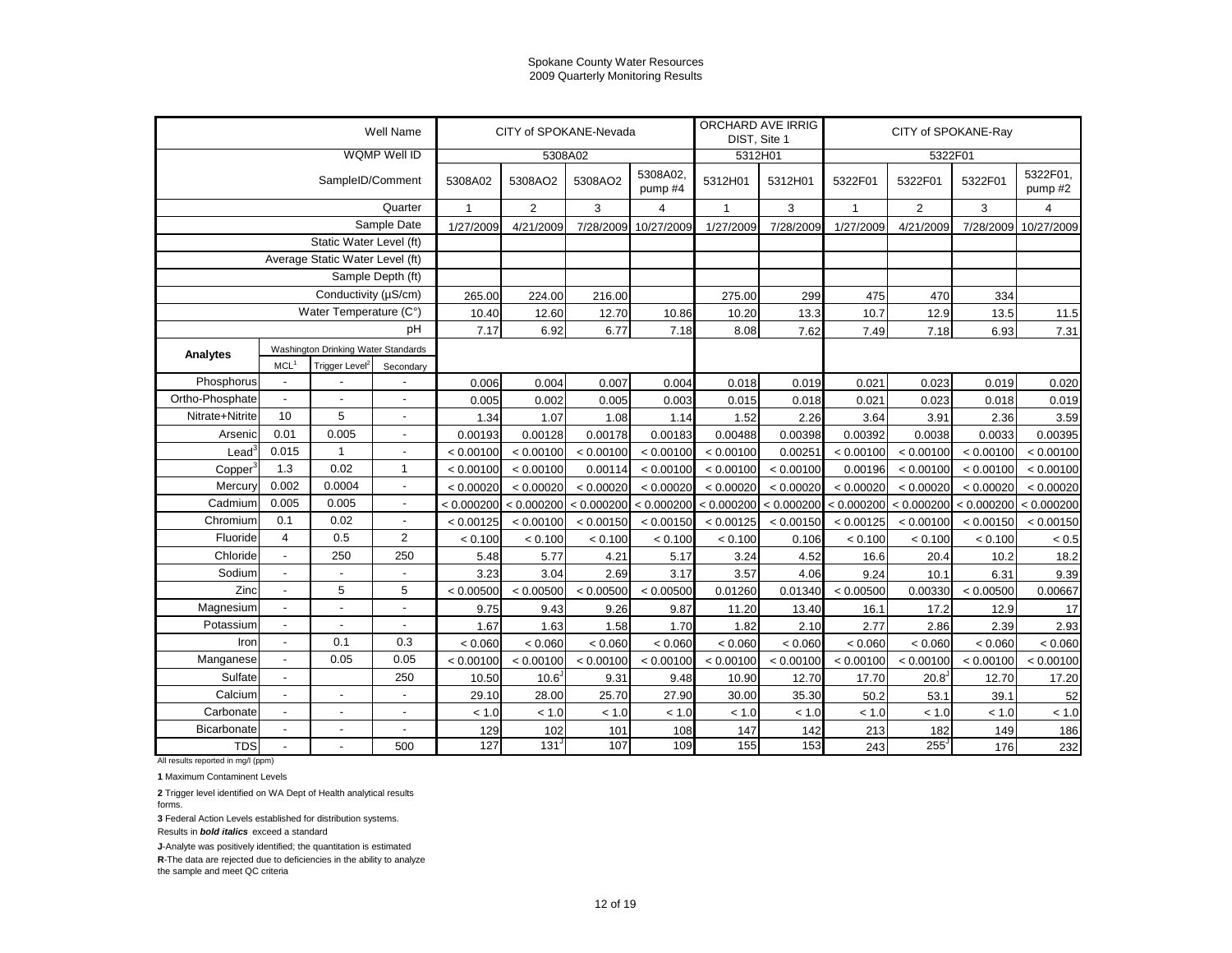|                   |                                 |                                     | Well Name                |              | E. SPOKANE WTR DIST, Site 1 |            | E. SPKN<br>Well 3 |              | PASADENA PARK #2      |                   |                | Orchard Ave Irrig Dist<br>Site 2 |                |  |
|-------------------|---------------------------------|-------------------------------------|--------------------------|--------------|-----------------------------|------------|-------------------|--------------|-----------------------|-------------------|----------------|----------------------------------|----------------|--|
|                   |                                 |                                     | WQMP Well ID             |              | 5324G01                     |            | 5324J01           |              | 5405K01               |                   |                | 5407C01                          |                |  |
|                   |                                 | SampleID/Comment                    |                          | 5324G01      | 5324GO1                     | 5324GO1    | 5324J01           | 5405K01      | 5405K01               | 5405K01           | 5405K01        | 5407CO1                          | 5407CO1        |  |
|                   |                                 |                                     | Quarter                  | $\mathbf{1}$ | $\overline{2}$              | 3          | $\overline{4}$    | $\mathbf{1}$ | $\overline{2}$        | 3                 | $\overline{4}$ | $\overline{2}$                   | $\overline{4}$ |  |
|                   |                                 |                                     | Sample Date              | 1/27/2009    | 4/21/2009                   | 7/28/2009  | 10/27/2009        | 1/27/2009    | 4/21/2009             | 7/28/2009         | 10/27/2009     | 4/21/2009                        | 10/27/2009     |  |
|                   |                                 | Static Water Level (ft)             |                          |              |                             |            |                   |              |                       |                   |                |                                  |                |  |
|                   | Average Static Water Level (ft) |                                     |                          |              |                             |            |                   |              |                       |                   |                |                                  |                |  |
|                   |                                 |                                     | Sample Depth (ft)        |              |                             |            |                   |              |                       |                   |                |                                  |                |  |
|                   |                                 | Conductivity (µS/cm)                |                          | 467          | 448.00                      | 455.00     |                   | 215.00       | 204.00                | 200.00            |                | 309.00                           |                |  |
|                   |                                 | Water Temperature (C°)              |                          | 10.30        | 12.10                       | 12.90      | 11.02             | 11.20        | 12.00                 | 12.50             | 10.03          | 15.10                            | 14.80          |  |
|                   |                                 |                                     | pH                       | 7.63         | 7.43                        | 7.23       | 7.09              | 8.20         | 7.78                  | 7.63              | 7.62           | 7.66                             | 7.87           |  |
| Analytes          |                                 | Washington Drinking Water Standards |                          |              |                             |            |                   |              |                       |                   |                |                                  |                |  |
|                   | MCL <sup>1</sup>                | Trigger Level <sup>2</sup>          | Secondary                |              |                             |            |                   |              |                       |                   |                |                                  |                |  |
| Phosphorus        | $\blacksquare$                  |                                     |                          | 0.031        | 0.028                       | 0.020      | 0.075             | 0.007        | 0.007                 | 0.007             | 0.008          | 0.015                            | 0.014          |  |
| Ortho-Phosphate   | $\blacksquare$                  |                                     |                          | 0.027        | 0.028                       | 0.020      | 0.070             | 0.006        | 0.005                 | 0.007             | 0.007          | 0.014                            | 0.014          |  |
| Nitrate+Nitrite   | 10                              | 5                                   |                          | 3.86         | 4.07                        | 3.87       | 4.81              | 1.40         | 1.62                  | 1.49              | 0.918          | 2.23                             | 1.43           |  |
| Arsenic           | 0.01                            | 0.005                               |                          | 0.00406      | 0.00362                     | 0.00425    | 0.00181           | 0.00119      | < 0.001               | < 0.001           | 0.00122        | 0.00393                          | 0.00385        |  |
| Lead <sup>3</sup> | 0.015                           | $\mathbf{1}$                        |                          | < 0.00100    | < 0.00100                   | < 0.00100  | < 0.00100         | < 0.00100    | < 0.00100             | < 0.00100         | < 0.00100      | < 0.00100                        | < 0.00100      |  |
| Copper            | 1.3                             | 0.02                                | $\mathbf{1}$             | 0.00215      | 0.00112                     | < 0.00100  | 0.00343           | 0.00146      | < 0.00100             | 0.00182           | 0.00174        | 0.00363                          | 0.00157        |  |
| Mercury           | 0.002                           | 0.0004                              | $\overline{\phantom{a}}$ | < 0.00020    | < 0.00020                   | < 0.00020  | < 0.00020         | < 0.00020    | < 0.00020             | < 0.00020         | < 0.00020      | < 0.00020                        | < 0.00020      |  |
| Cadmium           | 0.005                           | 0.005                               | $\overline{a}$           | < 0.000200   | < 0.000200                  | < 0.000200 | < 0.000200        | < 0.000200   | < 0.000200 < 0.000200 |                   | < 0.000200     | < 0.000200                       | < 0.000200     |  |
| Chromium          | 0.1                             | 0.02                                | $\overline{\phantom{a}}$ | < 0.00125    | < 0.00100                   | < 0.00150  | < 0.00150         | < 0.00125    | < 0.00100             | < 0.00150         | < 0.00150      | < 0.00100                        | < 0.00150      |  |
| Fluoride          | 4                               | 0.5                                 | $\overline{2}$           | < 0.100      | < 0.100                     | < 0.100    | < 0.100           | < 0.100      | 0.718                 | < 0.100           | < 0.100        | < 0.100                          | < 0.100        |  |
| Chloride          | $\overline{\phantom{a}}$        | 250                                 | 250                      | 15.00        | 19.40                       | 17.30      | 24.80             | 3.60         | 5.39                  | 4.31              | 2.81           | 6.19                             | 3.98           |  |
| Sodium            | $\overline{\phantom{a}}$        | $\overline{a}$                      | $\overline{\phantom{a}}$ | 9.77         | 9.92                        | 9.90       | 14.00             | 3.67         | 4.27                  | 4.03              | 3.85           | 4.39                             | 4.10           |  |
| Zinc              | $\overline{\phantom{a}}$        | 5                                   | 5                        | < 0.00500    | 0.00382                     | 0.00581    | < 0.00500         | < 0.00500    | 0.00270               | < 0.00500         | < 0.00500      | 0.01030                          | < 0.00500      |  |
| Magnesium         | $\overline{\phantom{a}}$        | $\overline{\phantom{a}}$            | $\overline{\phantom{a}}$ | 16.80        | 18.40                       | 18.90      | 15.60             | 6.83         | 8.05                  | 7.67              | 7.32           | 14.30                            | 13.00          |  |
| Potassium         | $\overline{\phantom{a}}$        | $\blacksquare$                      | $\blacksquare$           | 2.93         | 3.06                        | 3.40       | 2.81              | 1.86         | 1.93                  | 1.91              | 1.97           | 2.12                             | 2.18           |  |
| Iron              | $\overline{\phantom{a}}$        | 0.1                                 | 0.3                      | < 0.060      | < 0.060                     | < 0.060    | < 0.060           | < 0.060      | < 0.060               | < 0.060           | < 0.060        | 0.214                            | < 0.060        |  |
| Manganese         | $\overline{\phantom{a}}$        | 0.05                                | 0.05                     | < 0.00100    | < 0.00100                   | < 0.00100  | < 0.00100         | < 0.00100    | < 0.00100             | < 0.00100         | < 0.00100      | 0.01720                          | < 0.00100      |  |
| Sulfate           | $\overline{\phantom{a}}$        |                                     | 250                      | 17.30        | $19.6^{\circ}$              | 18.60      | 17.00             | 10.40        | 12.00 <sup>J</sup>    | 11.30             | 9.36           | $15.2^{\circ}$                   | 11.30          |  |
| Calcium           | $\overline{\phantom{a}}$        | $\blacksquare$                      | $\blacksquare$           | 50.40        | 54.00                       | 56.50      | 50.90             | 21.40        | 25.10                 | 23.60             | 22.90          | 37.10                            | 33.00          |  |
| Carbonate         | $\overline{\phantom{a}}$        | $\blacksquare$                      | $\blacksquare$           | < 1.0        | $<1.0\,$                    | < 1.0      | < 1.0             | < 1.0        | $< 1.0$               | < 1.0             | < 1.0          | < 1.0                            | < 1.0          |  |
| Bicarbonate       | $\blacksquare$                  | $\overline{a}$                      | $\overline{a}$           | 219          | 192                         | 196        | 169               | 95.1         | 85                    | 84.5              | 87             | 139                              | 132            |  |
| <b>TDS</b>        | $\overline{\phantom{a}}$        | $\overline{a}$                      | 500                      | 208          | 276                         | 257        | 193               | 107          | 132 <sup>J</sup>      | $\frac{107}{100}$ | 92             | 183                              | 128            |  |

All results reported in mg/l (ppm)

**1** Maximum Contaminent Levels

**2** Trigger level identified on WA Dept of Health analytical results forms.

**3** Federal Action Levels established for distribution systems.

Results in *bold italics* exceed a standard

**J**-Analyte was positively identified; the quantitation is estimated

**R**-The data are rejected due to deficiencies in the ability to analyze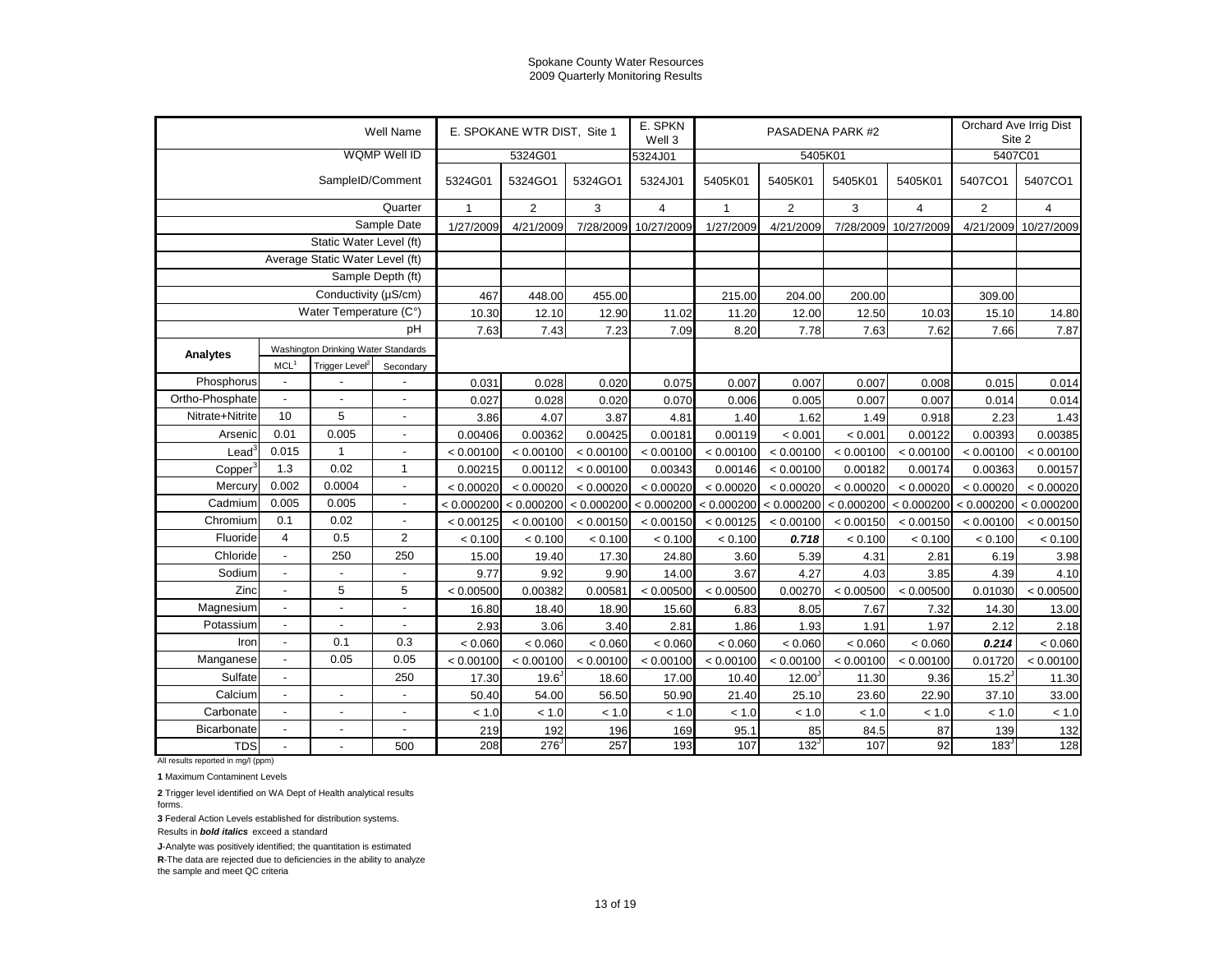| WQMP Well ID<br>5408N01<br>5427L01<br>5427L01A<br>5427L01A<br>5427L01A<br>5427L01A<br>5427LO1<br>5427LO1<br>5427L01<br>5427L01<br>SampleID/Comment<br>5408N01<br>5408NO1<br>5408NO1<br>5408N01<br>duplicate<br>duplicate<br>duplicate<br>duplicate<br>Quarter<br>$\overline{2}$<br>3<br>$\overline{2}$<br>3<br>$\overline{1}$<br>$\overline{4}$<br>$\overline{1}$<br>$\overline{2}$<br>3<br>$\overline{4}$<br>4<br>Sample Date<br>1/27/2009<br>4/21/2009<br>7/28/2009<br>10/27/2009<br>4/21/2009<br>4/21/2009<br>7/28/2009<br>7/28/2009<br>10/27/2009<br>10/27/2009<br>1/27/2009<br>1/27/2009<br>Static Water Level (ft)<br>Average Static Water Level (ft)<br>Sample Depth (ft)<br>Conductivity (µS/cm)<br>278.00<br>259.00<br>258.00<br>403.00<br>387.00<br>412.00<br>Water Temperature (C°)<br>10.30<br>12.70<br>12.80<br>9.30<br>13.40<br>10.74<br>10.46<br>13.10<br>pH<br>8.32<br>7.71<br>8.01<br>7.86<br>7.77<br>7.54<br>7.80<br>7.40<br>Washington Drinking Water Standards<br>Analytes<br>MCL <sup>1</sup><br>Trigger Level <sup>2</sup><br>Secondary<br>$\mathbb{L}^+$<br>Phosphorus<br>0.004<br>0.005<br>0.005<br>0.007<br>0.007<br>0.007<br>0.007<br>0.006<br>0.006<br>$\overline{a}$<br>0.004<br>0.006<br>0.007<br>Ortho-Phosphate<br>0.003<br>0.002<br>0.004<br>0.006<br>0.006<br>0.006<br>$\overline{a}$<br>$\overline{a}$<br>0.004<br>0.005<br>0.005<br>0.004<br>0.004<br>0.006<br>$\overline{a}$<br>5<br>Nitrate+Nitrite<br>10<br>1.43<br>1.41<br>2.87<br>3.02<br>3.11<br>2.90<br>2.91<br>1.43<br>1.31<br>2.79<br>3.00<br>3.13<br>$\overline{a}$<br>0.005<br>0.01<br>0.00410<br>Arsenic<br>0.00219<br>0.00217<br>0.00300<br>0.00410<br>0.00356<br>0.00352<br>0.00294<br>0.00338<br>0.002<br>0.00205<br>0.00423<br>$\overline{\phantom{a}}$<br>0.015<br>$\mathbf{1}$<br>$\text{Lead}^c$<br>< 0.00100<br>< 0.00100<br>< 0.00100<br>< 0.00100<br>< 0.00100<br>< 0.00100<br>$\overline{\phantom{a}}$<br>< 0.00100<br>< 0.00100<br>< 0.00100<br>< 0.00100<br>< 0.00100<br>< 0.00100<br>0.02<br>1.3<br>$\overline{1}$<br>< 0.00100<br>< 0.00100<br>0.00258<br>0.00245<br>< 0.00100<br>Copper<br>< 0.00100<br>< 0.00100<br>0.00132<br>0.00142<br>0.00102<br>0.00309<br>0.00341<br>0.002<br>0.0004<br>< 0.00020<br>Mercury<br>< 0.00020<br>< 0.00020<br>< 0.00020<br>< 0.00020<br>< 0.00020<br>< 0.00020<br>< 0.00020<br>< 0.00020<br>< 0.00020<br>< 0.00020<br>< 0.00020<br>$\blacksquare$<br>0.005<br>0.005<br>Cadmium<br>< 0.000200<br>< 0.000200<br>< 0.000200<br>< 0.000200 < 0.000200<br>< 0.000200<br>< 0.000200 < 0.000200<br>< 0.000200<br>< 0.000200<br>< 0.000200<br>$\blacksquare$<br>< 0.000200<br>Chromium<br>0.1<br>0.02<br>$\overline{\phantom{a}}$<br>< 0.00125<br>< 0.00100<br>< 0.00150<br>< 0.00150<br>< 0.00125<br>< 0.00125<br>< 0.00100<br>< 0.00100<br>< 0.00150<br>< 0.00150<br>< 0.00150<br>< 0.00150<br>$\overline{4}$<br>$\overline{2}$<br>0.5<br>Fluoride<br>< 0.100<br>< 0.100<br>0.126<br>< 0.100<br>< 0.100<br>< 0.100<br>< 0.100<br>< 0.100<br>< 0.100<br>< 0.100<br>< 0.100<br>< 0.100<br>250<br>250<br>Chloride<br>3.22<br>3.86<br>3.59<br>6.93<br>7.79<br>7.43<br>7.93<br>7.94<br>$\blacksquare$<br>4.66<br>6.94<br>8.30<br>7.41<br>Sodium<br>2.80<br>3.17<br>3.01<br>3.02<br>6.15<br>6.57<br>6.47<br>6.39<br>6.15<br>6.66<br>6.41<br>6.23<br>$\overline{a}$<br>$\blacksquare$<br>$\overline{\phantom{a}}$<br>Zinc<br>5<br>5<br>0.00729<br>< 0.00500<br>< 0.00500<br>< 0.00500<br>< 0.00500<br>< 0.00500<br>< 0.00500<br>0.00378<br>0.00367<br>< 0.00500<br>< 0.00500<br>0.00648<br>$\overline{a}$<br>Magnesium<br>$\overline{a}$<br>12.40<br>13.90<br>13.60<br>13.00<br>17.40<br>16.60<br>17.10<br>÷,<br>16.10<br>16.10<br>17.80<br>17.70<br>17.40<br>$\overline{a}$<br>Potassium<br>1.73<br>2.46<br>2.68<br>1.88<br>1.90<br>2.57<br>2.55<br>2.68<br>2.57<br>2.65<br>1.88<br>2.44<br>$\overline{a}$<br>$\overline{a}$<br>$\blacksquare$<br>0.3<br>0.1<br>Iron<br>< 0.060<br>< 0.060<br>< 0.060<br>< 0.060<br>< 0.060<br>< 0.060<br>< 0.060<br>< 0.060<br>< 0.060<br>< 0.060<br>< 0.060<br>< 0.060<br>$\blacksquare$<br>0.05<br>0.05<br>Manganese<br>< 0.00100<br>$\blacksquare$<br>< 0.00100<br>< 0.00100<br>< 0.00100<br>< 0.00100<br>< 0.00100<br>< 0.00100<br>< 0.00100<br>< 0.00100<br>< 0.00100<br>< 0.00100<br>< 0.00100<br>Sulfate<br>250<br>$\blacksquare$<br>13.6<br>11.70<br>11.90<br>10.90<br>14.90<br>$18.10^{J}$<br>$18.10^{J}$<br>16.40<br>15.80<br>15.80<br>15.00<br>16.40<br>Calcium<br>$\overline{a}$<br>28.20<br>31.30<br>29.10<br>44.60<br>47.40<br>45.90<br>47.20<br>$\overline{a}$<br>30.00<br>44.50<br>48.90<br>48.90<br>48.00<br>Carbonate<br>$<1.0\,$<br>< 1.0<br>< 1.0<br>$\blacksquare$<br>< 1.0<br>< 1.0<br>< 1.0<br>< 1.0<br>< 1.0<br>< 1.0<br>< 1.0<br>$\overline{\phantom{a}}$<br>< 1.0<br>< 1.0<br>Bicarbonate<br>143<br>127<br>206<br>188<br>192<br>123<br>124<br>208<br>181<br>181<br>186<br>186<br>$\blacksquare$<br>$\overline{\phantom{a}}$<br>$\overline{\phantom{a}}$<br>136<br>217<br>123<br>150<br>124<br>208<br>241<br>152<br>231<br>223<br>201<br><b>TDS</b><br>500<br>207<br>All results reported in mg/l (ppm) |  |  |  | Well Name |  | MODERN ELECT WATER, Site 6 |  |  |  |                                                    |  |  |  |  |  |  |
|---------------------------------------------------------------------------------------------------------------------------------------------------------------------------------------------------------------------------------------------------------------------------------------------------------------------------------------------------------------------------------------------------------------------------------------------------------------------------------------------------------------------------------------------------------------------------------------------------------------------------------------------------------------------------------------------------------------------------------------------------------------------------------------------------------------------------------------------------------------------------------------------------------------------------------------------------------------------------------------------------------------------------------------------------------------------------------------------------------------------------------------------------------------------------------------------------------------------------------------------------------------------------------------------------------------------------------------------------------------------------------------------------------------------------------------------------------------------------------------------------------------------------------------------------------------------------------------------------------------------------------------------------------------------------------------------------------------------------------------------------------------------------------------------------------------------------------------------------------------------------------------------------------------------------------------------------------------------------------------------------------------------------------------------------------------------------------------------------------------------------------------------------------------------------------------------------------------------------------------------------------------------------------------------------------------------------------------------------------------------------------------------------------------------------------------------------------------------------------------------------------------------------------------------------------------------------------------------------------------------------------------------------------------------------------------------------------------------------------------------------------------------------------------------------------------------------------------------------------------------------------------------------------------------------------------------------------------------------------------------------------------------------------------------------------------------------------------------------------------------------------------------------------------------------------------------------------------------------------------------------------------------------------------------------------------------------------------------------------------------------------------------------------------------------------------------------------------------------------------------------------------------------------------------------------------------------------------------------------------------------------------------------------------------------------------------------------------------------------------------------------------------------------------------------------------------------------------------------------------------------------------------------------------------------------------------------------------------------------------------------------------------------------------------------------------------------------------------------------------------------------------------------------------------------------------------------------------------------------------------------------------------------------------------------------------------------------------------------------------------------------------------------------------------------------------------------------------------------------------------------------------------------------------------------------------------------------------------------------------------------------------------------------------------------------------------------------------------------------------------------------------------------------------------------------------------------------------------------------------------------------------------------------------------------------------------------------------------------------------------------------------------------------------------------------------------------------------------------------|--|--|--|-----------|--|----------------------------|--|--|--|----------------------------------------------------|--|--|--|--|--|--|
|                                                                                                                                                                                                                                                                                                                                                                                                                                                                                                                                                                                                                                                                                                                                                                                                                                                                                                                                                                                                                                                                                                                                                                                                                                                                                                                                                                                                                                                                                                                                                                                                                                                                                                                                                                                                                                                                                                                                                                                                                                                                                                                                                                                                                                                                                                                                                                                                                                                                                                                                                                                                                                                                                                                                                                                                                                                                                                                                                                                                                                                                                                                                                                                                                                                                                                                                                                                                                                                                                                                                                                                                                                                                                                                                                                                                                                                                                                                                                                                                                                                                                                                                                                                                                                                                                                                                                                                                                                                                                                                                                                                                                                                                                                                                                                                                                                                                                                                                                                                                                                                                                                         |  |  |  |           |  |                            |  |  |  | Spokane Co Water Dist #3, Site 2-5, 26th & Vercler |  |  |  |  |  |  |
|                                                                                                                                                                                                                                                                                                                                                                                                                                                                                                                                                                                                                                                                                                                                                                                                                                                                                                                                                                                                                                                                                                                                                                                                                                                                                                                                                                                                                                                                                                                                                                                                                                                                                                                                                                                                                                                                                                                                                                                                                                                                                                                                                                                                                                                                                                                                                                                                                                                                                                                                                                                                                                                                                                                                                                                                                                                                                                                                                                                                                                                                                                                                                                                                                                                                                                                                                                                                                                                                                                                                                                                                                                                                                                                                                                                                                                                                                                                                                                                                                                                                                                                                                                                                                                                                                                                                                                                                                                                                                                                                                                                                                                                                                                                                                                                                                                                                                                                                                                                                                                                                                                         |  |  |  |           |  |                            |  |  |  |                                                    |  |  |  |  |  |  |
|                                                                                                                                                                                                                                                                                                                                                                                                                                                                                                                                                                                                                                                                                                                                                                                                                                                                                                                                                                                                                                                                                                                                                                                                                                                                                                                                                                                                                                                                                                                                                                                                                                                                                                                                                                                                                                                                                                                                                                                                                                                                                                                                                                                                                                                                                                                                                                                                                                                                                                                                                                                                                                                                                                                                                                                                                                                                                                                                                                                                                                                                                                                                                                                                                                                                                                                                                                                                                                                                                                                                                                                                                                                                                                                                                                                                                                                                                                                                                                                                                                                                                                                                                                                                                                                                                                                                                                                                                                                                                                                                                                                                                                                                                                                                                                                                                                                                                                                                                                                                                                                                                                         |  |  |  |           |  |                            |  |  |  |                                                    |  |  |  |  |  |  |
|                                                                                                                                                                                                                                                                                                                                                                                                                                                                                                                                                                                                                                                                                                                                                                                                                                                                                                                                                                                                                                                                                                                                                                                                                                                                                                                                                                                                                                                                                                                                                                                                                                                                                                                                                                                                                                                                                                                                                                                                                                                                                                                                                                                                                                                                                                                                                                                                                                                                                                                                                                                                                                                                                                                                                                                                                                                                                                                                                                                                                                                                                                                                                                                                                                                                                                                                                                                                                                                                                                                                                                                                                                                                                                                                                                                                                                                                                                                                                                                                                                                                                                                                                                                                                                                                                                                                                                                                                                                                                                                                                                                                                                                                                                                                                                                                                                                                                                                                                                                                                                                                                                         |  |  |  |           |  |                            |  |  |  |                                                    |  |  |  |  |  |  |
|                                                                                                                                                                                                                                                                                                                                                                                                                                                                                                                                                                                                                                                                                                                                                                                                                                                                                                                                                                                                                                                                                                                                                                                                                                                                                                                                                                                                                                                                                                                                                                                                                                                                                                                                                                                                                                                                                                                                                                                                                                                                                                                                                                                                                                                                                                                                                                                                                                                                                                                                                                                                                                                                                                                                                                                                                                                                                                                                                                                                                                                                                                                                                                                                                                                                                                                                                                                                                                                                                                                                                                                                                                                                                                                                                                                                                                                                                                                                                                                                                                                                                                                                                                                                                                                                                                                                                                                                                                                                                                                                                                                                                                                                                                                                                                                                                                                                                                                                                                                                                                                                                                         |  |  |  |           |  |                            |  |  |  |                                                    |  |  |  |  |  |  |
|                                                                                                                                                                                                                                                                                                                                                                                                                                                                                                                                                                                                                                                                                                                                                                                                                                                                                                                                                                                                                                                                                                                                                                                                                                                                                                                                                                                                                                                                                                                                                                                                                                                                                                                                                                                                                                                                                                                                                                                                                                                                                                                                                                                                                                                                                                                                                                                                                                                                                                                                                                                                                                                                                                                                                                                                                                                                                                                                                                                                                                                                                                                                                                                                                                                                                                                                                                                                                                                                                                                                                                                                                                                                                                                                                                                                                                                                                                                                                                                                                                                                                                                                                                                                                                                                                                                                                                                                                                                                                                                                                                                                                                                                                                                                                                                                                                                                                                                                                                                                                                                                                                         |  |  |  |           |  |                            |  |  |  |                                                    |  |  |  |  |  |  |
|                                                                                                                                                                                                                                                                                                                                                                                                                                                                                                                                                                                                                                                                                                                                                                                                                                                                                                                                                                                                                                                                                                                                                                                                                                                                                                                                                                                                                                                                                                                                                                                                                                                                                                                                                                                                                                                                                                                                                                                                                                                                                                                                                                                                                                                                                                                                                                                                                                                                                                                                                                                                                                                                                                                                                                                                                                                                                                                                                                                                                                                                                                                                                                                                                                                                                                                                                                                                                                                                                                                                                                                                                                                                                                                                                                                                                                                                                                                                                                                                                                                                                                                                                                                                                                                                                                                                                                                                                                                                                                                                                                                                                                                                                                                                                                                                                                                                                                                                                                                                                                                                                                         |  |  |  |           |  |                            |  |  |  |                                                    |  |  |  |  |  |  |
|                                                                                                                                                                                                                                                                                                                                                                                                                                                                                                                                                                                                                                                                                                                                                                                                                                                                                                                                                                                                                                                                                                                                                                                                                                                                                                                                                                                                                                                                                                                                                                                                                                                                                                                                                                                                                                                                                                                                                                                                                                                                                                                                                                                                                                                                                                                                                                                                                                                                                                                                                                                                                                                                                                                                                                                                                                                                                                                                                                                                                                                                                                                                                                                                                                                                                                                                                                                                                                                                                                                                                                                                                                                                                                                                                                                                                                                                                                                                                                                                                                                                                                                                                                                                                                                                                                                                                                                                                                                                                                                                                                                                                                                                                                                                                                                                                                                                                                                                                                                                                                                                                                         |  |  |  |           |  |                            |  |  |  |                                                    |  |  |  |  |  |  |
|                                                                                                                                                                                                                                                                                                                                                                                                                                                                                                                                                                                                                                                                                                                                                                                                                                                                                                                                                                                                                                                                                                                                                                                                                                                                                                                                                                                                                                                                                                                                                                                                                                                                                                                                                                                                                                                                                                                                                                                                                                                                                                                                                                                                                                                                                                                                                                                                                                                                                                                                                                                                                                                                                                                                                                                                                                                                                                                                                                                                                                                                                                                                                                                                                                                                                                                                                                                                                                                                                                                                                                                                                                                                                                                                                                                                                                                                                                                                                                                                                                                                                                                                                                                                                                                                                                                                                                                                                                                                                                                                                                                                                                                                                                                                                                                                                                                                                                                                                                                                                                                                                                         |  |  |  |           |  |                            |  |  |  |                                                    |  |  |  |  |  |  |
|                                                                                                                                                                                                                                                                                                                                                                                                                                                                                                                                                                                                                                                                                                                                                                                                                                                                                                                                                                                                                                                                                                                                                                                                                                                                                                                                                                                                                                                                                                                                                                                                                                                                                                                                                                                                                                                                                                                                                                                                                                                                                                                                                                                                                                                                                                                                                                                                                                                                                                                                                                                                                                                                                                                                                                                                                                                                                                                                                                                                                                                                                                                                                                                                                                                                                                                                                                                                                                                                                                                                                                                                                                                                                                                                                                                                                                                                                                                                                                                                                                                                                                                                                                                                                                                                                                                                                                                                                                                                                                                                                                                                                                                                                                                                                                                                                                                                                                                                                                                                                                                                                                         |  |  |  |           |  |                            |  |  |  |                                                    |  |  |  |  |  |  |
|                                                                                                                                                                                                                                                                                                                                                                                                                                                                                                                                                                                                                                                                                                                                                                                                                                                                                                                                                                                                                                                                                                                                                                                                                                                                                                                                                                                                                                                                                                                                                                                                                                                                                                                                                                                                                                                                                                                                                                                                                                                                                                                                                                                                                                                                                                                                                                                                                                                                                                                                                                                                                                                                                                                                                                                                                                                                                                                                                                                                                                                                                                                                                                                                                                                                                                                                                                                                                                                                                                                                                                                                                                                                                                                                                                                                                                                                                                                                                                                                                                                                                                                                                                                                                                                                                                                                                                                                                                                                                                                                                                                                                                                                                                                                                                                                                                                                                                                                                                                                                                                                                                         |  |  |  |           |  |                            |  |  |  |                                                    |  |  |  |  |  |  |
|                                                                                                                                                                                                                                                                                                                                                                                                                                                                                                                                                                                                                                                                                                                                                                                                                                                                                                                                                                                                                                                                                                                                                                                                                                                                                                                                                                                                                                                                                                                                                                                                                                                                                                                                                                                                                                                                                                                                                                                                                                                                                                                                                                                                                                                                                                                                                                                                                                                                                                                                                                                                                                                                                                                                                                                                                                                                                                                                                                                                                                                                                                                                                                                                                                                                                                                                                                                                                                                                                                                                                                                                                                                                                                                                                                                                                                                                                                                                                                                                                                                                                                                                                                                                                                                                                                                                                                                                                                                                                                                                                                                                                                                                                                                                                                                                                                                                                                                                                                                                                                                                                                         |  |  |  |           |  |                            |  |  |  |                                                    |  |  |  |  |  |  |
|                                                                                                                                                                                                                                                                                                                                                                                                                                                                                                                                                                                                                                                                                                                                                                                                                                                                                                                                                                                                                                                                                                                                                                                                                                                                                                                                                                                                                                                                                                                                                                                                                                                                                                                                                                                                                                                                                                                                                                                                                                                                                                                                                                                                                                                                                                                                                                                                                                                                                                                                                                                                                                                                                                                                                                                                                                                                                                                                                                                                                                                                                                                                                                                                                                                                                                                                                                                                                                                                                                                                                                                                                                                                                                                                                                                                                                                                                                                                                                                                                                                                                                                                                                                                                                                                                                                                                                                                                                                                                                                                                                                                                                                                                                                                                                                                                                                                                                                                                                                                                                                                                                         |  |  |  |           |  |                            |  |  |  |                                                    |  |  |  |  |  |  |
|                                                                                                                                                                                                                                                                                                                                                                                                                                                                                                                                                                                                                                                                                                                                                                                                                                                                                                                                                                                                                                                                                                                                                                                                                                                                                                                                                                                                                                                                                                                                                                                                                                                                                                                                                                                                                                                                                                                                                                                                                                                                                                                                                                                                                                                                                                                                                                                                                                                                                                                                                                                                                                                                                                                                                                                                                                                                                                                                                                                                                                                                                                                                                                                                                                                                                                                                                                                                                                                                                                                                                                                                                                                                                                                                                                                                                                                                                                                                                                                                                                                                                                                                                                                                                                                                                                                                                                                                                                                                                                                                                                                                                                                                                                                                                                                                                                                                                                                                                                                                                                                                                                         |  |  |  |           |  |                            |  |  |  |                                                    |  |  |  |  |  |  |
|                                                                                                                                                                                                                                                                                                                                                                                                                                                                                                                                                                                                                                                                                                                                                                                                                                                                                                                                                                                                                                                                                                                                                                                                                                                                                                                                                                                                                                                                                                                                                                                                                                                                                                                                                                                                                                                                                                                                                                                                                                                                                                                                                                                                                                                                                                                                                                                                                                                                                                                                                                                                                                                                                                                                                                                                                                                                                                                                                                                                                                                                                                                                                                                                                                                                                                                                                                                                                                                                                                                                                                                                                                                                                                                                                                                                                                                                                                                                                                                                                                                                                                                                                                                                                                                                                                                                                                                                                                                                                                                                                                                                                                                                                                                                                                                                                                                                                                                                                                                                                                                                                                         |  |  |  |           |  |                            |  |  |  |                                                    |  |  |  |  |  |  |
|                                                                                                                                                                                                                                                                                                                                                                                                                                                                                                                                                                                                                                                                                                                                                                                                                                                                                                                                                                                                                                                                                                                                                                                                                                                                                                                                                                                                                                                                                                                                                                                                                                                                                                                                                                                                                                                                                                                                                                                                                                                                                                                                                                                                                                                                                                                                                                                                                                                                                                                                                                                                                                                                                                                                                                                                                                                                                                                                                                                                                                                                                                                                                                                                                                                                                                                                                                                                                                                                                                                                                                                                                                                                                                                                                                                                                                                                                                                                                                                                                                                                                                                                                                                                                                                                                                                                                                                                                                                                                                                                                                                                                                                                                                                                                                                                                                                                                                                                                                                                                                                                                                         |  |  |  |           |  |                            |  |  |  |                                                    |  |  |  |  |  |  |
|                                                                                                                                                                                                                                                                                                                                                                                                                                                                                                                                                                                                                                                                                                                                                                                                                                                                                                                                                                                                                                                                                                                                                                                                                                                                                                                                                                                                                                                                                                                                                                                                                                                                                                                                                                                                                                                                                                                                                                                                                                                                                                                                                                                                                                                                                                                                                                                                                                                                                                                                                                                                                                                                                                                                                                                                                                                                                                                                                                                                                                                                                                                                                                                                                                                                                                                                                                                                                                                                                                                                                                                                                                                                                                                                                                                                                                                                                                                                                                                                                                                                                                                                                                                                                                                                                                                                                                                                                                                                                                                                                                                                                                                                                                                                                                                                                                                                                                                                                                                                                                                                                                         |  |  |  |           |  |                            |  |  |  |                                                    |  |  |  |  |  |  |
|                                                                                                                                                                                                                                                                                                                                                                                                                                                                                                                                                                                                                                                                                                                                                                                                                                                                                                                                                                                                                                                                                                                                                                                                                                                                                                                                                                                                                                                                                                                                                                                                                                                                                                                                                                                                                                                                                                                                                                                                                                                                                                                                                                                                                                                                                                                                                                                                                                                                                                                                                                                                                                                                                                                                                                                                                                                                                                                                                                                                                                                                                                                                                                                                                                                                                                                                                                                                                                                                                                                                                                                                                                                                                                                                                                                                                                                                                                                                                                                                                                                                                                                                                                                                                                                                                                                                                                                                                                                                                                                                                                                                                                                                                                                                                                                                                                                                                                                                                                                                                                                                                                         |  |  |  |           |  |                            |  |  |  |                                                    |  |  |  |  |  |  |
|                                                                                                                                                                                                                                                                                                                                                                                                                                                                                                                                                                                                                                                                                                                                                                                                                                                                                                                                                                                                                                                                                                                                                                                                                                                                                                                                                                                                                                                                                                                                                                                                                                                                                                                                                                                                                                                                                                                                                                                                                                                                                                                                                                                                                                                                                                                                                                                                                                                                                                                                                                                                                                                                                                                                                                                                                                                                                                                                                                                                                                                                                                                                                                                                                                                                                                                                                                                                                                                                                                                                                                                                                                                                                                                                                                                                                                                                                                                                                                                                                                                                                                                                                                                                                                                                                                                                                                                                                                                                                                                                                                                                                                                                                                                                                                                                                                                                                                                                                                                                                                                                                                         |  |  |  |           |  |                            |  |  |  |                                                    |  |  |  |  |  |  |
|                                                                                                                                                                                                                                                                                                                                                                                                                                                                                                                                                                                                                                                                                                                                                                                                                                                                                                                                                                                                                                                                                                                                                                                                                                                                                                                                                                                                                                                                                                                                                                                                                                                                                                                                                                                                                                                                                                                                                                                                                                                                                                                                                                                                                                                                                                                                                                                                                                                                                                                                                                                                                                                                                                                                                                                                                                                                                                                                                                                                                                                                                                                                                                                                                                                                                                                                                                                                                                                                                                                                                                                                                                                                                                                                                                                                                                                                                                                                                                                                                                                                                                                                                                                                                                                                                                                                                                                                                                                                                                                                                                                                                                                                                                                                                                                                                                                                                                                                                                                                                                                                                                         |  |  |  |           |  |                            |  |  |  |                                                    |  |  |  |  |  |  |
|                                                                                                                                                                                                                                                                                                                                                                                                                                                                                                                                                                                                                                                                                                                                                                                                                                                                                                                                                                                                                                                                                                                                                                                                                                                                                                                                                                                                                                                                                                                                                                                                                                                                                                                                                                                                                                                                                                                                                                                                                                                                                                                                                                                                                                                                                                                                                                                                                                                                                                                                                                                                                                                                                                                                                                                                                                                                                                                                                                                                                                                                                                                                                                                                                                                                                                                                                                                                                                                                                                                                                                                                                                                                                                                                                                                                                                                                                                                                                                                                                                                                                                                                                                                                                                                                                                                                                                                                                                                                                                                                                                                                                                                                                                                                                                                                                                                                                                                                                                                                                                                                                                         |  |  |  |           |  |                            |  |  |  |                                                    |  |  |  |  |  |  |
|                                                                                                                                                                                                                                                                                                                                                                                                                                                                                                                                                                                                                                                                                                                                                                                                                                                                                                                                                                                                                                                                                                                                                                                                                                                                                                                                                                                                                                                                                                                                                                                                                                                                                                                                                                                                                                                                                                                                                                                                                                                                                                                                                                                                                                                                                                                                                                                                                                                                                                                                                                                                                                                                                                                                                                                                                                                                                                                                                                                                                                                                                                                                                                                                                                                                                                                                                                                                                                                                                                                                                                                                                                                                                                                                                                                                                                                                                                                                                                                                                                                                                                                                                                                                                                                                                                                                                                                                                                                                                                                                                                                                                                                                                                                                                                                                                                                                                                                                                                                                                                                                                                         |  |  |  |           |  |                            |  |  |  |                                                    |  |  |  |  |  |  |
|                                                                                                                                                                                                                                                                                                                                                                                                                                                                                                                                                                                                                                                                                                                                                                                                                                                                                                                                                                                                                                                                                                                                                                                                                                                                                                                                                                                                                                                                                                                                                                                                                                                                                                                                                                                                                                                                                                                                                                                                                                                                                                                                                                                                                                                                                                                                                                                                                                                                                                                                                                                                                                                                                                                                                                                                                                                                                                                                                                                                                                                                                                                                                                                                                                                                                                                                                                                                                                                                                                                                                                                                                                                                                                                                                                                                                                                                                                                                                                                                                                                                                                                                                                                                                                                                                                                                                                                                                                                                                                                                                                                                                                                                                                                                                                                                                                                                                                                                                                                                                                                                                                         |  |  |  |           |  |                            |  |  |  |                                                    |  |  |  |  |  |  |
|                                                                                                                                                                                                                                                                                                                                                                                                                                                                                                                                                                                                                                                                                                                                                                                                                                                                                                                                                                                                                                                                                                                                                                                                                                                                                                                                                                                                                                                                                                                                                                                                                                                                                                                                                                                                                                                                                                                                                                                                                                                                                                                                                                                                                                                                                                                                                                                                                                                                                                                                                                                                                                                                                                                                                                                                                                                                                                                                                                                                                                                                                                                                                                                                                                                                                                                                                                                                                                                                                                                                                                                                                                                                                                                                                                                                                                                                                                                                                                                                                                                                                                                                                                                                                                                                                                                                                                                                                                                                                                                                                                                                                                                                                                                                                                                                                                                                                                                                                                                                                                                                                                         |  |  |  |           |  |                            |  |  |  |                                                    |  |  |  |  |  |  |
|                                                                                                                                                                                                                                                                                                                                                                                                                                                                                                                                                                                                                                                                                                                                                                                                                                                                                                                                                                                                                                                                                                                                                                                                                                                                                                                                                                                                                                                                                                                                                                                                                                                                                                                                                                                                                                                                                                                                                                                                                                                                                                                                                                                                                                                                                                                                                                                                                                                                                                                                                                                                                                                                                                                                                                                                                                                                                                                                                                                                                                                                                                                                                                                                                                                                                                                                                                                                                                                                                                                                                                                                                                                                                                                                                                                                                                                                                                                                                                                                                                                                                                                                                                                                                                                                                                                                                                                                                                                                                                                                                                                                                                                                                                                                                                                                                                                                                                                                                                                                                                                                                                         |  |  |  |           |  |                            |  |  |  |                                                    |  |  |  |  |  |  |
|                                                                                                                                                                                                                                                                                                                                                                                                                                                                                                                                                                                                                                                                                                                                                                                                                                                                                                                                                                                                                                                                                                                                                                                                                                                                                                                                                                                                                                                                                                                                                                                                                                                                                                                                                                                                                                                                                                                                                                                                                                                                                                                                                                                                                                                                                                                                                                                                                                                                                                                                                                                                                                                                                                                                                                                                                                                                                                                                                                                                                                                                                                                                                                                                                                                                                                                                                                                                                                                                                                                                                                                                                                                                                                                                                                                                                                                                                                                                                                                                                                                                                                                                                                                                                                                                                                                                                                                                                                                                                                                                                                                                                                                                                                                                                                                                                                                                                                                                                                                                                                                                                                         |  |  |  |           |  |                            |  |  |  |                                                    |  |  |  |  |  |  |
|                                                                                                                                                                                                                                                                                                                                                                                                                                                                                                                                                                                                                                                                                                                                                                                                                                                                                                                                                                                                                                                                                                                                                                                                                                                                                                                                                                                                                                                                                                                                                                                                                                                                                                                                                                                                                                                                                                                                                                                                                                                                                                                                                                                                                                                                                                                                                                                                                                                                                                                                                                                                                                                                                                                                                                                                                                                                                                                                                                                                                                                                                                                                                                                                                                                                                                                                                                                                                                                                                                                                                                                                                                                                                                                                                                                                                                                                                                                                                                                                                                                                                                                                                                                                                                                                                                                                                                                                                                                                                                                                                                                                                                                                                                                                                                                                                                                                                                                                                                                                                                                                                                         |  |  |  |           |  |                            |  |  |  |                                                    |  |  |  |  |  |  |
|                                                                                                                                                                                                                                                                                                                                                                                                                                                                                                                                                                                                                                                                                                                                                                                                                                                                                                                                                                                                                                                                                                                                                                                                                                                                                                                                                                                                                                                                                                                                                                                                                                                                                                                                                                                                                                                                                                                                                                                                                                                                                                                                                                                                                                                                                                                                                                                                                                                                                                                                                                                                                                                                                                                                                                                                                                                                                                                                                                                                                                                                                                                                                                                                                                                                                                                                                                                                                                                                                                                                                                                                                                                                                                                                                                                                                                                                                                                                                                                                                                                                                                                                                                                                                                                                                                                                                                                                                                                                                                                                                                                                                                                                                                                                                                                                                                                                                                                                                                                                                                                                                                         |  |  |  |           |  |                            |  |  |  |                                                    |  |  |  |  |  |  |
|                                                                                                                                                                                                                                                                                                                                                                                                                                                                                                                                                                                                                                                                                                                                                                                                                                                                                                                                                                                                                                                                                                                                                                                                                                                                                                                                                                                                                                                                                                                                                                                                                                                                                                                                                                                                                                                                                                                                                                                                                                                                                                                                                                                                                                                                                                                                                                                                                                                                                                                                                                                                                                                                                                                                                                                                                                                                                                                                                                                                                                                                                                                                                                                                                                                                                                                                                                                                                                                                                                                                                                                                                                                                                                                                                                                                                                                                                                                                                                                                                                                                                                                                                                                                                                                                                                                                                                                                                                                                                                                                                                                                                                                                                                                                                                                                                                                                                                                                                                                                                                                                                                         |  |  |  |           |  |                            |  |  |  |                                                    |  |  |  |  |  |  |
|                                                                                                                                                                                                                                                                                                                                                                                                                                                                                                                                                                                                                                                                                                                                                                                                                                                                                                                                                                                                                                                                                                                                                                                                                                                                                                                                                                                                                                                                                                                                                                                                                                                                                                                                                                                                                                                                                                                                                                                                                                                                                                                                                                                                                                                                                                                                                                                                                                                                                                                                                                                                                                                                                                                                                                                                                                                                                                                                                                                                                                                                                                                                                                                                                                                                                                                                                                                                                                                                                                                                                                                                                                                                                                                                                                                                                                                                                                                                                                                                                                                                                                                                                                                                                                                                                                                                                                                                                                                                                                                                                                                                                                                                                                                                                                                                                                                                                                                                                                                                                                                                                                         |  |  |  |           |  |                            |  |  |  |                                                    |  |  |  |  |  |  |
|                                                                                                                                                                                                                                                                                                                                                                                                                                                                                                                                                                                                                                                                                                                                                                                                                                                                                                                                                                                                                                                                                                                                                                                                                                                                                                                                                                                                                                                                                                                                                                                                                                                                                                                                                                                                                                                                                                                                                                                                                                                                                                                                                                                                                                                                                                                                                                                                                                                                                                                                                                                                                                                                                                                                                                                                                                                                                                                                                                                                                                                                                                                                                                                                                                                                                                                                                                                                                                                                                                                                                                                                                                                                                                                                                                                                                                                                                                                                                                                                                                                                                                                                                                                                                                                                                                                                                                                                                                                                                                                                                                                                                                                                                                                                                                                                                                                                                                                                                                                                                                                                                                         |  |  |  |           |  |                            |  |  |  |                                                    |  |  |  |  |  |  |
|                                                                                                                                                                                                                                                                                                                                                                                                                                                                                                                                                                                                                                                                                                                                                                                                                                                                                                                                                                                                                                                                                                                                                                                                                                                                                                                                                                                                                                                                                                                                                                                                                                                                                                                                                                                                                                                                                                                                                                                                                                                                                                                                                                                                                                                                                                                                                                                                                                                                                                                                                                                                                                                                                                                                                                                                                                                                                                                                                                                                                                                                                                                                                                                                                                                                                                                                                                                                                                                                                                                                                                                                                                                                                                                                                                                                                                                                                                                                                                                                                                                                                                                                                                                                                                                                                                                                                                                                                                                                                                                                                                                                                                                                                                                                                                                                                                                                                                                                                                                                                                                                                                         |  |  |  |           |  |                            |  |  |  |                                                    |  |  |  |  |  |  |
|                                                                                                                                                                                                                                                                                                                                                                                                                                                                                                                                                                                                                                                                                                                                                                                                                                                                                                                                                                                                                                                                                                                                                                                                                                                                                                                                                                                                                                                                                                                                                                                                                                                                                                                                                                                                                                                                                                                                                                                                                                                                                                                                                                                                                                                                                                                                                                                                                                                                                                                                                                                                                                                                                                                                                                                                                                                                                                                                                                                                                                                                                                                                                                                                                                                                                                                                                                                                                                                                                                                                                                                                                                                                                                                                                                                                                                                                                                                                                                                                                                                                                                                                                                                                                                                                                                                                                                                                                                                                                                                                                                                                                                                                                                                                                                                                                                                                                                                                                                                                                                                                                                         |  |  |  |           |  |                            |  |  |  |                                                    |  |  |  |  |  |  |
|                                                                                                                                                                                                                                                                                                                                                                                                                                                                                                                                                                                                                                                                                                                                                                                                                                                                                                                                                                                                                                                                                                                                                                                                                                                                                                                                                                                                                                                                                                                                                                                                                                                                                                                                                                                                                                                                                                                                                                                                                                                                                                                                                                                                                                                                                                                                                                                                                                                                                                                                                                                                                                                                                                                                                                                                                                                                                                                                                                                                                                                                                                                                                                                                                                                                                                                                                                                                                                                                                                                                                                                                                                                                                                                                                                                                                                                                                                                                                                                                                                                                                                                                                                                                                                                                                                                                                                                                                                                                                                                                                                                                                                                                                                                                                                                                                                                                                                                                                                                                                                                                                                         |  |  |  |           |  |                            |  |  |  |                                                    |  |  |  |  |  |  |

**1** Maximum Contaminent Levels

**2** Trigger level identified on WA Dept of Health analytical results forms.

**3** Federal Action Levels established for distribution systems.

Results in *bold italics* exceed a standard

**J**-Analyte was positively identified; the quantitation is estimated

**R**-The data are rejected due to deficiencies in the ability to analyze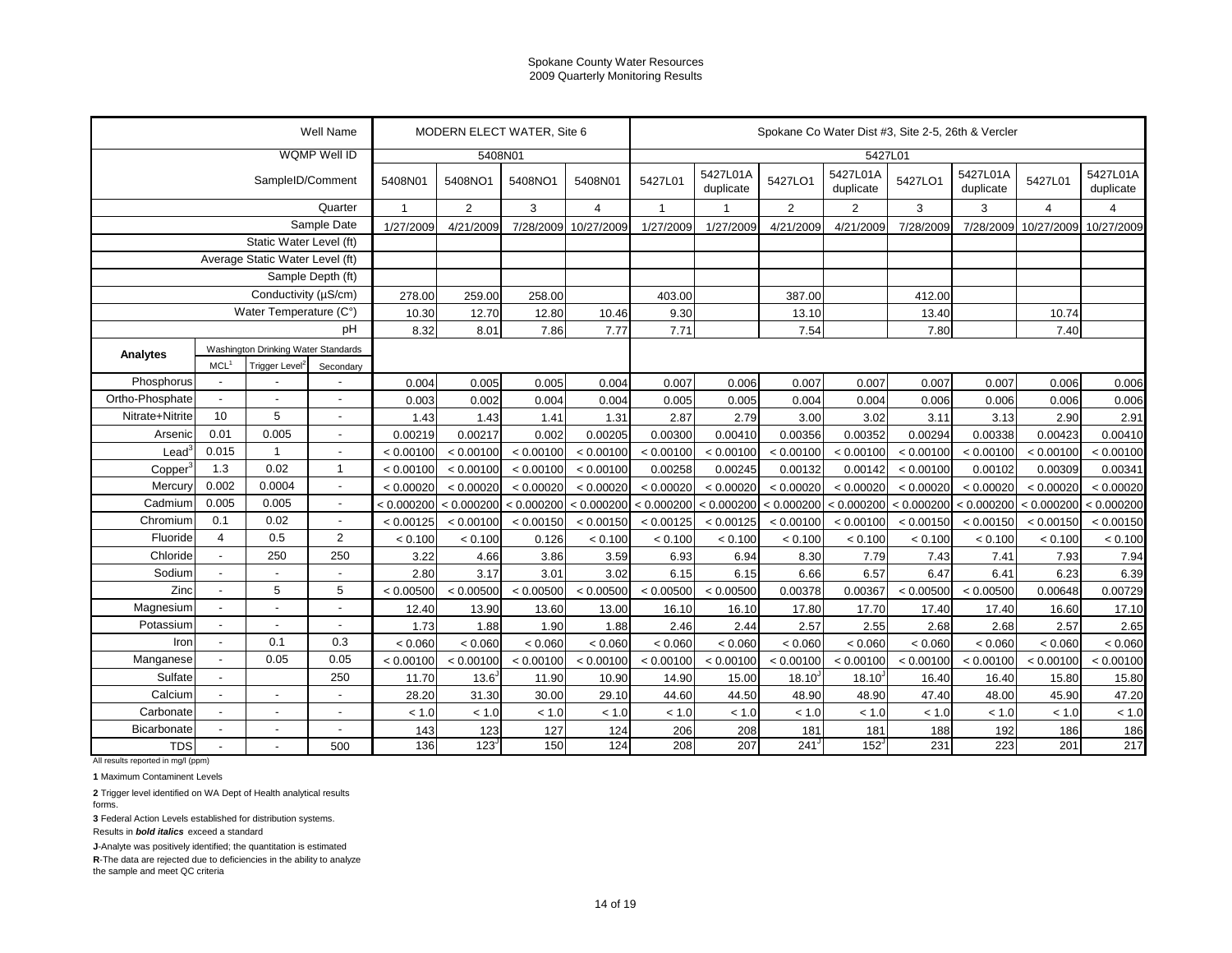|                                                  |                  |                                     | <b>Well Name</b>         |                | Mission Well, LIBERTY LAKE SEWER DIST |            |                |              |                       | CONSOLIDATED IRRIG DIST 19, Site 2A |                      |           | Spokane Fish Hatchery well                                                                                                                                                                                                                                                                                                                                                                                                                                                                                                                  |           |                |  |
|--------------------------------------------------|------------------|-------------------------------------|--------------------------|----------------|---------------------------------------|------------|----------------|--------------|-----------------------|-------------------------------------|----------------------|-----------|---------------------------------------------------------------------------------------------------------------------------------------------------------------------------------------------------------------------------------------------------------------------------------------------------------------------------------------------------------------------------------------------------------------------------------------------------------------------------------------------------------------------------------------------|-----------|----------------|--|
|                                                  |                  |                                     | WQMP Well ID             |                | 5515C01                               |            |                |              | 5518R01               |                                     |                      |           | 6211K01<br>6211KO1<br>6211KO1<br>$\overline{2}$<br>3<br>$\mathbf{1}$<br>5/14/2009<br>8/13/2009<br>2/12/2009<br>311.00<br>282.00<br>280.00<br>10.50<br>12.60<br>13.50<br>0.006<br>0.004<br>0.006<br>0.006<br>0.004<br>0.003<br>1.52<br>1.46<br>1.48<br>0.00369<br>0.00316<br>0.00334<br>< 0.00100<br>< 0.00100<br>< 0.00100<br>0.00116<br>< 0.00100<br>< 0.00100<br>< 0.00020<br>< 0.00020<br>< 0.00020<br>< 0.000200<br>< 0.000200 < 0.000200<br>< 0.00125<br>< 0.00125<br>< 0.00150<br>< 0.100<br>< 0.100<br>0.154<br>5.78<br>6.00<br>5.80 |           |                |  |
|                                                  |                  | SampleID/Comment                    |                          | 5515C01        | 5515CO1                               | 5515CO1    | 5515C01        | 5518R01      | 5518R01               | 5518RO1                             | 5518R01<br>east well | 6211KO1   |                                                                                                                                                                                                                                                                                                                                                                                                                                                                                                                                             |           | 6211K01        |  |
|                                                  |                  |                                     | Quarter                  | $\overline{1}$ | $\overline{2}$                        | 3          | $\overline{4}$ | $\mathbf{1}$ | $\overline{2}$        | 3                                   | $\overline{4}$       |           |                                                                                                                                                                                                                                                                                                                                                                                                                                                                                                                                             |           | $\overline{4}$ |  |
| Sample Date                                      |                  |                                     |                          | 1/27/2009      | 4/21/2009                             | 7/28/2009  | 11/16/2009     | 1/27/2009    | 4/21/2009             | 7/28/2009                           | 10/27/2009           |           |                                                                                                                                                                                                                                                                                                                                                                                                                                                                                                                                             |           | 11/19/2009     |  |
|                                                  |                  | Static Water Level (ft)             |                          |                |                                       |            |                |              |                       |                                     |                      |           |                                                                                                                                                                                                                                                                                                                                                                                                                                                                                                                                             |           |                |  |
|                                                  |                  | Average Static Water Level (ft)     |                          |                |                                       |            |                |              |                       |                                     |                      |           |                                                                                                                                                                                                                                                                                                                                                                                                                                                                                                                                             |           |                |  |
|                                                  |                  |                                     | Sample Depth (ft)        |                |                                       |            |                |              |                       |                                     |                      |           |                                                                                                                                                                                                                                                                                                                                                                                                                                                                                                                                             |           |                |  |
|                                                  |                  | Conductivity (µS/cm)                |                          | 267.00         | 229.00                                | 270.00     | 294.00         | 152.00       | 140.00                | 157.00                              |                      |           |                                                                                                                                                                                                                                                                                                                                                                                                                                                                                                                                             |           |                |  |
|                                                  |                  | Water Temperature (C°)              |                          | 10.10          | 14.10                                 | 15.60      | 11.92          | 12.20        | 13.70                 | 14.10                               | 12.06                |           |                                                                                                                                                                                                                                                                                                                                                                                                                                                                                                                                             |           |                |  |
|                                                  |                  |                                     | pH                       | 8.34           | 7.97                                  | 8.03       | 7.14           | 7.85         | 7.97                  | 8.24                                | 8.23                 |           |                                                                                                                                                                                                                                                                                                                                                                                                                                                                                                                                             |           |                |  |
| Analytes                                         |                  | Washington Drinking Water Standards |                          |                |                                       |            |                |              |                       |                                     |                      |           |                                                                                                                                                                                                                                                                                                                                                                                                                                                                                                                                             |           |                |  |
|                                                  | MCL <sup>1</sup> | Trigger Level <sup>2</sup>          | Secondary                |                |                                       |            |                |              |                       |                                     |                      |           |                                                                                                                                                                                                                                                                                                                                                                                                                                                                                                                                             |           |                |  |
| Phosphorus                                       | $\blacksquare$   |                                     |                          | 0.015          | 0.010                                 | 0.011      | 0.013          | 0.004        | 0.005                 | 0.004                               | 0.003                |           |                                                                                                                                                                                                                                                                                                                                                                                                                                                                                                                                             |           | 0.006          |  |
| Ortho-Phosphate                                  | $\overline{a}$   | $\overline{a}$                      |                          | 0.013          | 0.008                                 | 0.010      | 0.013          | 0.002        | 0.002                 | 0.003                               | 0.003                |           |                                                                                                                                                                                                                                                                                                                                                                                                                                                                                                                                             |           | 0.005          |  |
| Nitrate+Nitrite                                  | 10               | 5                                   | L,                       | 1.39           | 1.60                                  | 1.66       | 1.23           | 0.598        | 0.578                 | 0.713                               | 0.515                |           |                                                                                                                                                                                                                                                                                                                                                                                                                                                                                                                                             |           | 1.54           |  |
| Arsenic                                          | 0.01             | 0.005                               | $\overline{a}$           | 0.002          | 0.00260                               | 0.00316    | 0.00213        | < 0.001      | < 0.001               | < 0.001                             | < 0.001              |           |                                                                                                                                                                                                                                                                                                                                                                                                                                                                                                                                             |           | 0.00308        |  |
| Lead                                             | 0.015            | $\overline{1}$                      | $\overline{\phantom{a}}$ | < 0.00100      | < 0.00100                             | < 0.00100  | < 0.00100      | < 0.00100    | < 0.00100             | < 0.00100                           | < 0.00100            |           |                                                                                                                                                                                                                                                                                                                                                                                                                                                                                                                                             |           | < 0.00100      |  |
| Copper                                           | 1.3              | 0.02                                | $\mathbf{1}$             | 0.00194        | 0.00107                               | < 0.00100  | 0.00227        | < 0.00100    | < 0.00100             | < 0.00100                           | < 0.00100            |           |                                                                                                                                                                                                                                                                                                                                                                                                                                                                                                                                             |           | 0.18000        |  |
| Mercury                                          | 0.002            | 0.0004                              | $\blacksquare$           | < 0.00020      | < 0.00020                             | < 0.00020  | < 0.00020      | < 0.00020    | < 0.00020             | < 0.00020                           | < 0.00020            |           |                                                                                                                                                                                                                                                                                                                                                                                                                                                                                                                                             |           | < 0.00020      |  |
| Cadmium                                          | 0.005            | 0.005                               | $\blacksquare$           |                | < 0.000200 < 0.000200                 | < 0.000200 | < 0.000200     |              | < 0.000200 < 0.000200 | < 0.000200                          | < 0.000200           |           |                                                                                                                                                                                                                                                                                                                                                                                                                                                                                                                                             |           | < 0.000200     |  |
| Chromium                                         | 0.1              | 0.02                                | $\blacksquare$           | < 0.00125      | < 0.00100                             | < 0.00150  | < 0.00150      | < 0.00125    | < 0.00100             | < 0.00150                           | < 0.00150            |           |                                                                                                                                                                                                                                                                                                                                                                                                                                                                                                                                             |           | < 0.00150      |  |
| Fluoride                                         | $\overline{4}$   | 0.5                                 | $\overline{2}$           | < 0.100        | < 0.100                               | < 0.100    | < 0.100        | < 0.100      | < 0.100               | < 0.100                             | < 0.100              |           |                                                                                                                                                                                                                                                                                                                                                                                                                                                                                                                                             |           | < 0.100        |  |
| Chloride                                         | $\overline{a}$   | 250                                 | 250                      | 4.21           | 3.80                                  | 3.59       | 4.64           | 2.78         | 3.77                  | 3.35                                | 2.99                 |           |                                                                                                                                                                                                                                                                                                                                                                                                                                                                                                                                             |           | 5.66           |  |
| Sodium                                           | $\overline{a}$   | $\overline{a}$                      |                          | 3.13           | 4.86                                  | 4.59       | 3.35           | 2.00         | 2.12                  | 2.11                                | 2.08                 | 3.93      | 4.11                                                                                                                                                                                                                                                                                                                                                                                                                                                                                                                                        | 3.89      | 3.99           |  |
| Zinc                                             | $\overline{a}$   | 5                                   | 5                        | < 0.00500      | < 0.00500                             | < 0.00500  | 0.00500        | < 0.00500    | < 0.00500             | < 0.00500                           | < 0.00500            | < 0.00500 | < 0.00500                                                                                                                                                                                                                                                                                                                                                                                                                                                                                                                                   | < 0.00500 | 0.08870        |  |
| Magnesium                                        | $\overline{a}$   | Ĭ.                                  | $\overline{a}$           | 10.40          | 9.37                                  | 9.92       | 11.30          | 4.36         | 4.71                  | 5.04                                | 4.55                 | 16.30     | 17.00                                                                                                                                                                                                                                                                                                                                                                                                                                                                                                                                       | 16.30     | 16.50          |  |
| Potassium                                        | $\overline{a}$   | $\overline{a}$                      | $\overline{a}$           | 1.69           | 1.87                                  | 1.91       | 1.78           | 1.13         | 1.15                  | 1.20                                | 1.18                 | 2.18      | 2.03                                                                                                                                                                                                                                                                                                                                                                                                                                                                                                                                        | 2.13      | 2.09           |  |
| Iron                                             | $\blacksquare$   | 0.1                                 | 0.3                      | < 0.060        | < 0.060                               | < 0.060    | < 0.060        | < 0.060      | < 0.060               | < 0.060                             | < 0.060              | < 0.060   | < 0.060                                                                                                                                                                                                                                                                                                                                                                                                                                                                                                                                     | < 0.060   | < 0.060        |  |
| Manganese                                        | $\overline{a}$   | 0.05                                | 0.05                     | < 0.00100      | < 0.00100                             | < 0.00100  | < 0.00100      | < 0.00100    | < 0.00100             | < 0.00100                           | < 0.00100            | < 0.00100 | < 0.00100                                                                                                                                                                                                                                                                                                                                                                                                                                                                                                                                   | < 0.00100 | < 0.00100      |  |
| Sulfate                                          | $\overline{a}$   |                                     | 250                      | 9.78           | 10.7 <sup>°</sup>                     | 10.40      | 9.29           | 5.78         | 6.89                  | 6.23                                | 5.99                 | 15.30     | 15.40                                                                                                                                                                                                                                                                                                                                                                                                                                                                                                                                       | 15.60     | 14.70          |  |
| Calcium                                          | $\overline{a}$   | $\overline{a}$                      |                          | 29.20          | 30.50                                 | 30.80      | 30.90          | 18.10        | 19.60                 | 19.90                               | 18.70                | 31.00     | 32.90                                                                                                                                                                                                                                                                                                                                                                                                                                                                                                                                       | 30.60     | 30.40          |  |
| Carbonate                                        | $\overline{a}$   | $\overline{a}$                      | $\overline{a}$           | < 1.0          | < 1.0                                 | < 1.0      | < 1.0          | < 1.0        | < 1.0                 | < 1.0                               | < 1.0                | < 1.0     | $<1.0$                                                                                                                                                                                                                                                                                                                                                                                                                                                                                                                                      | < 1.0     | < 1.0          |  |
| Bicarbonate                                      | $\blacksquare$   | $\overline{a}$                      | $\overline{\phantom{a}}$ | 136            | 107                                   | 120        | 118            | 75.1         | 65.1                  | 76.3                                | 67.2                 | 153       | 137                                                                                                                                                                                                                                                                                                                                                                                                                                                                                                                                         | 134       | 133            |  |
| <b>TDS</b><br>All results reported in mg/l (ppm) |                  |                                     | 500                      | 141            | 102 <sup>2</sup>                      | 137        | 160            | 87           | $96^\circ$            | 96                                  | 62                   | 160       | 141                                                                                                                                                                                                                                                                                                                                                                                                                                                                                                                                         | 189       | 128            |  |

**1** Maximum Contaminent Levels

**2** Trigger level identified on WA Dept of Health analytical results forms.

**3** Federal Action Levels established for distribution systems.

Results in *bold italics* exceed a standard

**J**-Analyte was positively identified; the quantitation is estimated

**R**-The data are rejected due to deficiencies in the ability to analyze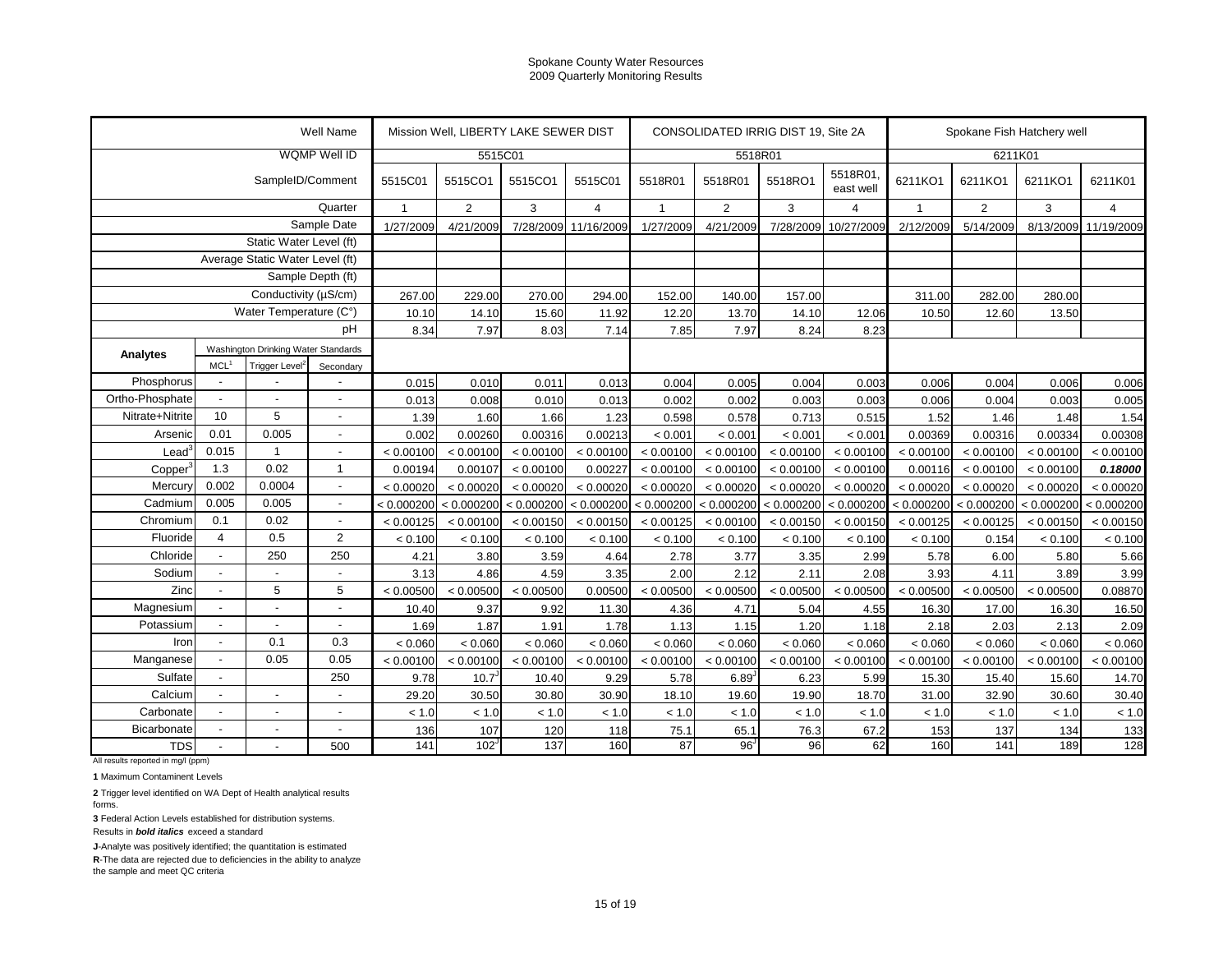| WQMP Well ID<br>6328H01<br>6320D01<br>6631M04<br>SampleID/Comment<br>6320DO1<br>6320DO1<br>6320D01<br>6328HO1<br>6328HO1<br>6328HO1<br>6328H01<br>6320DO1<br>6631M04<br>6631M04<br>6631M04<br>Quarter<br>$\overline{2}$<br>3<br>$\overline{2}$<br>3<br>$\overline{2}$<br>3<br>$\overline{1}$<br>$\overline{4}$<br>$\mathbf{1}$<br>$\overline{4}$<br>$\overline{4}$<br>$\mathbf{1}$<br>Sample Date<br>8/13/2009<br>5/14/2009<br>8/13/2009<br>5/11/2009<br>8/10/2009<br>2/12/2009<br>5/14/2009<br>11/19/2009<br>2/12/2009<br>11/19/2009<br>2/9/2009<br>Static Water Level (ft)<br>Average Static Water Level (ft)<br>Sample Depth (ft)<br>Conductivity (µS/cm)<br>224.00<br>255.00<br>253.00<br>214.00<br>212.00<br>234.00<br>236.00<br>282.00<br>245.00<br>243.00<br>Water Temperature (C°)<br>10.20<br>11.60<br>11.22<br>10.61<br>10.90<br>10.90<br>18.91<br>10.72<br>11.50<br>13.10<br>12.78<br>pH<br>7.98<br>8.18<br>7.24<br>8.44<br>8.15<br>7.08<br>8.06<br>8.46<br>8.19<br>7.51<br>7.00<br>Washington Drinking Water Standards<br>Analytes<br>MCL <sup>1</sup><br>Trigger Level <sup>2</sup><br>Secondary<br>Phosphorus<br>0.005<br>0.004<br>0.003<br>0.003<br>0.004<br>0.004<br>0.004<br>0.005<br>0.005<br>0.006<br>0.005<br>$\blacksquare$<br>Ortho-Phosphate<br>0.003<br>0.003<br>0.001<br>0.003<br>0.004<br>0.004<br>0.002<br>0.003<br>0.002<br>0.003<br>0.003 <sup>J</sup><br>$\overline{a}$<br>$\overline{a}$<br>5<br>10<br>Nitrate+Nitrite<br>1.10<br>1.01<br>1.02<br>1.01<br>1.12<br>1.07<br>1.05<br>1.33<br>1.18<br>1.23<br>1.04<br>L,<br>0.005<br>0.01<br>0.00279<br>0.00344<br>0.00228<br>0.00217<br>0.00529<br>Arsenic<br>0.00394<br>0.00333<br>0.00215<br>0.00248<br>0.00609<br>0.00618<br>$\overline{a}$<br>0.015<br>$\overline{1}$<br>Lead<br>$\overline{\phantom{a}}$<br>< 0.00100<br>< 0.00100<br>< 0.00100<br>< 0.00100<br>< 0.00100<br>< 0.00100<br>< 0.00100<br>< 0.00100<br>< 0.00100<br>< 0.00100<br>< 0.00100<br>1.3<br>0.02<br>$\mathbf{1}$<br>< 0.00100<br>< 0.00100<br>< 0.00100<br>0.00136<br>< 0.00100<br>< 0.00100<br>Copper<br>< 0.00100<br>< 0.00100<br>< 0.00100<br>0.14600<br>< 0.00100<br>0.002<br>0.0004<br>Mercury<br>< 0.00020<br>< 0.00020<br>< 0.00020<br>< 0.00020<br>< 0.00020<br>< 0.00020<br>< 0.00020<br>< 0.00020<br>< 0.00020<br>< 0.00020<br>< 0.00020<br>$\blacksquare$<br>0.005<br>0.005<br>Cadmium<br>< 0.000200<br>< 0.000200 < 0.000200<br>< 0.000200<br>< 0.000200<br>$< 0.000200$ $< 0.000200$<br>< 0.000200<br>< 0.000200<br>< 0.000200 < 0.000200<br>$\blacksquare$<br>0.02<br>Chromium<br>0.1<br>< 0.00125<br>$\blacksquare$<br>< 0.00125<br>< 0.00150<br>< 0.00150<br>< 0.00125<br>< 0.00125<br>< 0.00150<br>< 0.00150<br>< 0.00125<br>< 0.00100<br>< 0.00150<br>$\overline{4}$<br>$\overline{2}$<br>Fluoride<br>0.5<br>0.169<br>< 0.100<br>0.196<br>< 0.100<br>0.471<br>< 0.100<br>< 0.100<br>< 0.100<br>< 0.100<br>0.160<br>< 0.100<br>250<br>Chloride<br>250<br>7.12<br>3.34<br>3.32<br>2.94<br>2.95<br>4.30<br>3.05<br>3.50<br>4.00<br>$\overline{a}$<br>6.64<br>6.49<br>Sodium<br>2.93<br>2.94<br>2.57<br>3.02<br>2.93<br>4.80<br>3.79<br>5.34<br>2.54<br>2.77<br>$\overline{a}$<br>4.84<br>$\overline{a}$<br>5<br>5<br>Zinc<br>< 0.00500<br>< 0.00500<br>< 0.00500<br>< 0.00500<br>$\overline{a}$<br>< 0.00500<br>< 0.00500<br>< 0.00500<br>0.06790<br>< 0.00500<br>< 0.00500<br>< 0.00500<br>Magnesium<br>$\overline{a}$<br>14.70<br>14.60<br>10.50<br>11.30<br>11.30<br>$\overline{a}$<br>14.10<br>14.30<br>10.80<br>11.80<br>12.00<br>12.10<br>$\overline{a}$<br>Potassium<br>1.83<br>1.71<br>1.75<br>2.17<br>1.95<br>1.92<br>2.00<br>1.93<br>1.83<br>2.03<br>2.24<br>$\overline{a}$<br>$\overline{a}$<br>$\overline{a}$<br>0.3<br>0.1<br>Iron<br>< 0.060<br>< 0.060<br>< 0.060<br>< 0.060<br>< 0.060<br>< 0.060<br>< 0.060<br>< 0.060<br>< 0.060<br>< 0.060<br>< 0.060<br>$\blacksquare$<br>0.05<br>0.05<br>Manganese<br>$\overline{a}$<br>< 0.00100<br>< 0.00100<br>< 0.00100<br>< 0.00100<br>< 0.00100<br>< 0.00100<br>< 0.00100<br>< 0.00100<br>< 0.00100<br>< 0.00100<br>< 0.00100<br>250<br>Sulfate<br>$\overline{a}$<br>13.80<br>13.90<br>13.20<br>12.00<br>8.83<br>11.90<br>14.10<br>11.80<br>12.40<br>11.80<br>10.90<br>Calcium<br>25.70<br>28.00<br>26.20<br>24.60<br>27.00<br>26.20<br>26.30<br>$\overline{a}$<br>25.80<br>24.90<br>24.90<br>25.90<br>$\overline{a}$<br>Carbonate<br>$\blacksquare$<br>$\overline{a}$<br>$\overline{a}$ |  |  |  | Well Name |       | WHITWORTH WATER DIST. #2, Well 2A |       |       |       |       | NORTH SPOKANE IRRIG. DIST. #4, Site 4 |       |       | CONSOLIDATED IRRIG DIST 19, Site 11B |       |            |
|---------------------------------------------------------------------------------------------------------------------------------------------------------------------------------------------------------------------------------------------------------------------------------------------------------------------------------------------------------------------------------------------------------------------------------------------------------------------------------------------------------------------------------------------------------------------------------------------------------------------------------------------------------------------------------------------------------------------------------------------------------------------------------------------------------------------------------------------------------------------------------------------------------------------------------------------------------------------------------------------------------------------------------------------------------------------------------------------------------------------------------------------------------------------------------------------------------------------------------------------------------------------------------------------------------------------------------------------------------------------------------------------------------------------------------------------------------------------------------------------------------------------------------------------------------------------------------------------------------------------------------------------------------------------------------------------------------------------------------------------------------------------------------------------------------------------------------------------------------------------------------------------------------------------------------------------------------------------------------------------------------------------------------------------------------------------------------------------------------------------------------------------------------------------------------------------------------------------------------------------------------------------------------------------------------------------------------------------------------------------------------------------------------------------------------------------------------------------------------------------------------------------------------------------------------------------------------------------------------------------------------------------------------------------------------------------------------------------------------------------------------------------------------------------------------------------------------------------------------------------------------------------------------------------------------------------------------------------------------------------------------------------------------------------------------------------------------------------------------------------------------------------------------------------------------------------------------------------------------------------------------------------------------------------------------------------------------------------------------------------------------------------------------------------------------------------------------------------------------------------------------------------------------------------------------------------------------------------------------------------------------------------------------------------------------------------------------------------------------------------------------------------------------------------------------------------------------------------------------------------------------------------------------------------------------------------------------------------------------------------------------------------------------------------------------------------------------------------------------------------------------------------------------------------------------------------------------------------------------------------------------------------------------------------------------------------------------------------------------------------------------------------------------------------------|--|--|--|-----------|-------|-----------------------------------|-------|-------|-------|-------|---------------------------------------|-------|-------|--------------------------------------|-------|------------|
|                                                                                                                                                                                                                                                                                                                                                                                                                                                                                                                                                                                                                                                                                                                                                                                                                                                                                                                                                                                                                                                                                                                                                                                                                                                                                                                                                                                                                                                                                                                                                                                                                                                                                                                                                                                                                                                                                                                                                                                                                                                                                                                                                                                                                                                                                                                                                                                                                                                                                                                                                                                                                                                                                                                                                                                                                                                                                                                                                                                                                                                                                                                                                                                                                                                                                                                                                                                                                                                                                                                                                                                                                                                                                                                                                                                                                                                                                                                                                                                                                                                                                                                                                                                                                                                                                                                                                                                                                           |  |  |  |           |       |                                   |       |       |       |       |                                       |       |       |                                      |       |            |
|                                                                                                                                                                                                                                                                                                                                                                                                                                                                                                                                                                                                                                                                                                                                                                                                                                                                                                                                                                                                                                                                                                                                                                                                                                                                                                                                                                                                                                                                                                                                                                                                                                                                                                                                                                                                                                                                                                                                                                                                                                                                                                                                                                                                                                                                                                                                                                                                                                                                                                                                                                                                                                                                                                                                                                                                                                                                                                                                                                                                                                                                                                                                                                                                                                                                                                                                                                                                                                                                                                                                                                                                                                                                                                                                                                                                                                                                                                                                                                                                                                                                                                                                                                                                                                                                                                                                                                                                                           |  |  |  |           |       |                                   |       |       |       |       |                                       |       |       |                                      |       | 6631M04    |
|                                                                                                                                                                                                                                                                                                                                                                                                                                                                                                                                                                                                                                                                                                                                                                                                                                                                                                                                                                                                                                                                                                                                                                                                                                                                                                                                                                                                                                                                                                                                                                                                                                                                                                                                                                                                                                                                                                                                                                                                                                                                                                                                                                                                                                                                                                                                                                                                                                                                                                                                                                                                                                                                                                                                                                                                                                                                                                                                                                                                                                                                                                                                                                                                                                                                                                                                                                                                                                                                                                                                                                                                                                                                                                                                                                                                                                                                                                                                                                                                                                                                                                                                                                                                                                                                                                                                                                                                                           |  |  |  |           |       |                                   |       |       |       |       |                                       |       |       |                                      |       |            |
|                                                                                                                                                                                                                                                                                                                                                                                                                                                                                                                                                                                                                                                                                                                                                                                                                                                                                                                                                                                                                                                                                                                                                                                                                                                                                                                                                                                                                                                                                                                                                                                                                                                                                                                                                                                                                                                                                                                                                                                                                                                                                                                                                                                                                                                                                                                                                                                                                                                                                                                                                                                                                                                                                                                                                                                                                                                                                                                                                                                                                                                                                                                                                                                                                                                                                                                                                                                                                                                                                                                                                                                                                                                                                                                                                                                                                                                                                                                                                                                                                                                                                                                                                                                                                                                                                                                                                                                                                           |  |  |  |           |       |                                   |       |       |       |       |                                       |       |       |                                      |       | 11/16/2009 |
|                                                                                                                                                                                                                                                                                                                                                                                                                                                                                                                                                                                                                                                                                                                                                                                                                                                                                                                                                                                                                                                                                                                                                                                                                                                                                                                                                                                                                                                                                                                                                                                                                                                                                                                                                                                                                                                                                                                                                                                                                                                                                                                                                                                                                                                                                                                                                                                                                                                                                                                                                                                                                                                                                                                                                                                                                                                                                                                                                                                                                                                                                                                                                                                                                                                                                                                                                                                                                                                                                                                                                                                                                                                                                                                                                                                                                                                                                                                                                                                                                                                                                                                                                                                                                                                                                                                                                                                                                           |  |  |  |           |       |                                   |       |       |       |       |                                       |       |       |                                      |       |            |
|                                                                                                                                                                                                                                                                                                                                                                                                                                                                                                                                                                                                                                                                                                                                                                                                                                                                                                                                                                                                                                                                                                                                                                                                                                                                                                                                                                                                                                                                                                                                                                                                                                                                                                                                                                                                                                                                                                                                                                                                                                                                                                                                                                                                                                                                                                                                                                                                                                                                                                                                                                                                                                                                                                                                                                                                                                                                                                                                                                                                                                                                                                                                                                                                                                                                                                                                                                                                                                                                                                                                                                                                                                                                                                                                                                                                                                                                                                                                                                                                                                                                                                                                                                                                                                                                                                                                                                                                                           |  |  |  |           |       |                                   |       |       |       |       |                                       |       |       |                                      |       |            |
|                                                                                                                                                                                                                                                                                                                                                                                                                                                                                                                                                                                                                                                                                                                                                                                                                                                                                                                                                                                                                                                                                                                                                                                                                                                                                                                                                                                                                                                                                                                                                                                                                                                                                                                                                                                                                                                                                                                                                                                                                                                                                                                                                                                                                                                                                                                                                                                                                                                                                                                                                                                                                                                                                                                                                                                                                                                                                                                                                                                                                                                                                                                                                                                                                                                                                                                                                                                                                                                                                                                                                                                                                                                                                                                                                                                                                                                                                                                                                                                                                                                                                                                                                                                                                                                                                                                                                                                                                           |  |  |  |           |       |                                   |       |       |       |       |                                       |       |       |                                      |       |            |
|                                                                                                                                                                                                                                                                                                                                                                                                                                                                                                                                                                                                                                                                                                                                                                                                                                                                                                                                                                                                                                                                                                                                                                                                                                                                                                                                                                                                                                                                                                                                                                                                                                                                                                                                                                                                                                                                                                                                                                                                                                                                                                                                                                                                                                                                                                                                                                                                                                                                                                                                                                                                                                                                                                                                                                                                                                                                                                                                                                                                                                                                                                                                                                                                                                                                                                                                                                                                                                                                                                                                                                                                                                                                                                                                                                                                                                                                                                                                                                                                                                                                                                                                                                                                                                                                                                                                                                                                                           |  |  |  |           |       |                                   |       |       |       |       |                                       |       |       |                                      |       | 284.00     |
|                                                                                                                                                                                                                                                                                                                                                                                                                                                                                                                                                                                                                                                                                                                                                                                                                                                                                                                                                                                                                                                                                                                                                                                                                                                                                                                                                                                                                                                                                                                                                                                                                                                                                                                                                                                                                                                                                                                                                                                                                                                                                                                                                                                                                                                                                                                                                                                                                                                                                                                                                                                                                                                                                                                                                                                                                                                                                                                                                                                                                                                                                                                                                                                                                                                                                                                                                                                                                                                                                                                                                                                                                                                                                                                                                                                                                                                                                                                                                                                                                                                                                                                                                                                                                                                                                                                                                                                                                           |  |  |  |           |       |                                   |       |       |       |       |                                       |       |       |                                      |       | 12.61      |
|                                                                                                                                                                                                                                                                                                                                                                                                                                                                                                                                                                                                                                                                                                                                                                                                                                                                                                                                                                                                                                                                                                                                                                                                                                                                                                                                                                                                                                                                                                                                                                                                                                                                                                                                                                                                                                                                                                                                                                                                                                                                                                                                                                                                                                                                                                                                                                                                                                                                                                                                                                                                                                                                                                                                                                                                                                                                                                                                                                                                                                                                                                                                                                                                                                                                                                                                                                                                                                                                                                                                                                                                                                                                                                                                                                                                                                                                                                                                                                                                                                                                                                                                                                                                                                                                                                                                                                                                                           |  |  |  |           |       |                                   |       |       |       |       |                                       |       |       |                                      |       | 7.81       |
|                                                                                                                                                                                                                                                                                                                                                                                                                                                                                                                                                                                                                                                                                                                                                                                                                                                                                                                                                                                                                                                                                                                                                                                                                                                                                                                                                                                                                                                                                                                                                                                                                                                                                                                                                                                                                                                                                                                                                                                                                                                                                                                                                                                                                                                                                                                                                                                                                                                                                                                                                                                                                                                                                                                                                                                                                                                                                                                                                                                                                                                                                                                                                                                                                                                                                                                                                                                                                                                                                                                                                                                                                                                                                                                                                                                                                                                                                                                                                                                                                                                                                                                                                                                                                                                                                                                                                                                                                           |  |  |  |           |       |                                   |       |       |       |       |                                       |       |       |                                      |       |            |
|                                                                                                                                                                                                                                                                                                                                                                                                                                                                                                                                                                                                                                                                                                                                                                                                                                                                                                                                                                                                                                                                                                                                                                                                                                                                                                                                                                                                                                                                                                                                                                                                                                                                                                                                                                                                                                                                                                                                                                                                                                                                                                                                                                                                                                                                                                                                                                                                                                                                                                                                                                                                                                                                                                                                                                                                                                                                                                                                                                                                                                                                                                                                                                                                                                                                                                                                                                                                                                                                                                                                                                                                                                                                                                                                                                                                                                                                                                                                                                                                                                                                                                                                                                                                                                                                                                                                                                                                                           |  |  |  |           |       |                                   |       |       |       |       |                                       |       |       |                                      |       |            |
|                                                                                                                                                                                                                                                                                                                                                                                                                                                                                                                                                                                                                                                                                                                                                                                                                                                                                                                                                                                                                                                                                                                                                                                                                                                                                                                                                                                                                                                                                                                                                                                                                                                                                                                                                                                                                                                                                                                                                                                                                                                                                                                                                                                                                                                                                                                                                                                                                                                                                                                                                                                                                                                                                                                                                                                                                                                                                                                                                                                                                                                                                                                                                                                                                                                                                                                                                                                                                                                                                                                                                                                                                                                                                                                                                                                                                                                                                                                                                                                                                                                                                                                                                                                                                                                                                                                                                                                                                           |  |  |  |           |       |                                   |       |       |       |       |                                       |       |       |                                      |       | 0.006      |
|                                                                                                                                                                                                                                                                                                                                                                                                                                                                                                                                                                                                                                                                                                                                                                                                                                                                                                                                                                                                                                                                                                                                                                                                                                                                                                                                                                                                                                                                                                                                                                                                                                                                                                                                                                                                                                                                                                                                                                                                                                                                                                                                                                                                                                                                                                                                                                                                                                                                                                                                                                                                                                                                                                                                                                                                                                                                                                                                                                                                                                                                                                                                                                                                                                                                                                                                                                                                                                                                                                                                                                                                                                                                                                                                                                                                                                                                                                                                                                                                                                                                                                                                                                                                                                                                                                                                                                                                                           |  |  |  |           |       |                                   |       |       |       |       |                                       |       |       |                                      |       | 0.004      |
|                                                                                                                                                                                                                                                                                                                                                                                                                                                                                                                                                                                                                                                                                                                                                                                                                                                                                                                                                                                                                                                                                                                                                                                                                                                                                                                                                                                                                                                                                                                                                                                                                                                                                                                                                                                                                                                                                                                                                                                                                                                                                                                                                                                                                                                                                                                                                                                                                                                                                                                                                                                                                                                                                                                                                                                                                                                                                                                                                                                                                                                                                                                                                                                                                                                                                                                                                                                                                                                                                                                                                                                                                                                                                                                                                                                                                                                                                                                                                                                                                                                                                                                                                                                                                                                                                                                                                                                                                           |  |  |  |           |       |                                   |       |       |       |       |                                       |       |       |                                      |       | 1.25       |
|                                                                                                                                                                                                                                                                                                                                                                                                                                                                                                                                                                                                                                                                                                                                                                                                                                                                                                                                                                                                                                                                                                                                                                                                                                                                                                                                                                                                                                                                                                                                                                                                                                                                                                                                                                                                                                                                                                                                                                                                                                                                                                                                                                                                                                                                                                                                                                                                                                                                                                                                                                                                                                                                                                                                                                                                                                                                                                                                                                                                                                                                                                                                                                                                                                                                                                                                                                                                                                                                                                                                                                                                                                                                                                                                                                                                                                                                                                                                                                                                                                                                                                                                                                                                                                                                                                                                                                                                                           |  |  |  |           |       |                                   |       |       |       |       |                                       |       |       |                                      |       | 0.00466    |
|                                                                                                                                                                                                                                                                                                                                                                                                                                                                                                                                                                                                                                                                                                                                                                                                                                                                                                                                                                                                                                                                                                                                                                                                                                                                                                                                                                                                                                                                                                                                                                                                                                                                                                                                                                                                                                                                                                                                                                                                                                                                                                                                                                                                                                                                                                                                                                                                                                                                                                                                                                                                                                                                                                                                                                                                                                                                                                                                                                                                                                                                                                                                                                                                                                                                                                                                                                                                                                                                                                                                                                                                                                                                                                                                                                                                                                                                                                                                                                                                                                                                                                                                                                                                                                                                                                                                                                                                                           |  |  |  |           |       |                                   |       |       |       |       |                                       |       |       |                                      |       | < 0.00100  |
|                                                                                                                                                                                                                                                                                                                                                                                                                                                                                                                                                                                                                                                                                                                                                                                                                                                                                                                                                                                                                                                                                                                                                                                                                                                                                                                                                                                                                                                                                                                                                                                                                                                                                                                                                                                                                                                                                                                                                                                                                                                                                                                                                                                                                                                                                                                                                                                                                                                                                                                                                                                                                                                                                                                                                                                                                                                                                                                                                                                                                                                                                                                                                                                                                                                                                                                                                                                                                                                                                                                                                                                                                                                                                                                                                                                                                                                                                                                                                                                                                                                                                                                                                                                                                                                                                                                                                                                                                           |  |  |  |           |       |                                   |       |       |       |       |                                       |       |       |                                      |       | < 0.00100  |
|                                                                                                                                                                                                                                                                                                                                                                                                                                                                                                                                                                                                                                                                                                                                                                                                                                                                                                                                                                                                                                                                                                                                                                                                                                                                                                                                                                                                                                                                                                                                                                                                                                                                                                                                                                                                                                                                                                                                                                                                                                                                                                                                                                                                                                                                                                                                                                                                                                                                                                                                                                                                                                                                                                                                                                                                                                                                                                                                                                                                                                                                                                                                                                                                                                                                                                                                                                                                                                                                                                                                                                                                                                                                                                                                                                                                                                                                                                                                                                                                                                                                                                                                                                                                                                                                                                                                                                                                                           |  |  |  |           |       |                                   |       |       |       |       |                                       |       |       |                                      |       | < 0.00020  |
|                                                                                                                                                                                                                                                                                                                                                                                                                                                                                                                                                                                                                                                                                                                                                                                                                                                                                                                                                                                                                                                                                                                                                                                                                                                                                                                                                                                                                                                                                                                                                                                                                                                                                                                                                                                                                                                                                                                                                                                                                                                                                                                                                                                                                                                                                                                                                                                                                                                                                                                                                                                                                                                                                                                                                                                                                                                                                                                                                                                                                                                                                                                                                                                                                                                                                                                                                                                                                                                                                                                                                                                                                                                                                                                                                                                                                                                                                                                                                                                                                                                                                                                                                                                                                                                                                                                                                                                                                           |  |  |  |           |       |                                   |       |       |       |       |                                       |       |       |                                      |       | < 0.000200 |
|                                                                                                                                                                                                                                                                                                                                                                                                                                                                                                                                                                                                                                                                                                                                                                                                                                                                                                                                                                                                                                                                                                                                                                                                                                                                                                                                                                                                                                                                                                                                                                                                                                                                                                                                                                                                                                                                                                                                                                                                                                                                                                                                                                                                                                                                                                                                                                                                                                                                                                                                                                                                                                                                                                                                                                                                                                                                                                                                                                                                                                                                                                                                                                                                                                                                                                                                                                                                                                                                                                                                                                                                                                                                                                                                                                                                                                                                                                                                                                                                                                                                                                                                                                                                                                                                                                                                                                                                                           |  |  |  |           |       |                                   |       |       |       |       |                                       |       |       |                                      |       | 0.00198    |
|                                                                                                                                                                                                                                                                                                                                                                                                                                                                                                                                                                                                                                                                                                                                                                                                                                                                                                                                                                                                                                                                                                                                                                                                                                                                                                                                                                                                                                                                                                                                                                                                                                                                                                                                                                                                                                                                                                                                                                                                                                                                                                                                                                                                                                                                                                                                                                                                                                                                                                                                                                                                                                                                                                                                                                                                                                                                                                                                                                                                                                                                                                                                                                                                                                                                                                                                                                                                                                                                                                                                                                                                                                                                                                                                                                                                                                                                                                                                                                                                                                                                                                                                                                                                                                                                                                                                                                                                                           |  |  |  |           |       |                                   |       |       |       |       |                                       |       |       |                                      |       | < 0.100    |
|                                                                                                                                                                                                                                                                                                                                                                                                                                                                                                                                                                                                                                                                                                                                                                                                                                                                                                                                                                                                                                                                                                                                                                                                                                                                                                                                                                                                                                                                                                                                                                                                                                                                                                                                                                                                                                                                                                                                                                                                                                                                                                                                                                                                                                                                                                                                                                                                                                                                                                                                                                                                                                                                                                                                                                                                                                                                                                                                                                                                                                                                                                                                                                                                                                                                                                                                                                                                                                                                                                                                                                                                                                                                                                                                                                                                                                                                                                                                                                                                                                                                                                                                                                                                                                                                                                                                                                                                                           |  |  |  |           |       |                                   |       |       |       |       |                                       |       |       |                                      |       | 3.32       |
|                                                                                                                                                                                                                                                                                                                                                                                                                                                                                                                                                                                                                                                                                                                                                                                                                                                                                                                                                                                                                                                                                                                                                                                                                                                                                                                                                                                                                                                                                                                                                                                                                                                                                                                                                                                                                                                                                                                                                                                                                                                                                                                                                                                                                                                                                                                                                                                                                                                                                                                                                                                                                                                                                                                                                                                                                                                                                                                                                                                                                                                                                                                                                                                                                                                                                                                                                                                                                                                                                                                                                                                                                                                                                                                                                                                                                                                                                                                                                                                                                                                                                                                                                                                                                                                                                                                                                                                                                           |  |  |  |           |       |                                   |       |       |       |       |                                       |       |       |                                      |       | 2.73       |
|                                                                                                                                                                                                                                                                                                                                                                                                                                                                                                                                                                                                                                                                                                                                                                                                                                                                                                                                                                                                                                                                                                                                                                                                                                                                                                                                                                                                                                                                                                                                                                                                                                                                                                                                                                                                                                                                                                                                                                                                                                                                                                                                                                                                                                                                                                                                                                                                                                                                                                                                                                                                                                                                                                                                                                                                                                                                                                                                                                                                                                                                                                                                                                                                                                                                                                                                                                                                                                                                                                                                                                                                                                                                                                                                                                                                                                                                                                                                                                                                                                                                                                                                                                                                                                                                                                                                                                                                                           |  |  |  |           |       |                                   |       |       |       |       |                                       |       |       |                                      |       | < 0.00500  |
|                                                                                                                                                                                                                                                                                                                                                                                                                                                                                                                                                                                                                                                                                                                                                                                                                                                                                                                                                                                                                                                                                                                                                                                                                                                                                                                                                                                                                                                                                                                                                                                                                                                                                                                                                                                                                                                                                                                                                                                                                                                                                                                                                                                                                                                                                                                                                                                                                                                                                                                                                                                                                                                                                                                                                                                                                                                                                                                                                                                                                                                                                                                                                                                                                                                                                                                                                                                                                                                                                                                                                                                                                                                                                                                                                                                                                                                                                                                                                                                                                                                                                                                                                                                                                                                                                                                                                                                                                           |  |  |  |           |       |                                   |       |       |       |       |                                       |       |       |                                      |       | 12.30      |
|                                                                                                                                                                                                                                                                                                                                                                                                                                                                                                                                                                                                                                                                                                                                                                                                                                                                                                                                                                                                                                                                                                                                                                                                                                                                                                                                                                                                                                                                                                                                                                                                                                                                                                                                                                                                                                                                                                                                                                                                                                                                                                                                                                                                                                                                                                                                                                                                                                                                                                                                                                                                                                                                                                                                                                                                                                                                                                                                                                                                                                                                                                                                                                                                                                                                                                                                                                                                                                                                                                                                                                                                                                                                                                                                                                                                                                                                                                                                                                                                                                                                                                                                                                                                                                                                                                                                                                                                                           |  |  |  |           |       |                                   |       |       |       |       |                                       |       |       |                                      |       | 1.99       |
|                                                                                                                                                                                                                                                                                                                                                                                                                                                                                                                                                                                                                                                                                                                                                                                                                                                                                                                                                                                                                                                                                                                                                                                                                                                                                                                                                                                                                                                                                                                                                                                                                                                                                                                                                                                                                                                                                                                                                                                                                                                                                                                                                                                                                                                                                                                                                                                                                                                                                                                                                                                                                                                                                                                                                                                                                                                                                                                                                                                                                                                                                                                                                                                                                                                                                                                                                                                                                                                                                                                                                                                                                                                                                                                                                                                                                                                                                                                                                                                                                                                                                                                                                                                                                                                                                                                                                                                                                           |  |  |  |           |       |                                   |       |       |       |       |                                       |       |       |                                      |       | < 0.060    |
|                                                                                                                                                                                                                                                                                                                                                                                                                                                                                                                                                                                                                                                                                                                                                                                                                                                                                                                                                                                                                                                                                                                                                                                                                                                                                                                                                                                                                                                                                                                                                                                                                                                                                                                                                                                                                                                                                                                                                                                                                                                                                                                                                                                                                                                                                                                                                                                                                                                                                                                                                                                                                                                                                                                                                                                                                                                                                                                                                                                                                                                                                                                                                                                                                                                                                                                                                                                                                                                                                                                                                                                                                                                                                                                                                                                                                                                                                                                                                                                                                                                                                                                                                                                                                                                                                                                                                                                                                           |  |  |  |           |       |                                   |       |       |       |       |                                       |       |       |                                      |       | < 0.00100  |
|                                                                                                                                                                                                                                                                                                                                                                                                                                                                                                                                                                                                                                                                                                                                                                                                                                                                                                                                                                                                                                                                                                                                                                                                                                                                                                                                                                                                                                                                                                                                                                                                                                                                                                                                                                                                                                                                                                                                                                                                                                                                                                                                                                                                                                                                                                                                                                                                                                                                                                                                                                                                                                                                                                                                                                                                                                                                                                                                                                                                                                                                                                                                                                                                                                                                                                                                                                                                                                                                                                                                                                                                                                                                                                                                                                                                                                                                                                                                                                                                                                                                                                                                                                                                                                                                                                                                                                                                                           |  |  |  |           |       |                                   |       |       |       |       |                                       |       |       |                                      |       | 10.20      |
|                                                                                                                                                                                                                                                                                                                                                                                                                                                                                                                                                                                                                                                                                                                                                                                                                                                                                                                                                                                                                                                                                                                                                                                                                                                                                                                                                                                                                                                                                                                                                                                                                                                                                                                                                                                                                                                                                                                                                                                                                                                                                                                                                                                                                                                                                                                                                                                                                                                                                                                                                                                                                                                                                                                                                                                                                                                                                                                                                                                                                                                                                                                                                                                                                                                                                                                                                                                                                                                                                                                                                                                                                                                                                                                                                                                                                                                                                                                                                                                                                                                                                                                                                                                                                                                                                                                                                                                                                           |  |  |  |           |       |                                   |       |       |       |       |                                       |       |       |                                      |       | 27.00      |
|                                                                                                                                                                                                                                                                                                                                                                                                                                                                                                                                                                                                                                                                                                                                                                                                                                                                                                                                                                                                                                                                                                                                                                                                                                                                                                                                                                                                                                                                                                                                                                                                                                                                                                                                                                                                                                                                                                                                                                                                                                                                                                                                                                                                                                                                                                                                                                                                                                                                                                                                                                                                                                                                                                                                                                                                                                                                                                                                                                                                                                                                                                                                                                                                                                                                                                                                                                                                                                                                                                                                                                                                                                                                                                                                                                                                                                                                                                                                                                                                                                                                                                                                                                                                                                                                                                                                                                                                                           |  |  |  |           | < 1.0 | < 1.0                             | < 1.0 | < 1.0 | < 1.0 | < 1.0 | < 1.0                                 | < 1.0 | < 1.0 | < 1.0                                | < 1.0 | < 1.0      |
| Bicarbonate<br>133<br>114<br>102<br>110<br>116<br>116<br>116<br>99.6<br>100<br>124<br>112<br>$\blacksquare$<br>$\overline{a}$<br>$\overline{\phantom{a}}$                                                                                                                                                                                                                                                                                                                                                                                                                                                                                                                                                                                                                                                                                                                                                                                                                                                                                                                                                                                                                                                                                                                                                                                                                                                                                                                                                                                                                                                                                                                                                                                                                                                                                                                                                                                                                                                                                                                                                                                                                                                                                                                                                                                                                                                                                                                                                                                                                                                                                                                                                                                                                                                                                                                                                                                                                                                                                                                                                                                                                                                                                                                                                                                                                                                                                                                                                                                                                                                                                                                                                                                                                                                                                                                                                                                                                                                                                                                                                                                                                                                                                                                                                                                                                                                                 |  |  |  |           |       |                                   |       |       |       |       |                                       |       |       |                                      |       | 111        |
| 130<br>117<br>165<br>150<br>120<br>146<br>101<br>136<br><b>TDS</b><br>500<br>101<br>160<br>113<br>All results reported in mg/l (ppm)                                                                                                                                                                                                                                                                                                                                                                                                                                                                                                                                                                                                                                                                                                                                                                                                                                                                                                                                                                                                                                                                                                                                                                                                                                                                                                                                                                                                                                                                                                                                                                                                                                                                                                                                                                                                                                                                                                                                                                                                                                                                                                                                                                                                                                                                                                                                                                                                                                                                                                                                                                                                                                                                                                                                                                                                                                                                                                                                                                                                                                                                                                                                                                                                                                                                                                                                                                                                                                                                                                                                                                                                                                                                                                                                                                                                                                                                                                                                                                                                                                                                                                                                                                                                                                                                                      |  |  |  |           |       |                                   |       |       |       |       |                                       |       |       |                                      |       | 150        |

**1** Maximum Contaminent Levels

**2** Trigger level identified on WA Dept of Health analytical results forms.

**3** Federal Action Levels established for distribution systems.

Results in *bold italics* exceed a standard

**J**-Analyte was positively identified; the quantitation is estimated

**R**-The data are rejected due to deficiencies in the ability to analyze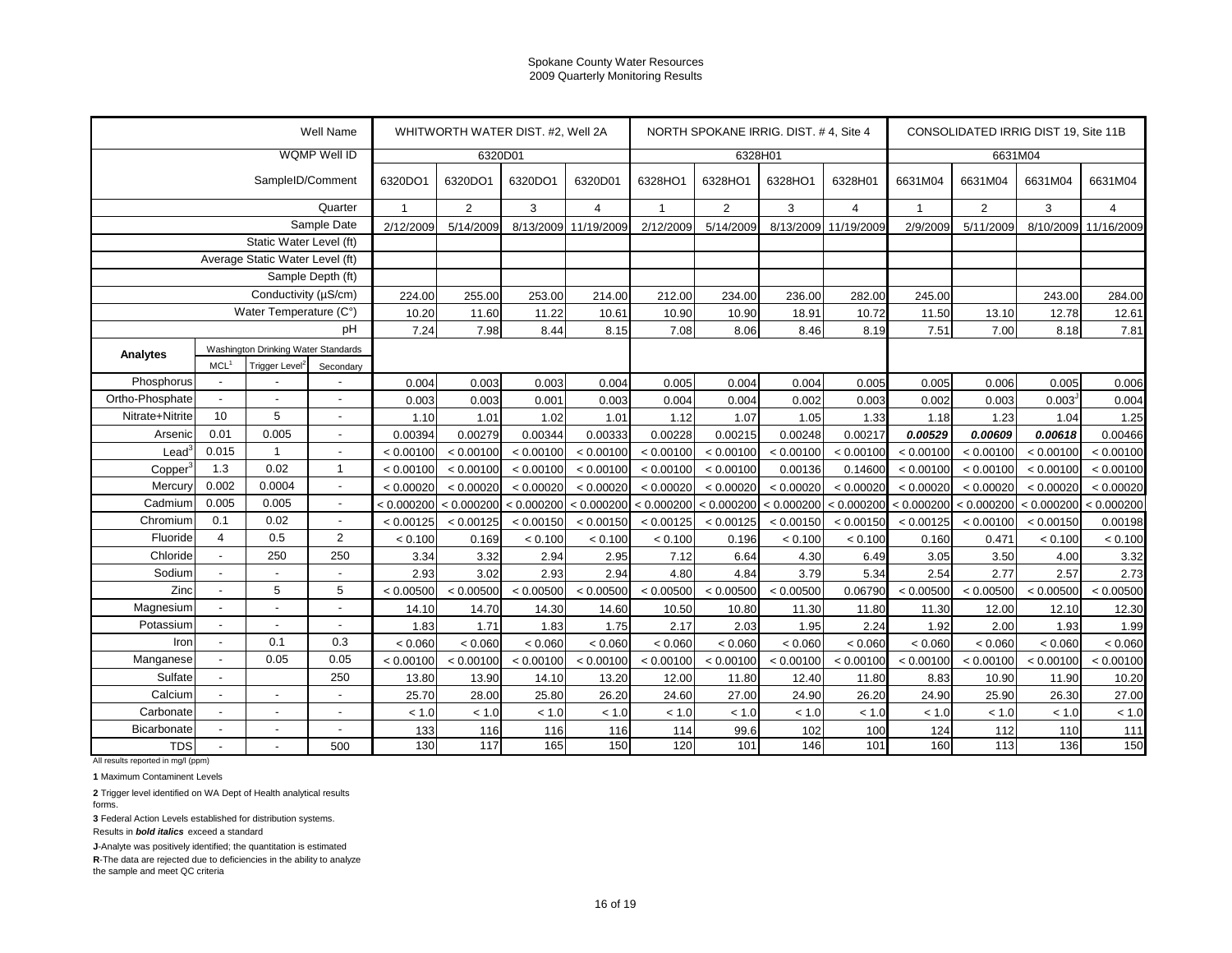|                                                  |                          |                                     | Well Name                |                |                      | MODERN ELECT WATER, Site 11 |            |                | 6th & Havana monitoring well (MW-<br>2) |                       |            |                | New Balfour Park monitoring well |                       |                |            |
|--------------------------------------------------|--------------------------|-------------------------------------|--------------------------|----------------|----------------------|-----------------------------|------------|----------------|-----------------------------------------|-----------------------|------------|----------------|----------------------------------|-----------------------|----------------|------------|
|                                                  |                          |                                     | WQMP Well ID             |                | 5415E03              |                             |            |                | 5323E01                                 |                       |            |                | 5417R02                          |                       |                |            |
|                                                  | SampleID/Comment         | 5415E03                             | 5415E03                  | 5415E03        | 5415E03,<br>#2 south | 5323E01                     | 5323EO1    | 5323E01        | 5417R02                                 | 5417R02A<br>duplicate | 5417R02    | 5417R02        | 5417R02                          | 5417R02A<br>duplicate |                |            |
|                                                  |                          |                                     | Quarter                  | $\overline{1}$ | 2                    | 3                           | 4          | $\overline{2}$ | 3                                       | $\overline{4}$        | 2          | $\overline{2}$ | 3                                | 3                     | $\overline{4}$ | 4          |
|                                                  |                          |                                     | Sample Date              | 1/27/2009      | 4/21/2009            | 7/28/2009                   | 10/27/2009 | 5/13/2009      | 8/12/2009                               | 11/18/2009            | 5/12/2009  | 5/12/2009      | 8/11/2009                        | 8/11/2009             | 11/17/2009     | 11/17/2009 |
|                                                  |                          | Static Water Level (ft)             |                          |                |                      |                             |            | 43.90          | 52.82                                   | 51.70                 | 64.71      |                | 72.23                            |                       | 72.07          |            |
|                                                  |                          | Average Static Water Level (ft)     |                          |                |                      |                             |            |                |                                         |                       |            |                |                                  |                       |                |            |
|                                                  |                          |                                     | Sample Depth (ft)        |                |                      |                             |            | 44             | 54                                      | 53                    | 67         |                | 73.2                             |                       | 73             |            |
|                                                  |                          | Conductivity (µS/cm)                |                          | 206.00         | 201.00               | 208.00                      |            | 310.00         | 390.00                                  | 444.00                | 195.00     |                | 203.00                           |                       | 241.00         |            |
|                                                  |                          | Water Temperature (C°)              |                          | 10.90          | 12.90                | 13.00                       | 10.79      | 12.76          | 13.06                                   | 12.60                 | 12.70      |                | 14.29                            |                       | 13.20          |            |
|                                                  |                          |                                     | рH                       | 8.41           | 7.66                 | 8.07                        | 7.91       | 7.65           | 7.86                                    | 8.51                  | 7.94       |                | 8.04                             |                       | 8.01           |            |
| Analytes                                         |                          | Washington Drinking Water Standards |                          |                |                      |                             |            |                |                                         |                       |            |                |                                  |                       |                |            |
|                                                  | MCL <sup>1</sup>         | Trigger Level <sup>2</sup>          | Secondary                |                |                      |                             |            |                |                                         |                       |            |                |                                  |                       |                |            |
| Phosphorus                                       |                          |                                     |                          | 0.004          | 0.005                | 0.005                       | 0.004      | 0.013          | 0.012                                   | 0.012                 | 0.011      | 0.011          | 0.008                            | 0.007                 | 0.009          | 0.008      |
| Ortho-Phosphate                                  |                          |                                     |                          | 0.003          | 0.002                | 0.004                       | 0.004      | 0.013          | 0.012                                   | 0.011                 | 0.006      | 0.006          | 0.006                            | 0.006                 | 0.007          | 0.006      |
| Nitrate+Nitrite                                  | 10                       | 5                                   | $\overline{\phantom{a}}$ | 0.932          | 0.979                | 0.965                       | 0.851      | 1.93           | 3.21                                    | 2.77                  | 1.15       | 1.14           | 0.953                            | 0.948                 | 0.873          | 0.871      |
| Arsenic                                          | 0.01                     | 0.005                               | $\overline{a}$           | 0.00270        | 0.00289              | 0.00267                     | 0.00291    | 0.00410        | 0.00367                                 | 0.00276               | 0.00305    | 0.00352        | 0.00253                          | 0.00254               | D 0.00268      | 0.00166    |
| Lead <sup>3</sup>                                | 0.015                    | $\overline{1}$                      |                          | < 0.00100      | < 0.00100            | < 0.00100                   | < 0.00100  | < 0.00100      | < 0.00100                               | < 0.00100             | < 0.00100  | < 0.00100      | < 0.00100                        | < 0.00100             | < 0.00100      | < 0.00100  |
| Copper                                           | 1.3                      | 0.02                                | $\overline{1}$           | < 0.00100      | < 0.00100            | < 0.00100                   | < 0.00100  | < 0.00100      | < 0.00100                               | < 0.00100             | < 0.00100  | < 0.00100      | < 0.00100                        | < 0.00100             | < 0.00100      | < 0.00100  |
| Mercury                                          | 0.002                    | 0.0004                              | $\overline{a}$           | < 0.00020      | < 0.00020            | < 0.00020                   | < 0.00020  | < 0.00020      | < 0.00020                               | < 0.00020             | < 0.00020  | < 0.00020      | < 0.00020                        | < 0.00020             | < 0.00020      | < 0.00020  |
| Cadmium                                          | 0.005                    | 0.005                               | $\sim$                   | < 0.000200     | < 0.000200           | < 0.000200 < 0.000200       |            | < 0.000200     | < 0.000200                              | < 0.000200            | < 0.000200 | < 0.000200     | < 0.000200                       | < 0.000200            | < 0.000200     | < 0.000200 |
| Chromium                                         | 0.1                      | 0.02                                |                          | < 0.00125      | < 0.00100            | < 0.00150                   | < 0.00150  | < 0.00125      | < 0.00150                               | < 0.00150             | 0.0016     | 0.00149        | < 0.00150                        | < 0.00150             | < 0.00150      | 0.002      |
| Fluoride                                         | $\overline{4}$           | 0.5                                 | $\overline{2}$           | 0.100          | 0.697                | 0.109                       | < 0.100    | < 0.100        | < 0.100                                 | < 0.100               | < 0.100    | < 0.100        | < 0.100                          | < 0.100               | < 0.100        | < 0.100    |
| Chloride                                         |                          | 250                                 | 250                      | 2.49           | 3.44                 | 2.73                        | 2.55       | 8.14           | 13.00                                   | 12.00                 | 3.39       | 3.46           | 3.45                             | 3.43                  | 3.53           | 3.61       |
| Sodium                                           |                          |                                     |                          | 2.30           | 2.47                 | 2.38                        | 2.39       | 5.97           | 7.67                                    | 8.07                  | 2.49       | 2.41           | 2.50                             | 2.50                  | 2.81           | 2.78       |
| Zinc                                             |                          | 5                                   | 5                        | < 0.00500      | < 0.00500            | < 0.00500                   | < 0.00500  | < 0.00500      | < 0.00500                               | < 0.00500             | < 0.00500  | < 0.00500      | < 0.00500                        | < 0.00500             | < 0.00500      | < 0.00500  |
| Magnesium                                        |                          |                                     |                          | 9.46           | 10.50                | 10.30                       | 9.52       | 12.90          | 16.20                                   | 16.00                 | 7.59       | 7.43           | 8.01                             | 7.95                  | 8.04           | 7.93       |
| Potassium                                        |                          | $\overline{a}$                      |                          | 1.50           | 1.59                 | 1.61                        | 1.58       | 2.31           | 2.52                                    | 2.70                  | 1.42       | 1.40           | 1.53                             | 1.53                  | 1.58           | 1.57       |
| Iron                                             | $\overline{\phantom{a}}$ | 0.1                                 | 0.3                      | < 0.060        | < 0.060              | < 0.060                     | < 0.060    | < 0.060        | < 0.060                                 | < 0.060               | 0.092      | 0.102          | < 0.060                          | < 0.060               | < 0.060        | < 0.060    |
| Manganese                                        |                          | 0.05                                | 0.05                     | < 0.00100      | < 0.00100            | < 0.00100                   | < 0.00100  | < 0.00100      | < 0.00100                               | < 0.00100             | 0.00165    | 0.00181        | < 0.00100                        | < 0.00100             | < 0.00100      | < 0.00100  |
| Sulfate                                          |                          |                                     | 250                      | 9.35           | $10.80^{\circ}$      | 9.88                        | 8.88       | 11.90          | 14.40                                   | 13.70                 | 7.45       | 7.50           | 6.92                             | 6.78                  | 7.01           | 7.01       |
| Calcium                                          |                          | $\overline{\phantom{a}}$            |                          | 22.30          | 24.50                | 23.60                       | 22.30      | 39.10          | 47.10                                   | 45.50                 | 24.20      | 24.00          | 24.80                            | 24.70                 | 26.00          | 25.80      |
| Carbonate                                        |                          | ÷,                                  |                          | < 1.0          | < 1.0                | < 1.0                       | < 1.0      | < 1.0          | < 1.0                                   | < 1.0                 | < 1.0      | $< 1.0\,$      | < 1.0                            | < 1.0                 | < 1.0          | < 1.0      |
| <b>Bicarbonate</b>                               |                          | ÷,                                  |                          | 112            | 96.4                 | 101                         | 96.7       | 136            | 165                                     | 165                   | 87.8       | 86.7           | 92.4                             | 92.2                  | 95             | 95.5       |
| <b>TDS</b><br>All results reported in mg/l (ppm) |                          |                                     | 500                      | 108            | $109 -$              | 114                         | 98         | 178            | 235                                     | 220                   | 104        | 118            | 118                              | 115                   | 126            | 106        |

**1** Maximum Contaminent Levels

**2** Trigger level identified on WA Dept of Health analytical results

forms.

**3** Federal Action Levels established for distribution systems.

Results in *bold italics* exceed a standard

**J**-Analyte was positively identified; the quantitation is estimated

**R**-The data are rejected due to deficiencies in the ability to analyze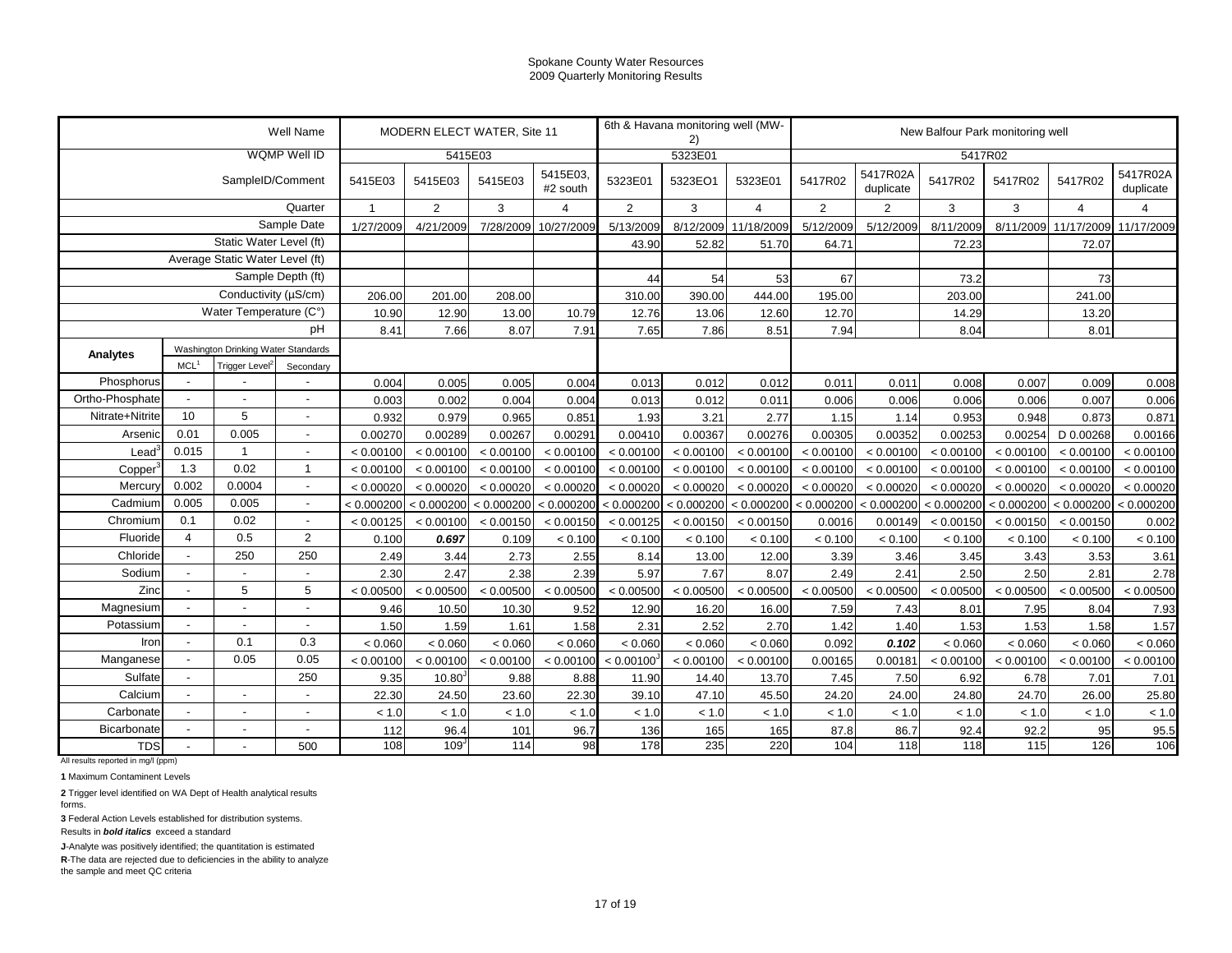| WQMP Well ID<br>5212F01s<br>6306P01s<br>6211J01s<br>5411R05s<br>Sullivan<br>SampleID/Comment<br>6211J01S<br>5212F01s<br>6306P01s<br>6306P01s<br>6211J01S<br>6211J01S<br>6211J01S<br>5212F01s<br>5212F01s<br>5212F01s<br>6306P01s<br>6306P01s<br>Spring<br>Quarter<br>$\overline{2}$<br>3<br>3<br>2<br>3<br>$\overline{4}$<br>$\overline{2}$<br>3<br>$\overline{\mathbf{A}}$<br>$\mathbf{1}$<br>$\overline{1}$<br>$\overline{4}$<br>$\mathbf{1}$<br>Sample Date<br>5/14/2009<br>8/13/2009<br>8/11/2009<br>5/14/2009<br>8/13/2009<br>11/19/2009<br>5/14/2009<br>2/12/2009<br>2/12/2009<br>11/19/2009<br>2/12/2009<br>Static Water Level (ft)<br>Average Static Water Level (ft)<br>Sample Depth (ft)<br>Conductivity ( $\mu$ S/cm)<br>332.00<br>327.00<br>357.00<br>322.00<br>308.00<br>297.00<br>320.00<br>320.00<br>397.00<br>339.00<br>395.00<br>Water Temperature (C°)<br>10.60<br>11.70<br>12.20<br>10.50<br>10.50<br>11.70<br>10.90<br>10.80<br>10.90<br>10.9<br>10.7<br>pH<br>Washington Drinking Water Standards<br>Analytes<br><b>MCL</b><br>Trigger Level <sup>2</sup><br>Secondary<br>Phosphorus<br>0.005<br>0.005<br>0.006<br>0.005<br>0.005<br>0.004<br>0.005<br>0.004<br>0.007<br>0.005<br>0.005<br>0.005<br>Ortho-Phosphate<br>0.007<br>0.003<br>0.005<br>0.005<br>0.003<br>0.002<br>0.005<br>0.005<br>0.004<br>0.004<br>0.003<br>0.005<br>$\overline{\phantom{a}}$<br>5<br>10<br>Nitrate+Nitrite<br>1.70<br>1.71<br>1.79<br>1.79<br>2.12<br>2.96<br>1.62<br>1.69<br>1.02<br>2.43<br>2.81<br>2.98<br>0.01<br>0.005<br>Arsenic<br>0.00252<br>0.00330<br>0.00346<br>0.00325<br>0.00327<br>0.00220<br>0.00327<br>0.00284<br>0.00245<br>0.00282<br>0.00182<br>0.00275<br>$\overline{\phantom{a}}$<br>0.015<br>$\mathbf{1}$<br>Lead <sup>3</sup><br>< 0.00100<br>< 0.00100<br>< 0.00100<br>< 0.00100<br>< 0.00100<br>< 0.00100<br>< 0.00100<br>< 0.00100<br>$\overline{\phantom{a}}$<br>< 0.00100<br>< 0.00100<br>< 0.00100<br>< 0.00100<br>0.02<br>1.3<br>$\mathbf{1}$<br>< 0.00100<br>< 0.00100<br>< 0.00100<br>0.00167<br>0.00117<br>< 0.00100<br>< 0.00100<br>< 0.00100<br>< 0.00100<br>Copper<br>< 0.00100<br>< 0.00100<br>< 0.00100<br>0.002<br>0.0004<br>Mercury<br>< 0.00020<br>< 0.00020<br>< 0.00020<br>< 0.00020<br>< 0.00020<br>< 0.00020<br>< 0.00020<br>< 0.00020<br>< 0.00020<br>< 0.00020<br>< 0.00020<br>< 0.00020<br>0.005<br>0.005<br>Cadmium<br>< 0.000200<br>< 0.000200<br>< 0.000200<br>< 0.000200<br>< 0.000200<br>< 0.000200<br>< 0.000200<br>< 0.000200<br>< 0.000200<br>< 0.000200<br>< 0.000200<br>< 0.000200<br>$\overline{\phantom{a}}$<br>0.1<br>0.02<br>Chromium<br>< 0.00150<br>< 0.00125<br>< 0.00150<br>< 0.00150<br>< 0.00125<br>< 0.00125<br>< 0.00150<br>< 0.00150<br>< 0.00125<br>< 0.00125<br>< 0.00125<br>< 0.00150<br>$\overline{4}$<br>0.5<br>$\overline{2}$<br>Fluoride<br>0.159<br>0.221<br>0.179<br>< 0.100<br>< 0.100<br>< 0.100<br>< 0.100<br>< 0.100<br>< 0.100<br>< 0.100<br>0.163<br>< 0.100<br>250<br>250<br>Chloride<br>7.18<br>7.80<br>7.55<br>7.67<br>9.90<br>11.00<br>7.46<br>2.16<br>10.90<br>11.30<br>11.80<br>15.20<br>4.57<br>5.72<br>Sodium<br>5.85<br>5.50<br>6.71<br>4.39<br>4.66<br>4.61<br>2.80<br>6.09<br>6.48<br>7.20<br>$\blacksquare$<br>$\overline{\phantom{a}}$<br>Zinc<br>5<br>5<br>< 0.00500<br>< 0.00500<br>< 0.00500<br>< 0.00500<br>< 0.00500<br>< 0.00500<br>< 0.00500<br>< 0.00500<br>< 0.00500<br>< 0.00500<br>< 0.00500<br>< 0.00500<br>Magnesium<br>17.60<br>18.30<br>18.10<br>12.40<br>12.40<br>13.10<br>21.50<br>22.20<br>18.20<br>11.60<br>13.60<br>22.30<br>Potassium<br>2.37<br>1.99<br>2.15<br>2.59<br>2.72<br>2.33<br>2.22<br>2.31<br>1.77<br>2.16<br>2.16<br>2.86<br>0.1<br>0.3<br>Iron<br>< 0.060<br>< 0.060<br>< 0.060<br>< 0.060<br>< 0.060<br>< 0.060<br>< 0.060<br>< 0.060<br>< 0.060<br>< 0.060<br>< 0.060<br>< 0.060<br>$\overline{\phantom{a}}$<br>0.05<br>0.05<br>Manganese<br>< 0.00100<br>< 0.00100<br>< 0.00100<br>< 0.00100<br>< 0.00100<br>< 0.00100<br>< 0.00100<br>0.00112<br>< 0.00100<br>< 0.00100<br>< 0.00100<br>< 0.00100<br>Sulfate<br>250<br>16.10<br>16.20<br>16.80<br>15.90<br>11.20<br>13.70<br>13.40<br>15.00<br>15.20<br>20.70<br>20.60<br>20.80<br>Calcium<br>35.40<br>36.20<br>33.40<br>35.70<br>34.30<br>33.20<br>26.80<br>34.90<br>36.50<br>41.00<br>37.70<br>38.70<br>Carbonate<br>$<1.0$<br>< 1.0<br>$< 1.0$<br>< 1.0<br>< 1.0<br>< 1.0<br>< 1.0<br>< 1.0<br>< 1.0<br>< 1.0<br>< 1.0<br>< 1.0<br>Bicarbonate<br>146<br>129<br>165<br>143<br>146<br>112<br>150<br>124<br>135<br>159<br>184<br>159<br>$\blacksquare$<br>$\overline{\phantom{a}}$<br>232<br>150<br>144<br>134<br>200<br>158<br>148<br>205<br>157<br>182<br>209<br>246<br><b>TDS</b><br>500<br>All results reported in mg/l (ppm) |  | Well Name | SPOKANE FISH HATCHERY, GRIFFITH SPR |  | Sullivan<br>Spring |  | <b>Three Springs</b> |  | Waikiki Springs |  |
|---------------------------------------------------------------------------------------------------------------------------------------------------------------------------------------------------------------------------------------------------------------------------------------------------------------------------------------------------------------------------------------------------------------------------------------------------------------------------------------------------------------------------------------------------------------------------------------------------------------------------------------------------------------------------------------------------------------------------------------------------------------------------------------------------------------------------------------------------------------------------------------------------------------------------------------------------------------------------------------------------------------------------------------------------------------------------------------------------------------------------------------------------------------------------------------------------------------------------------------------------------------------------------------------------------------------------------------------------------------------------------------------------------------------------------------------------------------------------------------------------------------------------------------------------------------------------------------------------------------------------------------------------------------------------------------------------------------------------------------------------------------------------------------------------------------------------------------------------------------------------------------------------------------------------------------------------------------------------------------------------------------------------------------------------------------------------------------------------------------------------------------------------------------------------------------------------------------------------------------------------------------------------------------------------------------------------------------------------------------------------------------------------------------------------------------------------------------------------------------------------------------------------------------------------------------------------------------------------------------------------------------------------------------------------------------------------------------------------------------------------------------------------------------------------------------------------------------------------------------------------------------------------------------------------------------------------------------------------------------------------------------------------------------------------------------------------------------------------------------------------------------------------------------------------------------------------------------------------------------------------------------------------------------------------------------------------------------------------------------------------------------------------------------------------------------------------------------------------------------------------------------------------------------------------------------------------------------------------------------------------------------------------------------------------------------------------------------------------------------------------------------------------------------------------------------------------------------------------------------------------------------------------------------------------------------------------------------------------------------------------------------------------------------------------------------------------------------------------------------------------------------------------------------------------------------------------------------------------------------------------------------------------------------------------------------------------------------------------------------------------------------------------------------------------------------------------------------------------------------------------------------------------------------------------------------------------------------------------------------------------------------------------------------------------------------------------------------------------------|--|-----------|-------------------------------------|--|--------------------|--|----------------------|--|-----------------|--|
|                                                                                                                                                                                                                                                                                                                                                                                                                                                                                                                                                                                                                                                                                                                                                                                                                                                                                                                                                                                                                                                                                                                                                                                                                                                                                                                                                                                                                                                                                                                                                                                                                                                                                                                                                                                                                                                                                                                                                                                                                                                                                                                                                                                                                                                                                                                                                                                                                                                                                                                                                                                                                                                                                                                                                                                                                                                                                                                                                                                                                                                                                                                                                                                                                                                                                                                                                                                                                                                                                                                                                                                                                                                                                                                                                                                                                                                                                                                                                                                                                                                                                                                                                                                                                                                                                                                                                                                                                                                                                                                                                                                                                                                                                                                                 |  |           |                                     |  |                    |  |                      |  |                 |  |
| 8/13/2009 11/19/2009<br>367.00<br>10.50<br>0.003<br>0.003<br>3.04<br>0.00185<br>< 0.00100<br>< 0.00100<br>< 0.00020<br>< 0.000200<br>< 0.00150<br>< 0.100<br>12.00<br>7.21<br>< 0.00500<br>21.20<br>2.59<br>< 0.060<br>< 0.00100<br>19.10<br>36.30<br>< 1.0<br>164<br>189                                                                                                                                                                                                                                                                                                                                                                                                                                                                                                                                                                                                                                                                                                                                                                                                                                                                                                                                                                                                                                                                                                                                                                                                                                                                                                                                                                                                                                                                                                                                                                                                                                                                                                                                                                                                                                                                                                                                                                                                                                                                                                                                                                                                                                                                                                                                                                                                                                                                                                                                                                                                                                                                                                                                                                                                                                                                                                                                                                                                                                                                                                                                                                                                                                                                                                                                                                                                                                                                                                                                                                                                                                                                                                                                                                                                                                                                                                                                                                                                                                                                                                                                                                                                                                                                                                                                                                                                                                                       |  |           |                                     |  |                    |  |                      |  |                 |  |
|                                                                                                                                                                                                                                                                                                                                                                                                                                                                                                                                                                                                                                                                                                                                                                                                                                                                                                                                                                                                                                                                                                                                                                                                                                                                                                                                                                                                                                                                                                                                                                                                                                                                                                                                                                                                                                                                                                                                                                                                                                                                                                                                                                                                                                                                                                                                                                                                                                                                                                                                                                                                                                                                                                                                                                                                                                                                                                                                                                                                                                                                                                                                                                                                                                                                                                                                                                                                                                                                                                                                                                                                                                                                                                                                                                                                                                                                                                                                                                                                                                                                                                                                                                                                                                                                                                                                                                                                                                                                                                                                                                                                                                                                                                                                 |  |           |                                     |  |                    |  |                      |  |                 |  |
|                                                                                                                                                                                                                                                                                                                                                                                                                                                                                                                                                                                                                                                                                                                                                                                                                                                                                                                                                                                                                                                                                                                                                                                                                                                                                                                                                                                                                                                                                                                                                                                                                                                                                                                                                                                                                                                                                                                                                                                                                                                                                                                                                                                                                                                                                                                                                                                                                                                                                                                                                                                                                                                                                                                                                                                                                                                                                                                                                                                                                                                                                                                                                                                                                                                                                                                                                                                                                                                                                                                                                                                                                                                                                                                                                                                                                                                                                                                                                                                                                                                                                                                                                                                                                                                                                                                                                                                                                                                                                                                                                                                                                                                                                                                                 |  |           |                                     |  |                    |  |                      |  |                 |  |
|                                                                                                                                                                                                                                                                                                                                                                                                                                                                                                                                                                                                                                                                                                                                                                                                                                                                                                                                                                                                                                                                                                                                                                                                                                                                                                                                                                                                                                                                                                                                                                                                                                                                                                                                                                                                                                                                                                                                                                                                                                                                                                                                                                                                                                                                                                                                                                                                                                                                                                                                                                                                                                                                                                                                                                                                                                                                                                                                                                                                                                                                                                                                                                                                                                                                                                                                                                                                                                                                                                                                                                                                                                                                                                                                                                                                                                                                                                                                                                                                                                                                                                                                                                                                                                                                                                                                                                                                                                                                                                                                                                                                                                                                                                                                 |  |           |                                     |  |                    |  |                      |  |                 |  |
|                                                                                                                                                                                                                                                                                                                                                                                                                                                                                                                                                                                                                                                                                                                                                                                                                                                                                                                                                                                                                                                                                                                                                                                                                                                                                                                                                                                                                                                                                                                                                                                                                                                                                                                                                                                                                                                                                                                                                                                                                                                                                                                                                                                                                                                                                                                                                                                                                                                                                                                                                                                                                                                                                                                                                                                                                                                                                                                                                                                                                                                                                                                                                                                                                                                                                                                                                                                                                                                                                                                                                                                                                                                                                                                                                                                                                                                                                                                                                                                                                                                                                                                                                                                                                                                                                                                                                                                                                                                                                                                                                                                                                                                                                                                                 |  |           |                                     |  |                    |  |                      |  |                 |  |
|                                                                                                                                                                                                                                                                                                                                                                                                                                                                                                                                                                                                                                                                                                                                                                                                                                                                                                                                                                                                                                                                                                                                                                                                                                                                                                                                                                                                                                                                                                                                                                                                                                                                                                                                                                                                                                                                                                                                                                                                                                                                                                                                                                                                                                                                                                                                                                                                                                                                                                                                                                                                                                                                                                                                                                                                                                                                                                                                                                                                                                                                                                                                                                                                                                                                                                                                                                                                                                                                                                                                                                                                                                                                                                                                                                                                                                                                                                                                                                                                                                                                                                                                                                                                                                                                                                                                                                                                                                                                                                                                                                                                                                                                                                                                 |  |           |                                     |  |                    |  |                      |  |                 |  |
|                                                                                                                                                                                                                                                                                                                                                                                                                                                                                                                                                                                                                                                                                                                                                                                                                                                                                                                                                                                                                                                                                                                                                                                                                                                                                                                                                                                                                                                                                                                                                                                                                                                                                                                                                                                                                                                                                                                                                                                                                                                                                                                                                                                                                                                                                                                                                                                                                                                                                                                                                                                                                                                                                                                                                                                                                                                                                                                                                                                                                                                                                                                                                                                                                                                                                                                                                                                                                                                                                                                                                                                                                                                                                                                                                                                                                                                                                                                                                                                                                                                                                                                                                                                                                                                                                                                                                                                                                                                                                                                                                                                                                                                                                                                                 |  |           |                                     |  |                    |  |                      |  |                 |  |
|                                                                                                                                                                                                                                                                                                                                                                                                                                                                                                                                                                                                                                                                                                                                                                                                                                                                                                                                                                                                                                                                                                                                                                                                                                                                                                                                                                                                                                                                                                                                                                                                                                                                                                                                                                                                                                                                                                                                                                                                                                                                                                                                                                                                                                                                                                                                                                                                                                                                                                                                                                                                                                                                                                                                                                                                                                                                                                                                                                                                                                                                                                                                                                                                                                                                                                                                                                                                                                                                                                                                                                                                                                                                                                                                                                                                                                                                                                                                                                                                                                                                                                                                                                                                                                                                                                                                                                                                                                                                                                                                                                                                                                                                                                                                 |  |           |                                     |  |                    |  |                      |  |                 |  |
|                                                                                                                                                                                                                                                                                                                                                                                                                                                                                                                                                                                                                                                                                                                                                                                                                                                                                                                                                                                                                                                                                                                                                                                                                                                                                                                                                                                                                                                                                                                                                                                                                                                                                                                                                                                                                                                                                                                                                                                                                                                                                                                                                                                                                                                                                                                                                                                                                                                                                                                                                                                                                                                                                                                                                                                                                                                                                                                                                                                                                                                                                                                                                                                                                                                                                                                                                                                                                                                                                                                                                                                                                                                                                                                                                                                                                                                                                                                                                                                                                                                                                                                                                                                                                                                                                                                                                                                                                                                                                                                                                                                                                                                                                                                                 |  |           |                                     |  |                    |  |                      |  |                 |  |
|                                                                                                                                                                                                                                                                                                                                                                                                                                                                                                                                                                                                                                                                                                                                                                                                                                                                                                                                                                                                                                                                                                                                                                                                                                                                                                                                                                                                                                                                                                                                                                                                                                                                                                                                                                                                                                                                                                                                                                                                                                                                                                                                                                                                                                                                                                                                                                                                                                                                                                                                                                                                                                                                                                                                                                                                                                                                                                                                                                                                                                                                                                                                                                                                                                                                                                                                                                                                                                                                                                                                                                                                                                                                                                                                                                                                                                                                                                                                                                                                                                                                                                                                                                                                                                                                                                                                                                                                                                                                                                                                                                                                                                                                                                                                 |  |           |                                     |  |                    |  |                      |  |                 |  |
|                                                                                                                                                                                                                                                                                                                                                                                                                                                                                                                                                                                                                                                                                                                                                                                                                                                                                                                                                                                                                                                                                                                                                                                                                                                                                                                                                                                                                                                                                                                                                                                                                                                                                                                                                                                                                                                                                                                                                                                                                                                                                                                                                                                                                                                                                                                                                                                                                                                                                                                                                                                                                                                                                                                                                                                                                                                                                                                                                                                                                                                                                                                                                                                                                                                                                                                                                                                                                                                                                                                                                                                                                                                                                                                                                                                                                                                                                                                                                                                                                                                                                                                                                                                                                                                                                                                                                                                                                                                                                                                                                                                                                                                                                                                                 |  |           |                                     |  |                    |  |                      |  |                 |  |
|                                                                                                                                                                                                                                                                                                                                                                                                                                                                                                                                                                                                                                                                                                                                                                                                                                                                                                                                                                                                                                                                                                                                                                                                                                                                                                                                                                                                                                                                                                                                                                                                                                                                                                                                                                                                                                                                                                                                                                                                                                                                                                                                                                                                                                                                                                                                                                                                                                                                                                                                                                                                                                                                                                                                                                                                                                                                                                                                                                                                                                                                                                                                                                                                                                                                                                                                                                                                                                                                                                                                                                                                                                                                                                                                                                                                                                                                                                                                                                                                                                                                                                                                                                                                                                                                                                                                                                                                                                                                                                                                                                                                                                                                                                                                 |  |           |                                     |  |                    |  |                      |  |                 |  |
|                                                                                                                                                                                                                                                                                                                                                                                                                                                                                                                                                                                                                                                                                                                                                                                                                                                                                                                                                                                                                                                                                                                                                                                                                                                                                                                                                                                                                                                                                                                                                                                                                                                                                                                                                                                                                                                                                                                                                                                                                                                                                                                                                                                                                                                                                                                                                                                                                                                                                                                                                                                                                                                                                                                                                                                                                                                                                                                                                                                                                                                                                                                                                                                                                                                                                                                                                                                                                                                                                                                                                                                                                                                                                                                                                                                                                                                                                                                                                                                                                                                                                                                                                                                                                                                                                                                                                                                                                                                                                                                                                                                                                                                                                                                                 |  |           |                                     |  |                    |  |                      |  |                 |  |
|                                                                                                                                                                                                                                                                                                                                                                                                                                                                                                                                                                                                                                                                                                                                                                                                                                                                                                                                                                                                                                                                                                                                                                                                                                                                                                                                                                                                                                                                                                                                                                                                                                                                                                                                                                                                                                                                                                                                                                                                                                                                                                                                                                                                                                                                                                                                                                                                                                                                                                                                                                                                                                                                                                                                                                                                                                                                                                                                                                                                                                                                                                                                                                                                                                                                                                                                                                                                                                                                                                                                                                                                                                                                                                                                                                                                                                                                                                                                                                                                                                                                                                                                                                                                                                                                                                                                                                                                                                                                                                                                                                                                                                                                                                                                 |  |           |                                     |  |                    |  |                      |  |                 |  |
|                                                                                                                                                                                                                                                                                                                                                                                                                                                                                                                                                                                                                                                                                                                                                                                                                                                                                                                                                                                                                                                                                                                                                                                                                                                                                                                                                                                                                                                                                                                                                                                                                                                                                                                                                                                                                                                                                                                                                                                                                                                                                                                                                                                                                                                                                                                                                                                                                                                                                                                                                                                                                                                                                                                                                                                                                                                                                                                                                                                                                                                                                                                                                                                                                                                                                                                                                                                                                                                                                                                                                                                                                                                                                                                                                                                                                                                                                                                                                                                                                                                                                                                                                                                                                                                                                                                                                                                                                                                                                                                                                                                                                                                                                                                                 |  |           |                                     |  |                    |  |                      |  |                 |  |
|                                                                                                                                                                                                                                                                                                                                                                                                                                                                                                                                                                                                                                                                                                                                                                                                                                                                                                                                                                                                                                                                                                                                                                                                                                                                                                                                                                                                                                                                                                                                                                                                                                                                                                                                                                                                                                                                                                                                                                                                                                                                                                                                                                                                                                                                                                                                                                                                                                                                                                                                                                                                                                                                                                                                                                                                                                                                                                                                                                                                                                                                                                                                                                                                                                                                                                                                                                                                                                                                                                                                                                                                                                                                                                                                                                                                                                                                                                                                                                                                                                                                                                                                                                                                                                                                                                                                                                                                                                                                                                                                                                                                                                                                                                                                 |  |           |                                     |  |                    |  |                      |  |                 |  |
|                                                                                                                                                                                                                                                                                                                                                                                                                                                                                                                                                                                                                                                                                                                                                                                                                                                                                                                                                                                                                                                                                                                                                                                                                                                                                                                                                                                                                                                                                                                                                                                                                                                                                                                                                                                                                                                                                                                                                                                                                                                                                                                                                                                                                                                                                                                                                                                                                                                                                                                                                                                                                                                                                                                                                                                                                                                                                                                                                                                                                                                                                                                                                                                                                                                                                                                                                                                                                                                                                                                                                                                                                                                                                                                                                                                                                                                                                                                                                                                                                                                                                                                                                                                                                                                                                                                                                                                                                                                                                                                                                                                                                                                                                                                                 |  |           |                                     |  |                    |  |                      |  |                 |  |
|                                                                                                                                                                                                                                                                                                                                                                                                                                                                                                                                                                                                                                                                                                                                                                                                                                                                                                                                                                                                                                                                                                                                                                                                                                                                                                                                                                                                                                                                                                                                                                                                                                                                                                                                                                                                                                                                                                                                                                                                                                                                                                                                                                                                                                                                                                                                                                                                                                                                                                                                                                                                                                                                                                                                                                                                                                                                                                                                                                                                                                                                                                                                                                                                                                                                                                                                                                                                                                                                                                                                                                                                                                                                                                                                                                                                                                                                                                                                                                                                                                                                                                                                                                                                                                                                                                                                                                                                                                                                                                                                                                                                                                                                                                                                 |  |           |                                     |  |                    |  |                      |  |                 |  |
|                                                                                                                                                                                                                                                                                                                                                                                                                                                                                                                                                                                                                                                                                                                                                                                                                                                                                                                                                                                                                                                                                                                                                                                                                                                                                                                                                                                                                                                                                                                                                                                                                                                                                                                                                                                                                                                                                                                                                                                                                                                                                                                                                                                                                                                                                                                                                                                                                                                                                                                                                                                                                                                                                                                                                                                                                                                                                                                                                                                                                                                                                                                                                                                                                                                                                                                                                                                                                                                                                                                                                                                                                                                                                                                                                                                                                                                                                                                                                                                                                                                                                                                                                                                                                                                                                                                                                                                                                                                                                                                                                                                                                                                                                                                                 |  |           |                                     |  |                    |  |                      |  |                 |  |
|                                                                                                                                                                                                                                                                                                                                                                                                                                                                                                                                                                                                                                                                                                                                                                                                                                                                                                                                                                                                                                                                                                                                                                                                                                                                                                                                                                                                                                                                                                                                                                                                                                                                                                                                                                                                                                                                                                                                                                                                                                                                                                                                                                                                                                                                                                                                                                                                                                                                                                                                                                                                                                                                                                                                                                                                                                                                                                                                                                                                                                                                                                                                                                                                                                                                                                                                                                                                                                                                                                                                                                                                                                                                                                                                                                                                                                                                                                                                                                                                                                                                                                                                                                                                                                                                                                                                                                                                                                                                                                                                                                                                                                                                                                                                 |  |           |                                     |  |                    |  |                      |  |                 |  |
|                                                                                                                                                                                                                                                                                                                                                                                                                                                                                                                                                                                                                                                                                                                                                                                                                                                                                                                                                                                                                                                                                                                                                                                                                                                                                                                                                                                                                                                                                                                                                                                                                                                                                                                                                                                                                                                                                                                                                                                                                                                                                                                                                                                                                                                                                                                                                                                                                                                                                                                                                                                                                                                                                                                                                                                                                                                                                                                                                                                                                                                                                                                                                                                                                                                                                                                                                                                                                                                                                                                                                                                                                                                                                                                                                                                                                                                                                                                                                                                                                                                                                                                                                                                                                                                                                                                                                                                                                                                                                                                                                                                                                                                                                                                                 |  |           |                                     |  |                    |  |                      |  |                 |  |
|                                                                                                                                                                                                                                                                                                                                                                                                                                                                                                                                                                                                                                                                                                                                                                                                                                                                                                                                                                                                                                                                                                                                                                                                                                                                                                                                                                                                                                                                                                                                                                                                                                                                                                                                                                                                                                                                                                                                                                                                                                                                                                                                                                                                                                                                                                                                                                                                                                                                                                                                                                                                                                                                                                                                                                                                                                                                                                                                                                                                                                                                                                                                                                                                                                                                                                                                                                                                                                                                                                                                                                                                                                                                                                                                                                                                                                                                                                                                                                                                                                                                                                                                                                                                                                                                                                                                                                                                                                                                                                                                                                                                                                                                                                                                 |  |           |                                     |  |                    |  |                      |  |                 |  |
|                                                                                                                                                                                                                                                                                                                                                                                                                                                                                                                                                                                                                                                                                                                                                                                                                                                                                                                                                                                                                                                                                                                                                                                                                                                                                                                                                                                                                                                                                                                                                                                                                                                                                                                                                                                                                                                                                                                                                                                                                                                                                                                                                                                                                                                                                                                                                                                                                                                                                                                                                                                                                                                                                                                                                                                                                                                                                                                                                                                                                                                                                                                                                                                                                                                                                                                                                                                                                                                                                                                                                                                                                                                                                                                                                                                                                                                                                                                                                                                                                                                                                                                                                                                                                                                                                                                                                                                                                                                                                                                                                                                                                                                                                                                                 |  |           |                                     |  |                    |  |                      |  |                 |  |
|                                                                                                                                                                                                                                                                                                                                                                                                                                                                                                                                                                                                                                                                                                                                                                                                                                                                                                                                                                                                                                                                                                                                                                                                                                                                                                                                                                                                                                                                                                                                                                                                                                                                                                                                                                                                                                                                                                                                                                                                                                                                                                                                                                                                                                                                                                                                                                                                                                                                                                                                                                                                                                                                                                                                                                                                                                                                                                                                                                                                                                                                                                                                                                                                                                                                                                                                                                                                                                                                                                                                                                                                                                                                                                                                                                                                                                                                                                                                                                                                                                                                                                                                                                                                                                                                                                                                                                                                                                                                                                                                                                                                                                                                                                                                 |  |           |                                     |  |                    |  |                      |  |                 |  |
|                                                                                                                                                                                                                                                                                                                                                                                                                                                                                                                                                                                                                                                                                                                                                                                                                                                                                                                                                                                                                                                                                                                                                                                                                                                                                                                                                                                                                                                                                                                                                                                                                                                                                                                                                                                                                                                                                                                                                                                                                                                                                                                                                                                                                                                                                                                                                                                                                                                                                                                                                                                                                                                                                                                                                                                                                                                                                                                                                                                                                                                                                                                                                                                                                                                                                                                                                                                                                                                                                                                                                                                                                                                                                                                                                                                                                                                                                                                                                                                                                                                                                                                                                                                                                                                                                                                                                                                                                                                                                                                                                                                                                                                                                                                                 |  |           |                                     |  |                    |  |                      |  |                 |  |
|                                                                                                                                                                                                                                                                                                                                                                                                                                                                                                                                                                                                                                                                                                                                                                                                                                                                                                                                                                                                                                                                                                                                                                                                                                                                                                                                                                                                                                                                                                                                                                                                                                                                                                                                                                                                                                                                                                                                                                                                                                                                                                                                                                                                                                                                                                                                                                                                                                                                                                                                                                                                                                                                                                                                                                                                                                                                                                                                                                                                                                                                                                                                                                                                                                                                                                                                                                                                                                                                                                                                                                                                                                                                                                                                                                                                                                                                                                                                                                                                                                                                                                                                                                                                                                                                                                                                                                                                                                                                                                                                                                                                                                                                                                                                 |  |           |                                     |  |                    |  |                      |  |                 |  |
|                                                                                                                                                                                                                                                                                                                                                                                                                                                                                                                                                                                                                                                                                                                                                                                                                                                                                                                                                                                                                                                                                                                                                                                                                                                                                                                                                                                                                                                                                                                                                                                                                                                                                                                                                                                                                                                                                                                                                                                                                                                                                                                                                                                                                                                                                                                                                                                                                                                                                                                                                                                                                                                                                                                                                                                                                                                                                                                                                                                                                                                                                                                                                                                                                                                                                                                                                                                                                                                                                                                                                                                                                                                                                                                                                                                                                                                                                                                                                                                                                                                                                                                                                                                                                                                                                                                                                                                                                                                                                                                                                                                                                                                                                                                                 |  |           |                                     |  |                    |  |                      |  |                 |  |
|                                                                                                                                                                                                                                                                                                                                                                                                                                                                                                                                                                                                                                                                                                                                                                                                                                                                                                                                                                                                                                                                                                                                                                                                                                                                                                                                                                                                                                                                                                                                                                                                                                                                                                                                                                                                                                                                                                                                                                                                                                                                                                                                                                                                                                                                                                                                                                                                                                                                                                                                                                                                                                                                                                                                                                                                                                                                                                                                                                                                                                                                                                                                                                                                                                                                                                                                                                                                                                                                                                                                                                                                                                                                                                                                                                                                                                                                                                                                                                                                                                                                                                                                                                                                                                                                                                                                                                                                                                                                                                                                                                                                                                                                                                                                 |  |           |                                     |  |                    |  |                      |  |                 |  |
|                                                                                                                                                                                                                                                                                                                                                                                                                                                                                                                                                                                                                                                                                                                                                                                                                                                                                                                                                                                                                                                                                                                                                                                                                                                                                                                                                                                                                                                                                                                                                                                                                                                                                                                                                                                                                                                                                                                                                                                                                                                                                                                                                                                                                                                                                                                                                                                                                                                                                                                                                                                                                                                                                                                                                                                                                                                                                                                                                                                                                                                                                                                                                                                                                                                                                                                                                                                                                                                                                                                                                                                                                                                                                                                                                                                                                                                                                                                                                                                                                                                                                                                                                                                                                                                                                                                                                                                                                                                                                                                                                                                                                                                                                                                                 |  |           |                                     |  |                    |  |                      |  |                 |  |
|                                                                                                                                                                                                                                                                                                                                                                                                                                                                                                                                                                                                                                                                                                                                                                                                                                                                                                                                                                                                                                                                                                                                                                                                                                                                                                                                                                                                                                                                                                                                                                                                                                                                                                                                                                                                                                                                                                                                                                                                                                                                                                                                                                                                                                                                                                                                                                                                                                                                                                                                                                                                                                                                                                                                                                                                                                                                                                                                                                                                                                                                                                                                                                                                                                                                                                                                                                                                                                                                                                                                                                                                                                                                                                                                                                                                                                                                                                                                                                                                                                                                                                                                                                                                                                                                                                                                                                                                                                                                                                                                                                                                                                                                                                                                 |  |           |                                     |  |                    |  |                      |  |                 |  |
|                                                                                                                                                                                                                                                                                                                                                                                                                                                                                                                                                                                                                                                                                                                                                                                                                                                                                                                                                                                                                                                                                                                                                                                                                                                                                                                                                                                                                                                                                                                                                                                                                                                                                                                                                                                                                                                                                                                                                                                                                                                                                                                                                                                                                                                                                                                                                                                                                                                                                                                                                                                                                                                                                                                                                                                                                                                                                                                                                                                                                                                                                                                                                                                                                                                                                                                                                                                                                                                                                                                                                                                                                                                                                                                                                                                                                                                                                                                                                                                                                                                                                                                                                                                                                                                                                                                                                                                                                                                                                                                                                                                                                                                                                                                                 |  |           |                                     |  |                    |  |                      |  |                 |  |
|                                                                                                                                                                                                                                                                                                                                                                                                                                                                                                                                                                                                                                                                                                                                                                                                                                                                                                                                                                                                                                                                                                                                                                                                                                                                                                                                                                                                                                                                                                                                                                                                                                                                                                                                                                                                                                                                                                                                                                                                                                                                                                                                                                                                                                                                                                                                                                                                                                                                                                                                                                                                                                                                                                                                                                                                                                                                                                                                                                                                                                                                                                                                                                                                                                                                                                                                                                                                                                                                                                                                                                                                                                                                                                                                                                                                                                                                                                                                                                                                                                                                                                                                                                                                                                                                                                                                                                                                                                                                                                                                                                                                                                                                                                                                 |  |           |                                     |  |                    |  |                      |  |                 |  |
|                                                                                                                                                                                                                                                                                                                                                                                                                                                                                                                                                                                                                                                                                                                                                                                                                                                                                                                                                                                                                                                                                                                                                                                                                                                                                                                                                                                                                                                                                                                                                                                                                                                                                                                                                                                                                                                                                                                                                                                                                                                                                                                                                                                                                                                                                                                                                                                                                                                                                                                                                                                                                                                                                                                                                                                                                                                                                                                                                                                                                                                                                                                                                                                                                                                                                                                                                                                                                                                                                                                                                                                                                                                                                                                                                                                                                                                                                                                                                                                                                                                                                                                                                                                                                                                                                                                                                                                                                                                                                                                                                                                                                                                                                                                                 |  |           |                                     |  |                    |  |                      |  |                 |  |

**1** Maximum Contaminent Levels

**2** Trigger level identified on WA Dept of Health analytical results

forms.

**3** Federal Action Levels established for distribution systems.

Results in *bold italics* exceed a standard

**J**-Analyte was positively identified; the quantitation is estimated

**R**-The data are rejected due to deficiencies in the ability to analyze